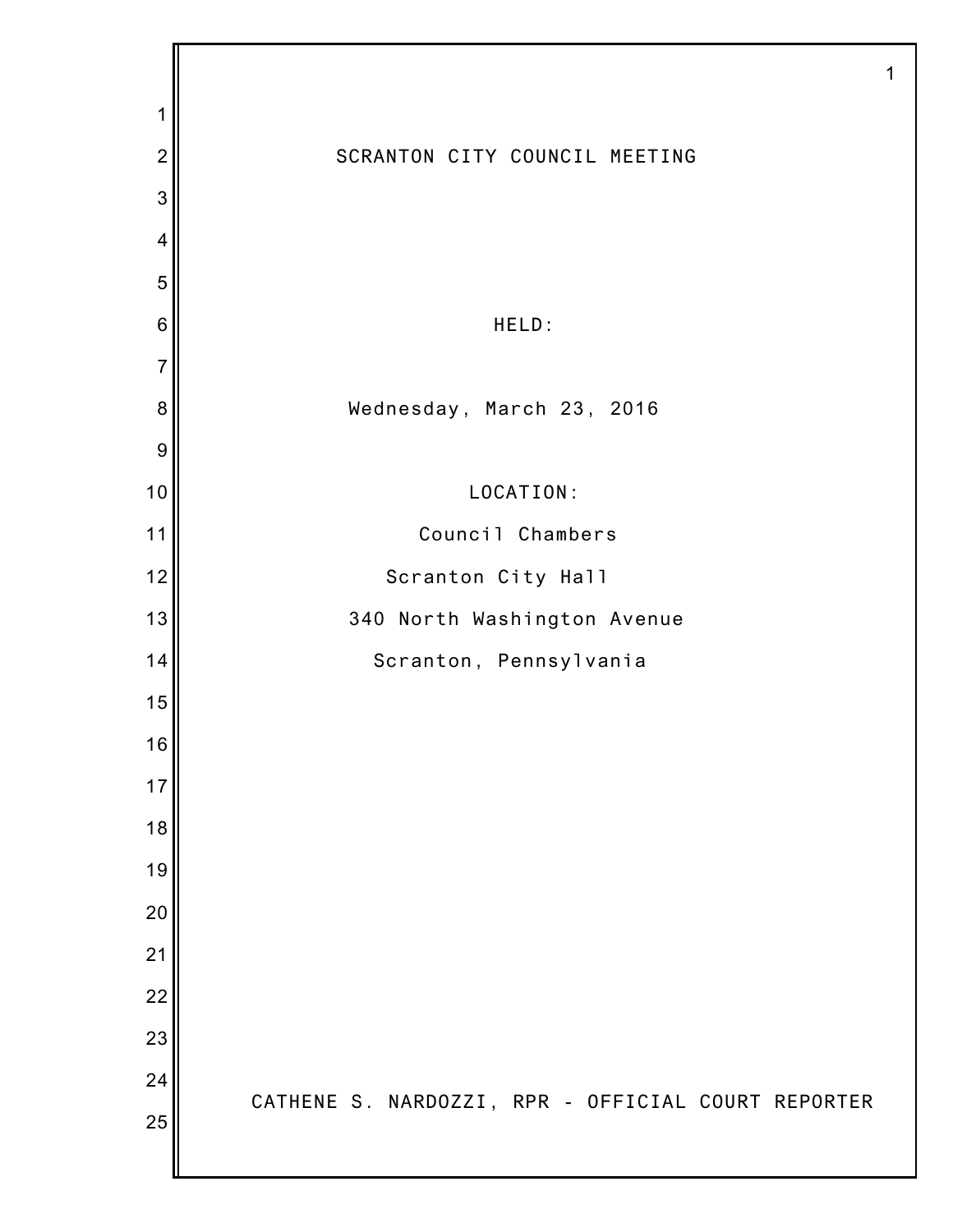| 1                |                                                |
|------------------|------------------------------------------------|
| $\overline{2}$   |                                                |
| 3                | CITY OF SCRANTON COUNCIL:                      |
| $\overline{4}$   | JOSEPH WECHSLER, PRESIDENT                     |
| 5                | PATRICK ROGAN, VICE-PRESIDENT<br>(Not present) |
| 6                | WAYNE EVANS                                    |
| $\overline{7}$   | WILLIAM GAUGHAN                                |
| 8                | TIM PERRY                                      |
| $\boldsymbol{9}$ |                                                |
| 10               | LORI REED, CITY CLERK                          |
| 11               | JAMIE MARCIANO, ASSISTANT CITY CLERK           |
| 12               | AMIL MINORA, SOLICITOR                         |
| 13               |                                                |
| 14               |                                                |
| 15               |                                                |
| 16               |                                                |
| 17               |                                                |
| 18               |                                                |
| 19               |                                                |
| 20               |                                                |
| 21               |                                                |
| 22               |                                                |
| 23               |                                                |
| 24               |                                                |
| 25               |                                                |
|                  |                                                |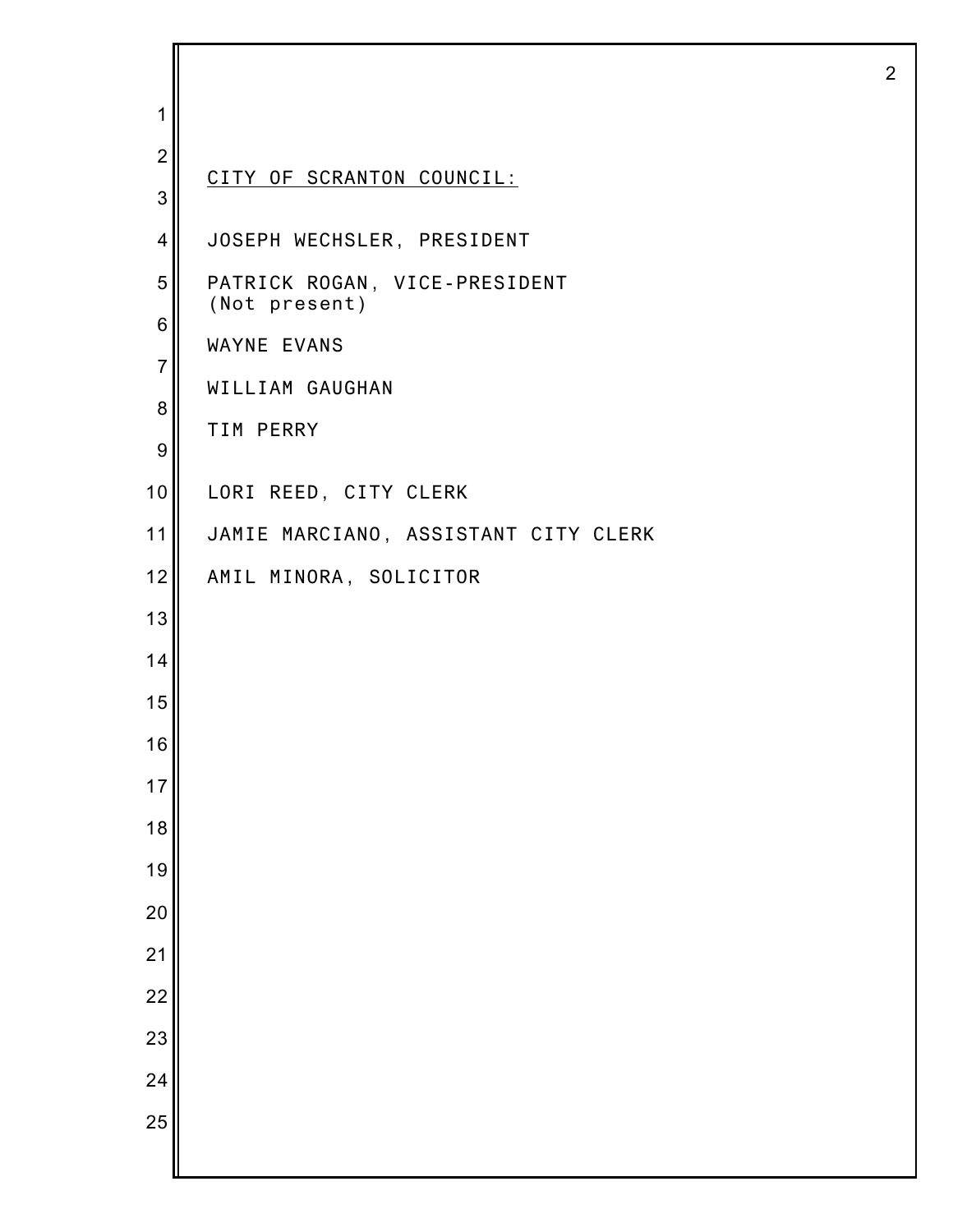|                | 3                                           |
|----------------|---------------------------------------------|
| 1              | (Pledge of Allegiance recited and           |
| $\overline{2}$ | moment of reflection observed.)             |
| 3              | MR. WECHSLER: Roll call, please.            |
| 4              | MS. MARCIANO: Mr. Perry.                    |
| 5              | MR. PERRY: Here.                            |
| 6              | MS. MARCIANO: Mr. Rogan. Mr.                |
| $\overline{7}$ | Evans.                                      |
| 8              | MR. EVANS: Here.                            |
| 9              | MS. MARCIANO: Mr. Gaughan.                  |
| 10             | MR. GAUGHAN: Here.                          |
| 11             | MS. MARCIANO: Mr. Wechsler.                 |
| 12             | MR. WECHSLER: Here. There was an            |
| 13             | executive session held last night regarding |
| 14             | a pending contract. City Hall will be       |
| 15             | closed this Friday, March 25, in observance |
| 16             | of Good Friday. The DPW will be working     |
| 17             | this day. They will be off on Monday, March |
| 18             | 28, therefore, refuse and recycling         |
| 19             | collection will be delayed by one day next  |
| 20             | It will be collected in blue<br>week.       |
| 21             | recycling containers. Council will resume   |
| 22             | its regular meetings schedule next week.    |
| 23             | Our next meeting will be on Thursday, March |
| 24             | 31.                                         |
| 25             | Dispense with the reading of the            |
|                |                                             |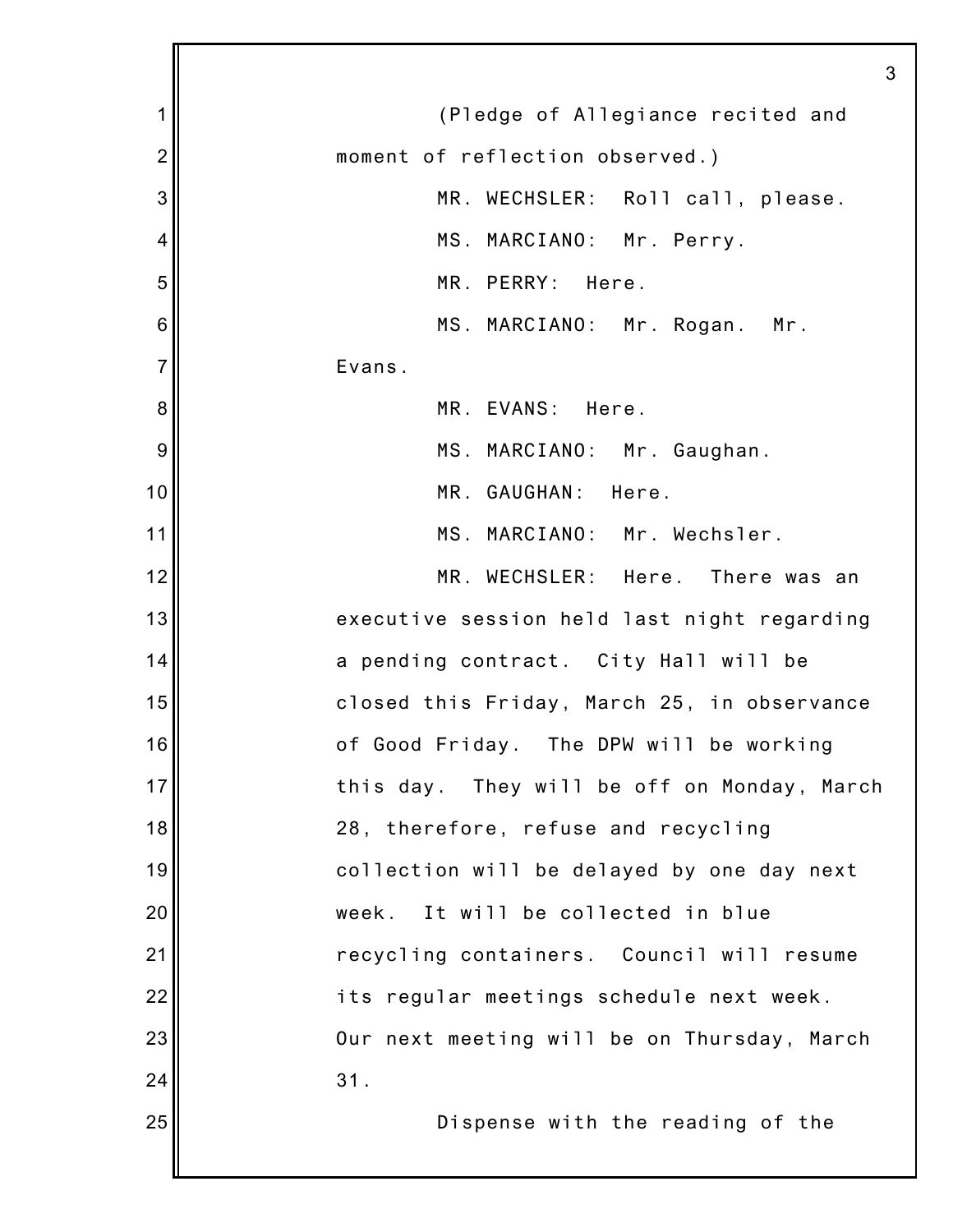|                | $\overline{4}$                              |
|----------------|---------------------------------------------|
| 1              | minutes.                                    |
| $\overline{2}$ | MS. REED: THIRD ORDER. 3-A.                 |
| 3              | CONTROLLER'S REPORT FOR MONTH ENDING        |
| 4              | FEBRUARY 29, 2016.                          |
| 5              | MR. WECHSLER: Are there any                 |
| 6              | comments? If not, received and filed.       |
| $\overline{7}$ | MS. REED: 3-B. MINUTES OF THE               |
| 8              | SCRANTON FIREFIGHTERS PENSION COMMISSION    |
| 9              | MEETING HELD FEBRUARY 17, 2016.             |
| 10             | MR. WECHSLER: Are there any                 |
| 11             | comments? If not, received and filed.       |
| 12             | MS. REED: 3-C. MINUTES OF THE               |
| 13             | COMPOSITE PENSION BOARD MEETING HELD        |
| 14             | FEBRUARY 17, 2016.                          |
| 15             | MR. WECHSLER: Are there any                 |
| 16             | comments? If not, received and filed.       |
| 17             | MS. REED: 3-D. MINUTES OF THE               |
| 18             | NON-UNIFORM MUNICIPAL PENSION BOARD MEETING |
| 19             | HELD FEBRUARY 17, 2016.                     |
| 20             | MR. WECHSLER: Are there any                 |
| 21             | comments? If not, received and filed.       |
| 22             | MS. REED: 3-E. AGENDA FOR THE               |
| 23             | NON-UNIFORM MUNICIPAL PENSION BOARD MEETING |
| 24             | <b>HELD MARCH 16, 2016.</b>                 |
| 25             | MR. WECHSLER: Are there any                 |
|                |                                             |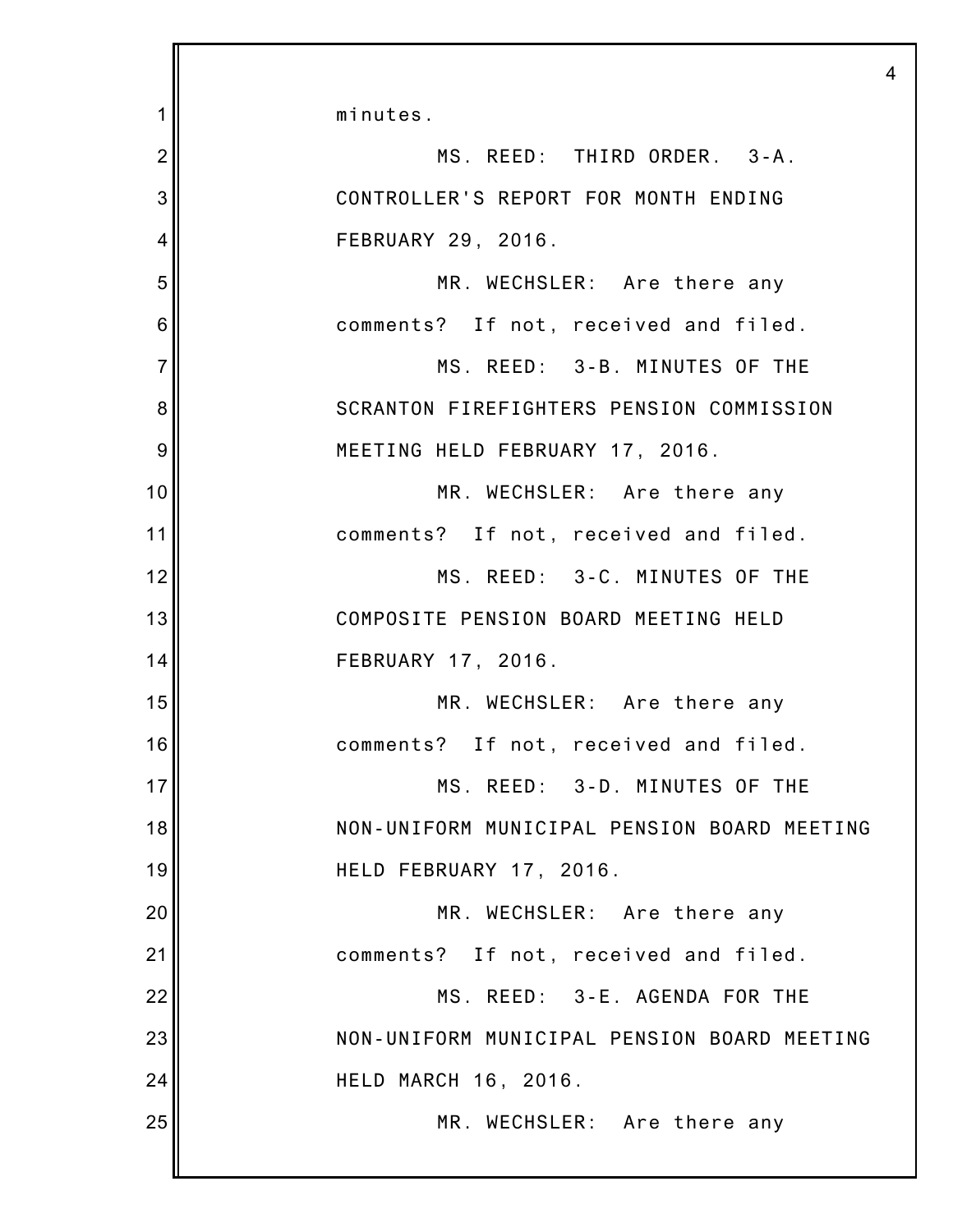|                | 5                                            |
|----------------|----------------------------------------------|
| 1              | comments? If not, received and filed.        |
| $\overline{2}$ | Do any council members have                  |
| 3              | announcements at this time?                  |
| 4              | MS. REED: FOURTH ORDER. CITIZENS'            |
| 5              | PARTICIPATION.                               |
| 6              | MR. WECHSLER: Steve Patrick.                 |
| $\overline{7}$ | MR. PATRICK: Good evening, Council.          |
| 8              | I have some photographs I'd like to present  |
| 9              | to you. I submitted a petition about three   |
| 10             | weeks ago with 79 residents against Shay     |
| 11             | Demolition clearing a lot of Pike Street for |
| 12             | all of those heavy equipment and large       |
| 13             | trucks, I would like to know if you have     |
| 14             | made any decisions yet about this matter?    |
| 15             | Number two, I would also like to             |
| 16             | know why Pike Street is marked "Dead End" or |
| 17             | "No outlet" cannot be posted, "No Trucks     |
| 18             | Allowed. Local Deliveries Only. Fines        |
| 19             | Imposed."                                    |
| 20             | There isn't any reason truck traffic         |
| 21             | would want to drive down a no outlet street. |
| 22             | The signs were posted 13 years ago so please |
| 23             | vote on it and put it into law.              |
| 24             | Number three. Why is zoning                  |
| 25             | allowing two driveways to be installed on    |
|                |                                              |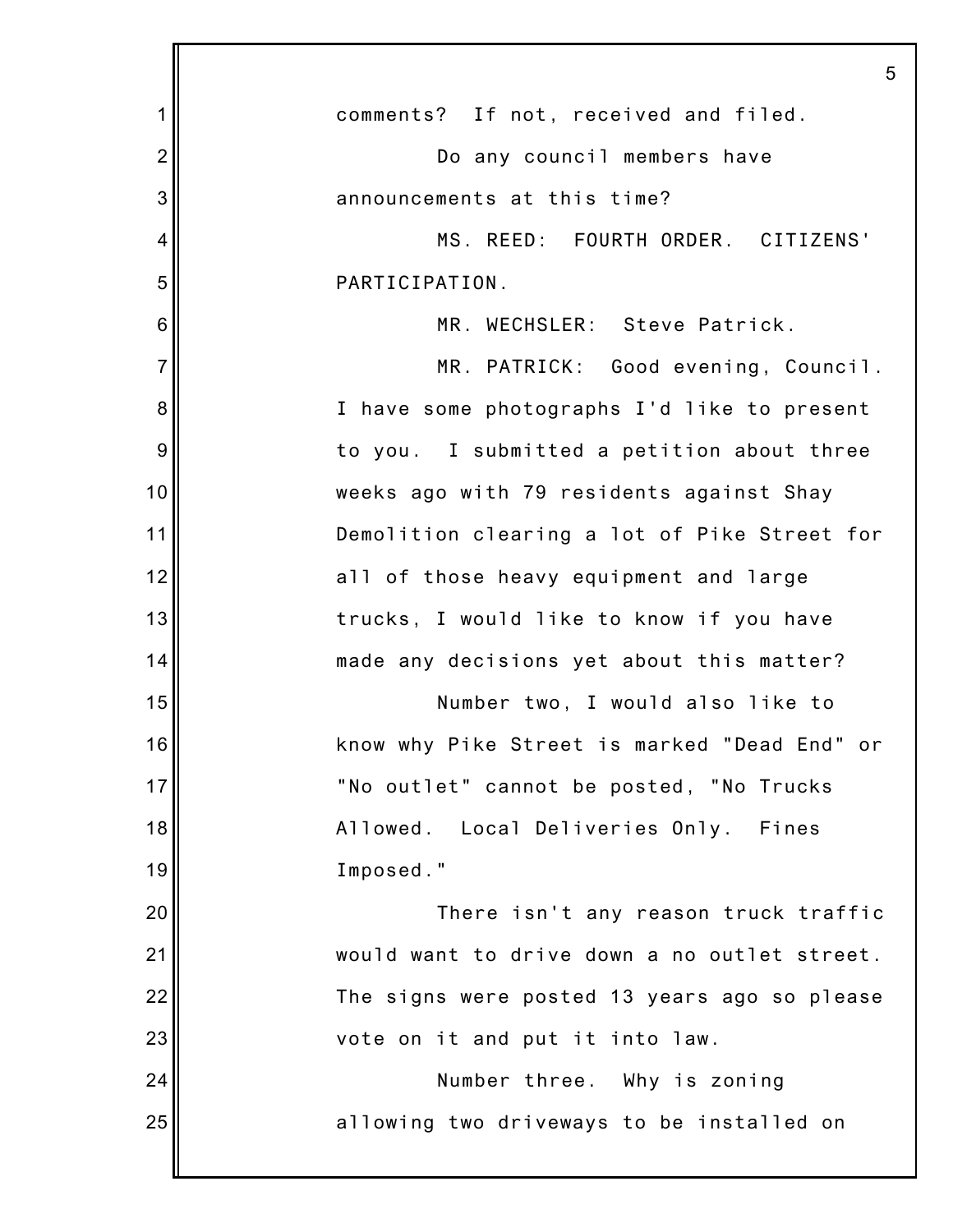Pike Street. There isn't proper visibility on one of them because it's located on a turn in the road. I almost hit one of his trucks two weeks ago when he came out of woods after dumping. I also believe that Shay Demolition is installing his driveway in a residential zone. I spoke to Pat Hinton and he told me that he would look into it. Shay's trucks are also depositing rocks and mud on Pike Street and just driving off. They are driving off the road, they can't make a turn after dumping and are creating deep ruts on the shoulder of the road which can pull our cars into the ditch. This is a dangerous situation. Let's face it, this street isn't wide enough for truck traffic. MR. WECHSLER: We had taken your concerns back to Director Gallagher and to city engineer John Pocius and I have not heard anything back from him yet except that

they the originally had said that they had

reviewed the development up there and then

they had told me it was in compliance with

the zoning.

6

1

2

3

4

5

6

7

8

9

10

11

12

13

14

15

16

17

18

19

20

21

22

23

24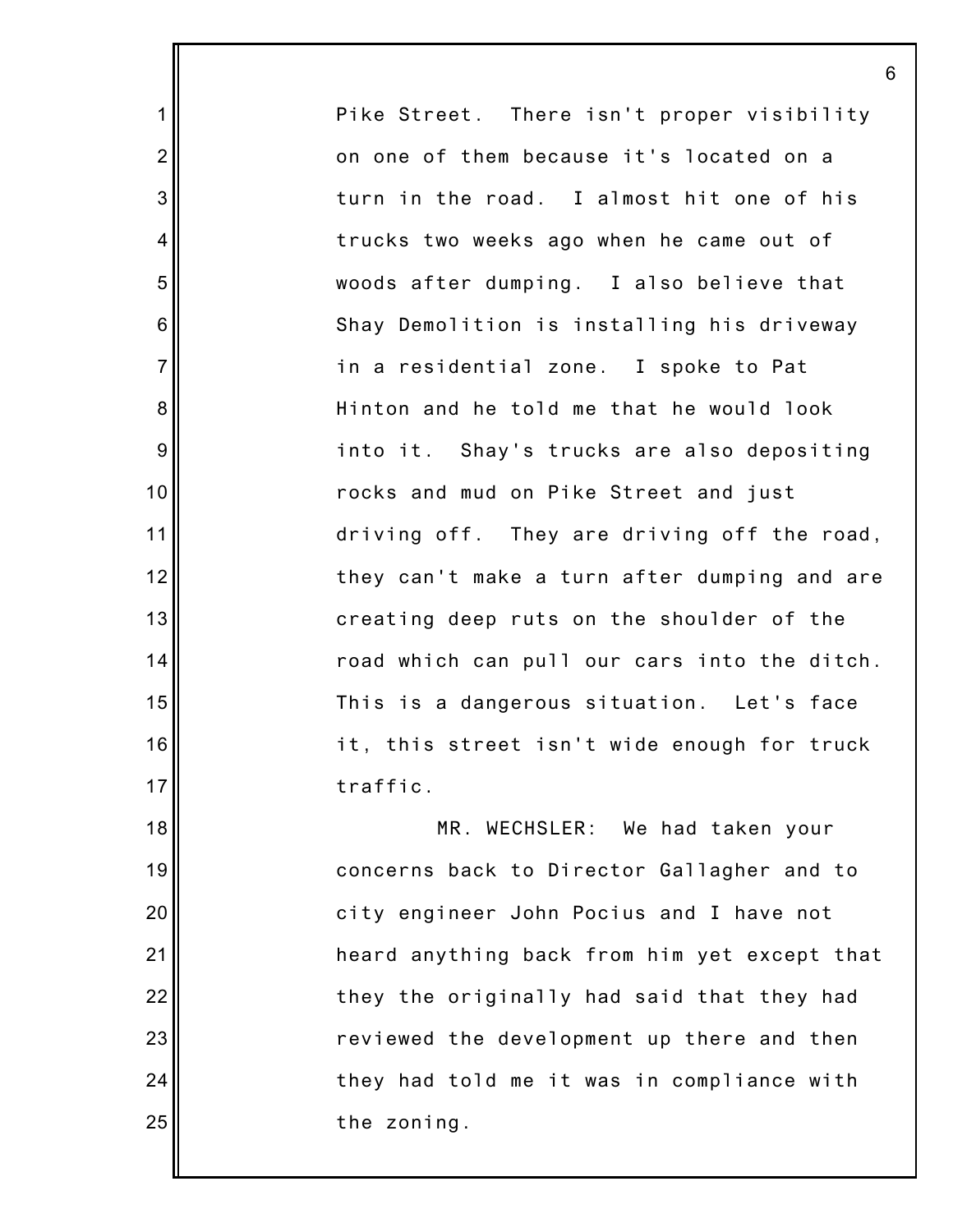1 2 3 4 5 6 7 8 9 10 11 12 13 14 15 16 17 18 19 20 21 22 23 24 25 7 MR. PATRICK: Well, the only thing I did speak with Mr. Pocius, but he said it was very difficult to close the street off for truck traffic and I said to him, "How could it be? It's a dead end street. What truck driver in their right mind would want to go down a dead end street and try to turn around? Why can't they post it?" And I never got an answer after that. MR. WECHSLER: Like I said, we did take your concerns again and at a city council we can only present these facts -- MR. PATRICK: Sure, I understand. MR. WECHSLER: -- the administration and we can continue to do that now, I understand that Mr. Bulzoni was up there? MR. PATRICK: I'm sorry, I can't hear. MR. WECHSLER: Mr. Bulzoni was up there? MR. PATRICK: Yes. Yes. MR. WECHSLER: Looking at the road? MR. PATRICK: Yes, he was talking about tarring and chipping it, and as you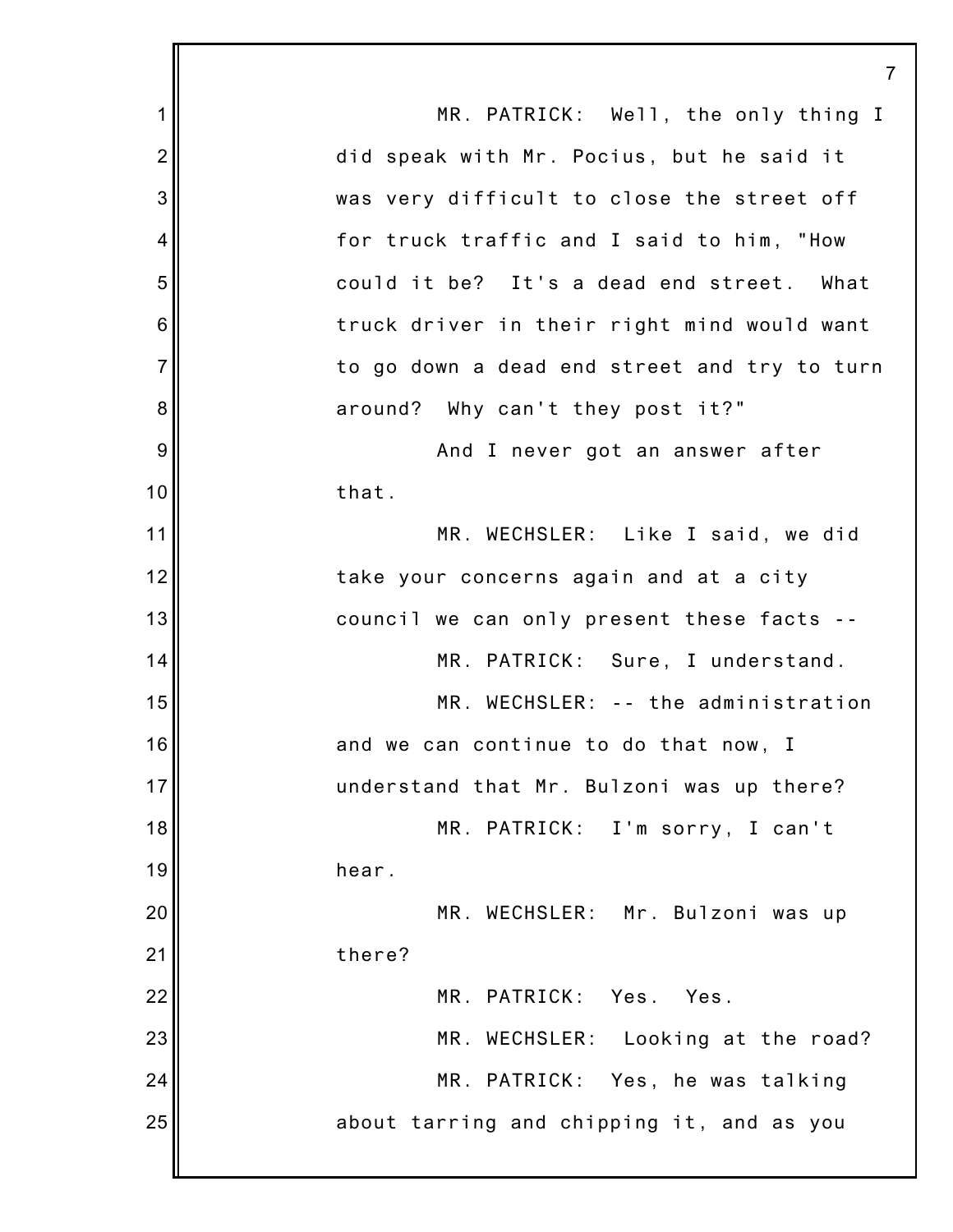1 2 3 4 5 6 7 8 9 10 11 12 13 14 15 16 17 18 19 20 21 22 23 24 25 8 see in those photos it's so cracked that I don't believe tarring and chipping is going to really do any good. After it's done, Shay is going to drive his tri-axles and over 50 tons on it and it's just -- you know what it's going to do, it's going to tear right up again, so it's going to be a waste of money I believe. So I appreciate your concerns and any comments you can give to me in the future. MR. WECHSLER: Like I said, we will resubmit these concerns again and see if it changes any opinions. MR. PATRICK: Thank you. MR. WECHSLER: Joan Hodowanitz. MS. HODOWANITZ: Joan Hodowanitz, city resident and taxpayer. I just gave you a copy of the extract from the Home Rule Charter on Article III, city council. If your turn your attention to the second page, Section 313, Annual Independent Post-Audit. "Council shall provide for an independent audit of all city revenue and accounts by certified public accountant," etcetera, etcetera.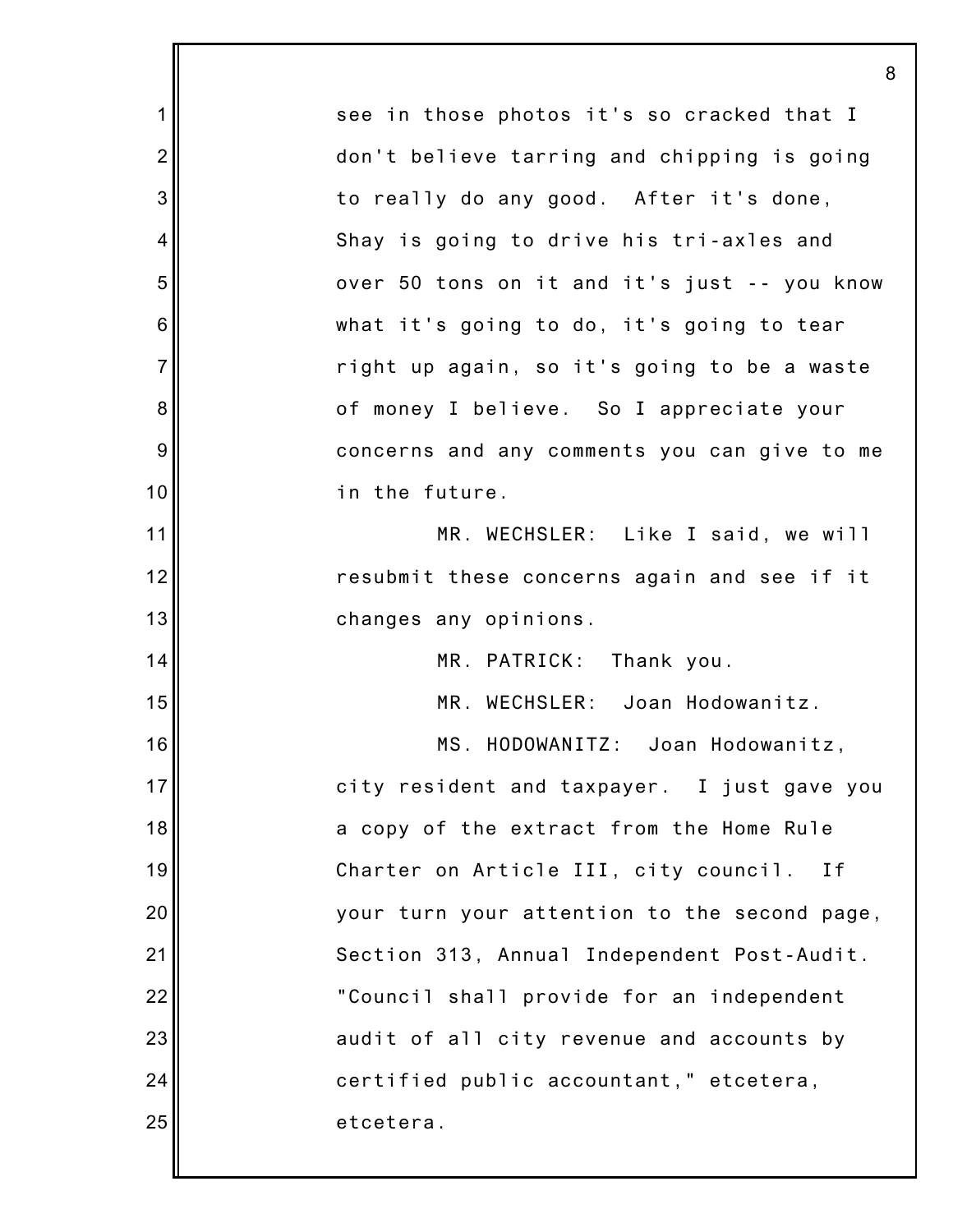|                | 9                                            |
|----------------|----------------------------------------------|
| $\mathbf 1$    | If you turn your attention to the            |
| $\overline{2}$ | very last sentence, which I highlighted in   |
| 3              | yellow, "A summary of the fiscal affairs     |
| $\overline{4}$ | shall be published in the local newspapers   |
| 5              | by May 31 of each year."                     |
| 6              | Now that we have the 2014 audit I            |
| $\overline{7}$ | look forward with anticipation to see the    |
| 8              | summary that you shall provide to the        |
| 9              | Times-Tribune in the near future. I would    |
| 10             | also like to remind you that the 2015 audit  |
| 11             | should be published in the newspaper in 69   |
| 12             | days so you have your work cut out for you.  |
| 13             | Earlier this week on March 21 I give         |
| 14             | each one of you a copy of my questions to    |
| 15             | the Office of Business Administration with   |
| 16             | regard to the 2014 independent audit. You    |
| 17             | should also know that on that day I asked -- |
| 18             | requested an appointment with Mr. Bulzoni    |
| 19             | and the mayor and I have yet to hear back,   |
| 20             | actually I requested an appointment back on  |
| 21             | March 16 the day I found out that the audit  |
| 22             | had been completed and it's been one week.   |
| 23             | I doubt very much I'll get the courtesy of a |
| 24             | return phone call, I think I'll just be      |
| 25             | ignored, but what am I, just a resident and  |
|                |                                              |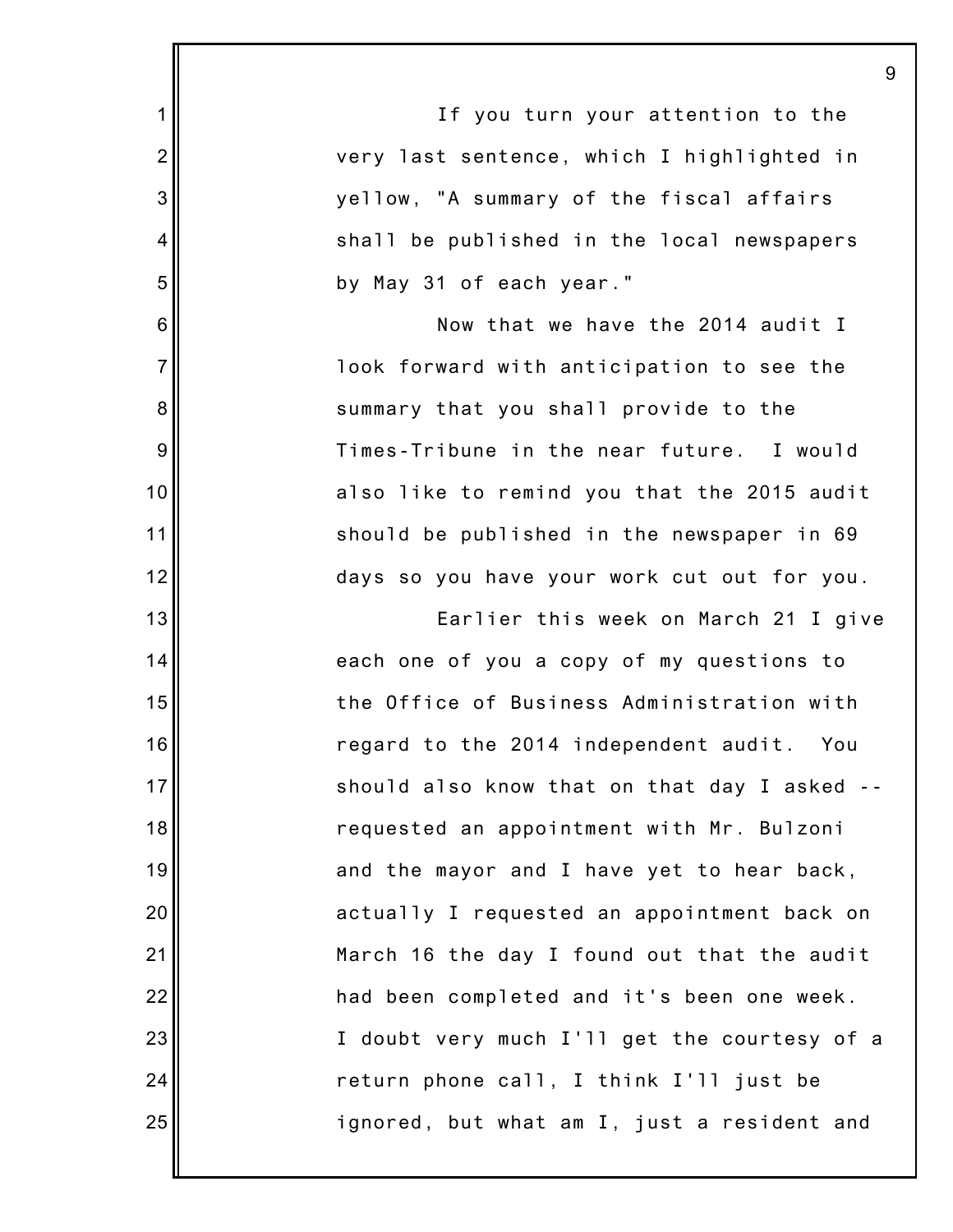|                | 10                                           |
|----------------|----------------------------------------------|
| 1              | a taxpayer.                                  |
| $\overline{2}$ | I would still like to know where the         |
| 3              | audit was between the dates of March 4, it's |
| 4              | publication date, and March 15, the date it  |
| 5              | surfaced. What was it doing for 11 days?     |
| 6              | MR. WECHSLER: According to Mr.               |
| $\overline{7}$ | Bulzoni the audit draft one was dated March  |
| 8              | $14 - -$                                     |
| 9              | MR. HODOWANITZ: Fourth.                      |
| 10             | MR. WECHSLER: I'm sorry, March 4,            |
| 11             | and Mr. Bulzoni received it and approved it  |
| 12             | on March 11.                                 |
| 13             | MS. HODOWANITZ: Then that's an               |
| 14             | issue with SB & Company. One does not date   |
| 15             | an audit and sit on it, especially one as    |
| 16             | late as this one. That needs to be pursued   |
| 17             | with the auditor. That's not professional.   |
| 18             | That's not appropriate if that's true.       |
| 19             | Did SB & Company provide an exiting          |
| 20             | briefing? If so, when and who was there?     |
| 21             | MR. WECHSLER: No, it did not.                |
| 22             | MS. HODOWANITZ: Is it going to               |
| 23             | provide an exit brief in the near future?    |
| 24             | MR. WECHSLER: After last week's              |
| 25             | meeting we were in contact with Business     |
|                |                                              |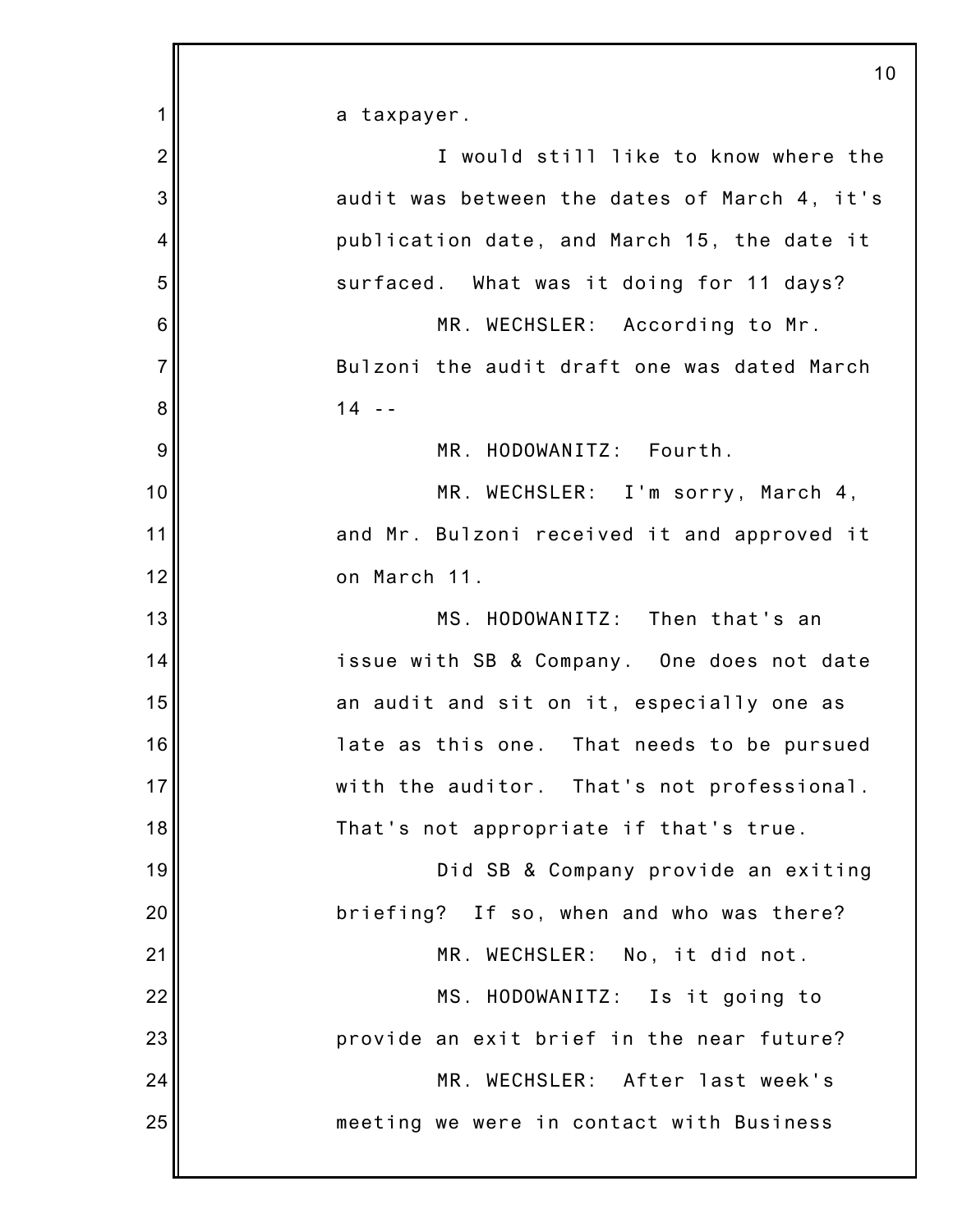|                | 11                                           |
|----------------|----------------------------------------------|
| 1              | Administrator Bulzoni and we are efforting   |
| $\overline{2}$ | with him to be a participant in that.        |
| 3              | MS. HODOWANITZ: Okay. I'm very               |
| 4              | curious to see exactly what Rainey & Rainey  |
| 5              | accomplished last year. As you can tell      |
| 6              | from my memorandum, there are a lot of       |
| $\overline{7}$ | internal inconsistencies in that document    |
| 8              | which are in excusable so it looks to me     |
| 9              | like no one proofread the document.          |
| 10             | On one page of the document there            |
| 11             | are five sentences missing words. Four of    |
| 12             | the sentences have no subject and that could |
| 13             | not have been proofread.                     |
| 14             | At any rate we'll keep on with this          |
| 15             | week by week. Oh, by the way, the audit is   |
| 16             | not yet on the city website and I would like |
| 17             | to know if we have any feedback of what we   |
| 18             | plan to do about our two adverse opinions.   |
| 19             | A separate subject, if you recall            |
| 20             | last June Jim Lockwood did a story about an  |
| 21             | individual who was hired who apparently had  |
| 22             | a relative who was a close friend of         |
| 23             | Mr. Courtright who had been a donor to       |
| 24             | Mr. Courtright's campaign. This individual   |
| 25             | was hired and worked in public works I       |
|                |                                              |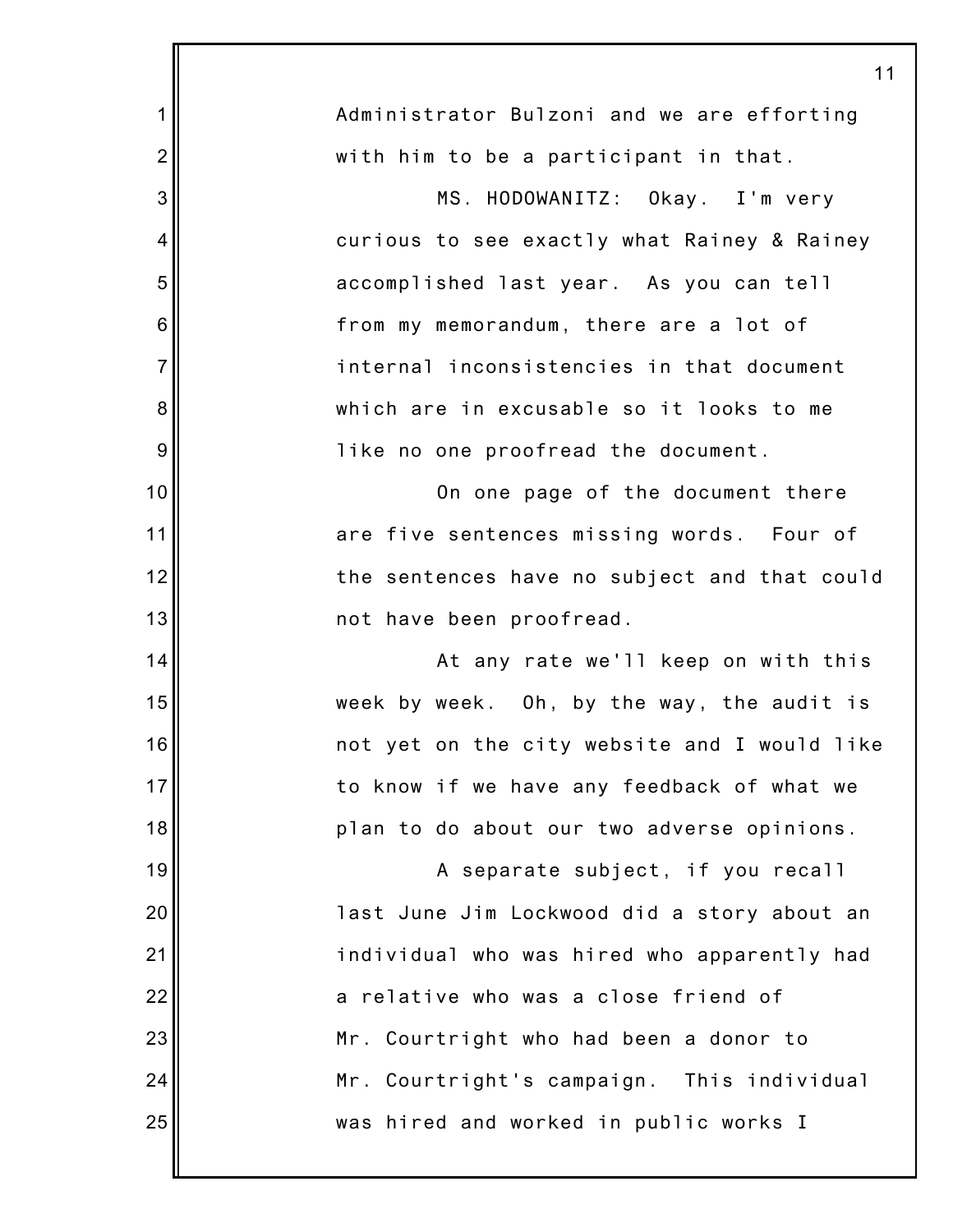believe and had a conviction as a felon. Last January we hired 15 new firefighters. It would appear that the nephew of this DPW worker and the son of the donor is one of the new hires. That's wonderful. God bless anybody willing to become a firefighter, with one exception why would we ever hire anyone as a city worker who has not paid their property taxes for the last two years or their garbage fees for the last three years. If I have to pay my taxes and pay that man's salary he should be a citizen in good standing before we offer him a job, but then I'm only a taxpayer and a resident. MR. WECHSLER: Thank you. Gerard Hetman. MR. HETMAN: Good evening, Council. Gerard Hetman from Lackawanna County's Community Relations Department. My condolences to Mr. Rogan on the passing of his dad. I never had the chance to meet Mr. Rogan but I'm sure he is proud of his son.

1

2

3

4

5

6

7

8

9

10

11

12

13

14

15

16

17

18

19

20

21

22

23

24

25

My thoughts and prayers are with his family.

To begin this evening, regarding the request for council on the tax exemption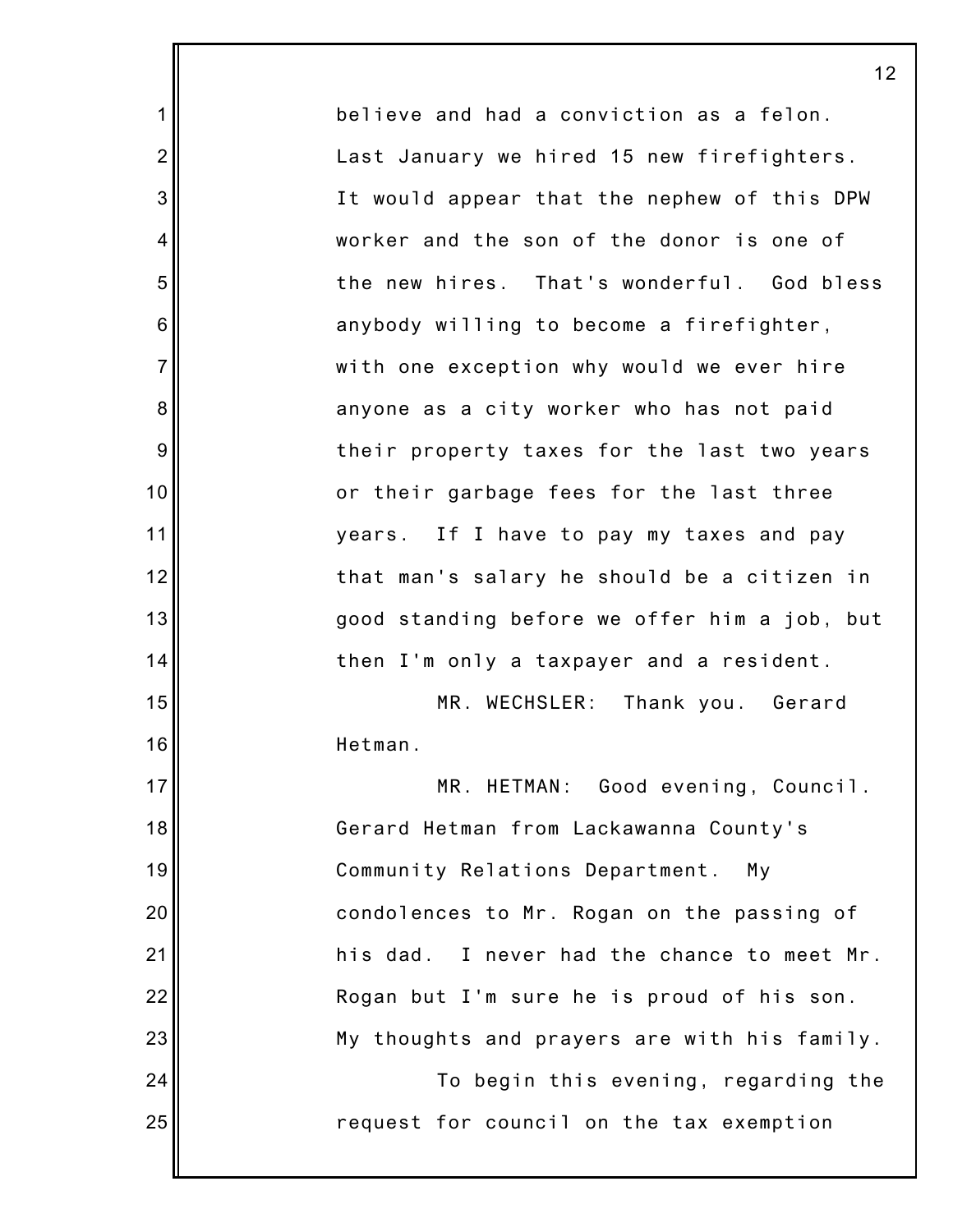from new home construction in cooperation with the county, in my meetings with the commissioners the commissioners broadly support the idea as proposed by council, but the commissioners wish to wait to act until both local taxing bodies pass the legislation necessary to make this happen. This is the county standard procedure in recent years when dealing with local tax exemption requests such as LERTAs, and one of my either assignments I dealt with Moscow Borough on LERTA and we waited until Moscow Borough and North Pocono School District passed their legislation before the county would. The theory on this is that the two local taxing bodies know the project best and that they can best advise the county, so to say, on the validity of the projects by passing it first. This also eliminates the need for the County to pass amended legislation if we pass it before the city and the school districts.

1

2

3

4

5

6

7

8

9

10

11

12

13

14

15

16

17

18

19

20

21

22

23

24

25

If council wishes to speak with the commissioners on the issue, we will be happy to arrange a meeting.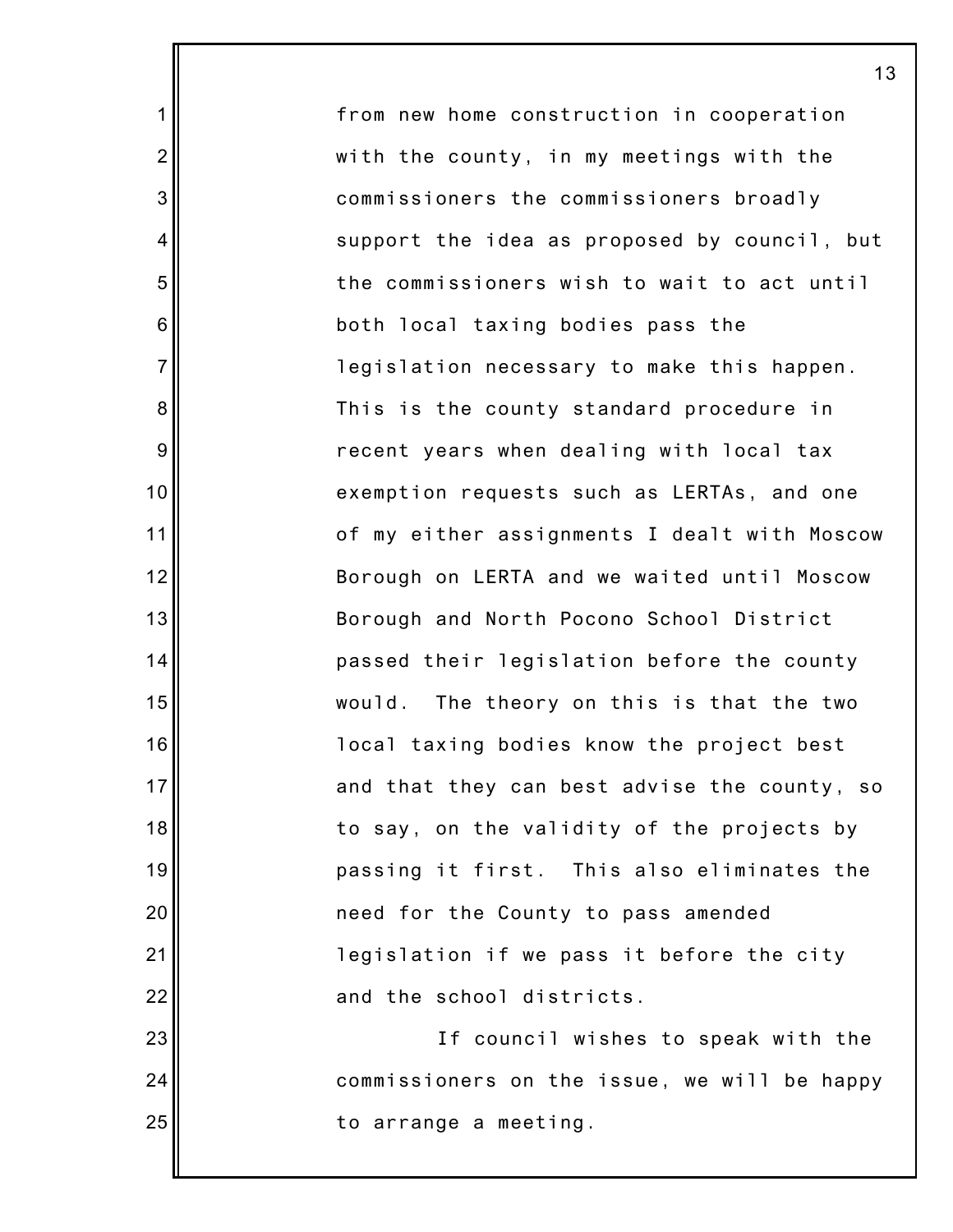|                | 14                                           |
|----------------|----------------------------------------------|
| $\mathbf 1$    | Also, the Lackawanna County Coal             |
| $\overline{2}$ | Mine Tour is one of 20 attractions           |
| 3              | nationwide to be listed in the top all       |
| 4              | around attractions category as a USA ten     |
| 5              | best Reader's Choice Awards. Voting is now   |
| 6              | open on-line and runs until Monday, April    |
| $\overline{7}$ | 11, at 11:59 p.m. To vote, visit             |
| 8              | www.tenbest.com/awards/travel or visit the   |
| 9              | link on the Lackawanna County website and    |
| 10             | Facebook page. You can vote once per day.    |
| 11             | Please also share the link via your social   |
| 12             | media pages, and I recently observed the     |
| 13             | Pennsylvania Department of Environmental     |
| 14             | Protection Bureau of Deep Mine Safety Rescue |
| 15             | Team conduct a rescue training exercise in   |
| 16             | the mine last week. If you get a chance,     |
| 17             | check out the photos on our Facebook page    |
| 18             | and the Scranton Times website. They have a  |
| 19             | photo gallery and some really neat images    |
| 20             | from the exercise.                           |
| 21             | Our Parks and Recreation master              |
| 22             | schedule is now available. This lists of     |
| 23             | all camps, clinics, and sports leagues for   |
| 24             | children and adults at all of our county     |
| 25             | parks this year. It's available on the       |
|                |                                              |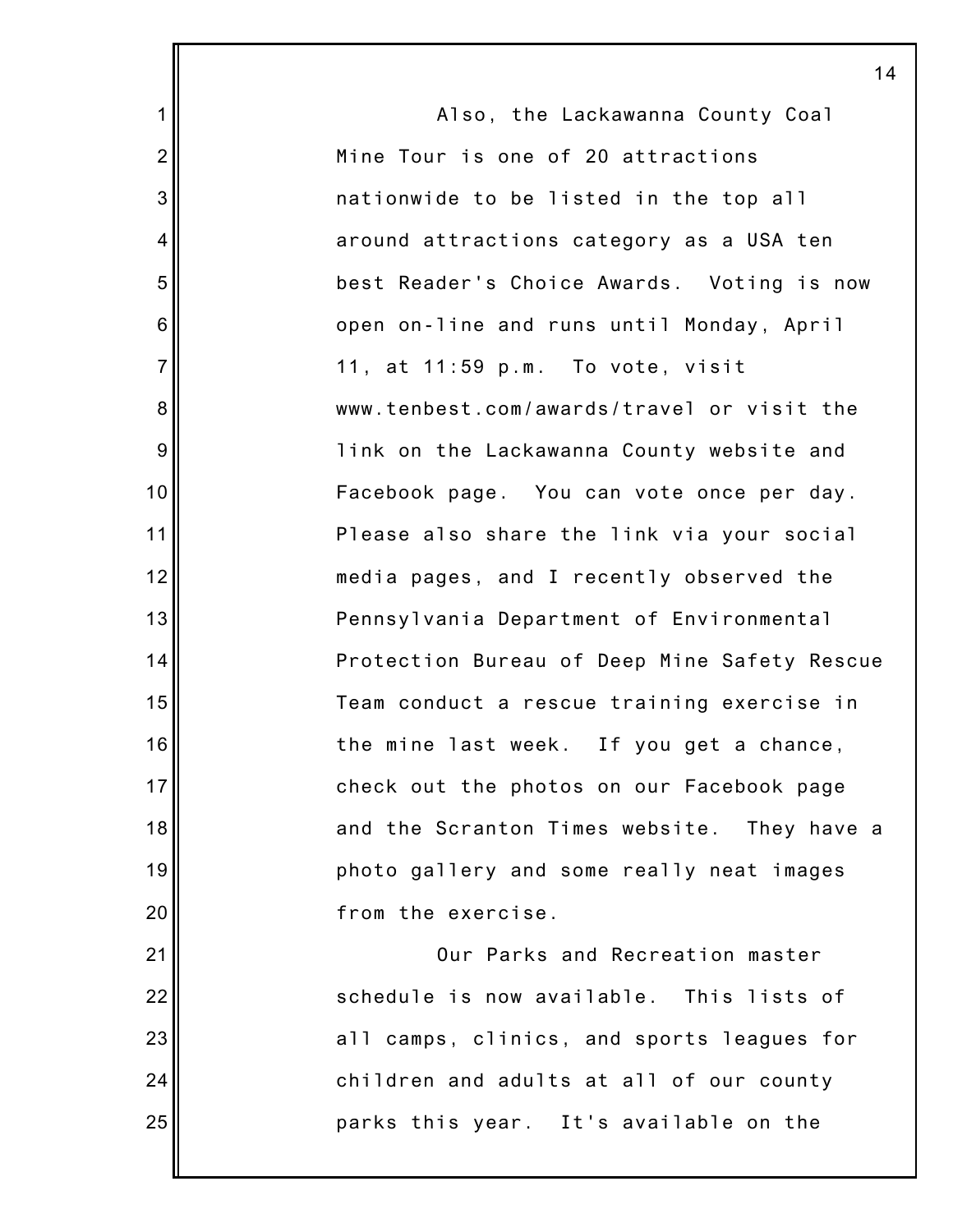1 2 3 4 5 6 7 8 9 10 11 12 13 14 15 16 17 18 19 20 21 22 23 24 25 15 County website at LackawannaCounty.org. We will also provide a copy to Ms. Reed for our bulletin board and I appreciate your cooperation on that. Both of the individual fliers list the programs available as they open up for registration. And, finally, the Lackawanna County Tax Claim Bureau's 2016 judicial sale will be held on Monday, March 28, at 10 a.m. at the Lackawanna County Courthouse. The last day to pay on those properties is Thursday, March 21 -- or, excuse me, Thursday, March 24, due to the courthouse being closed on Good Friday. That is all I have for this evening. MR. WECHSLER: Mr. Hetman, one question? MR. HETMAN: Sure. MR. WECHSLER: How is your birthday? MR. HETMAN: Oh, it's tomorrow, sir. MR. WECHSLER: Happy birthday. MR. HETMAN: Thank you. Appreciate it. As I said, we'll wait for council's actions on the tax exemption request. If any of you have any questions on it or wish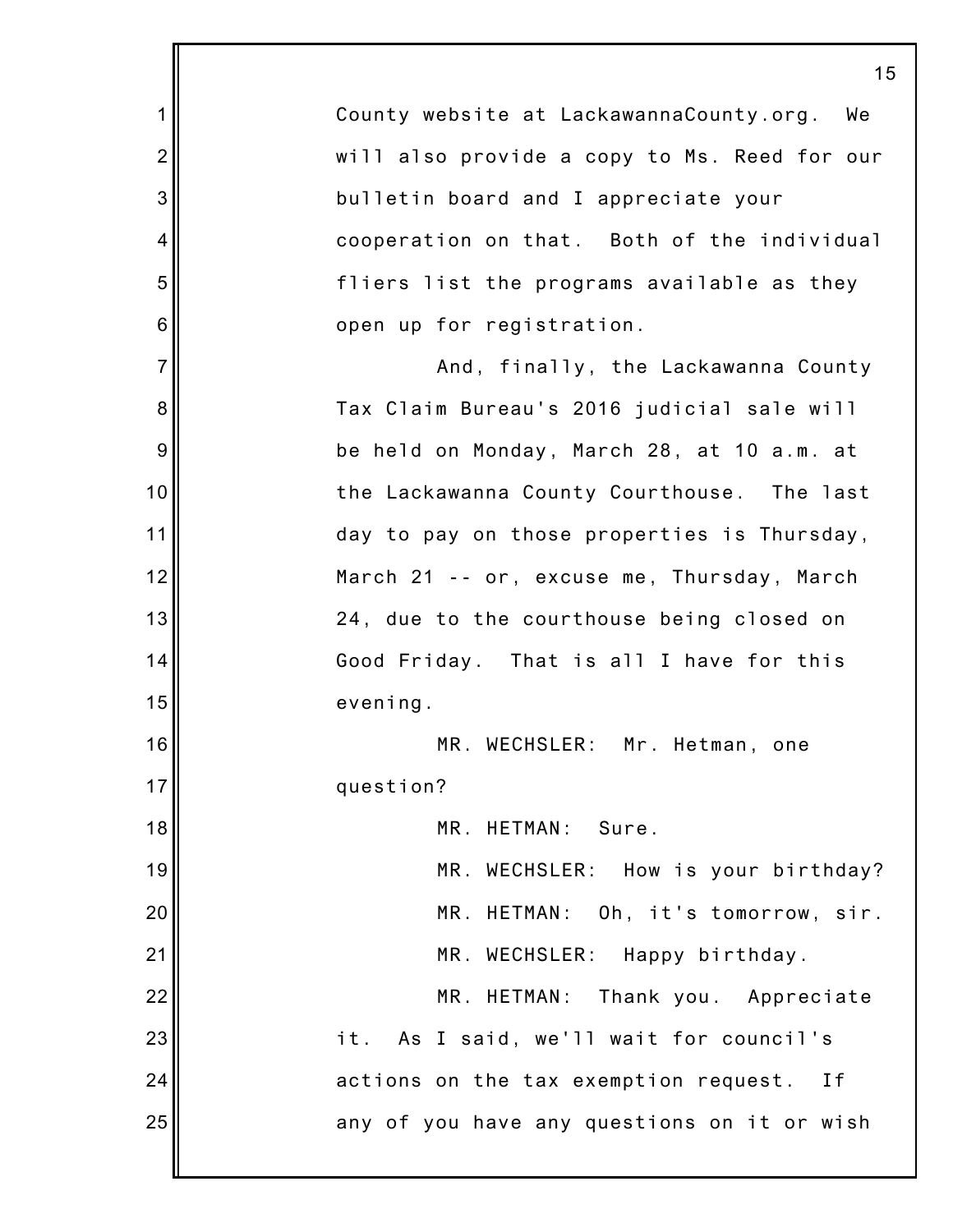1 2 3 4 5 6 7 8 9 10 11 12 13 14 15 16 17 18 19 20 21 22 23 24 25 to speak to the commissioners we would be happy to do so. This has been a standing procedure, and again, the commissioners have always felt previously as do the current administration that the two local bodies know the project best so it's just kind of watching from their end that they would pass it first and then the County would offer our support to support the local emphasis on it so we look forward to working with you on it. MR. PERRY: We are glad that you're here, were your ears ringing today? MR. HETMAN: What's that? MR. PERRY: Were your ears ringing today? We were talking as this tax abatement goes forward one of the questions was is the County still on board. MR. HETMAN: Oh, absolutely, sure. MR. PERRY: And here you are talking about it today so we are very happy to hear that. MR. HETMAN: Oh, thank you. Sure, it's just standard procedure, something we don't always get the local body as we did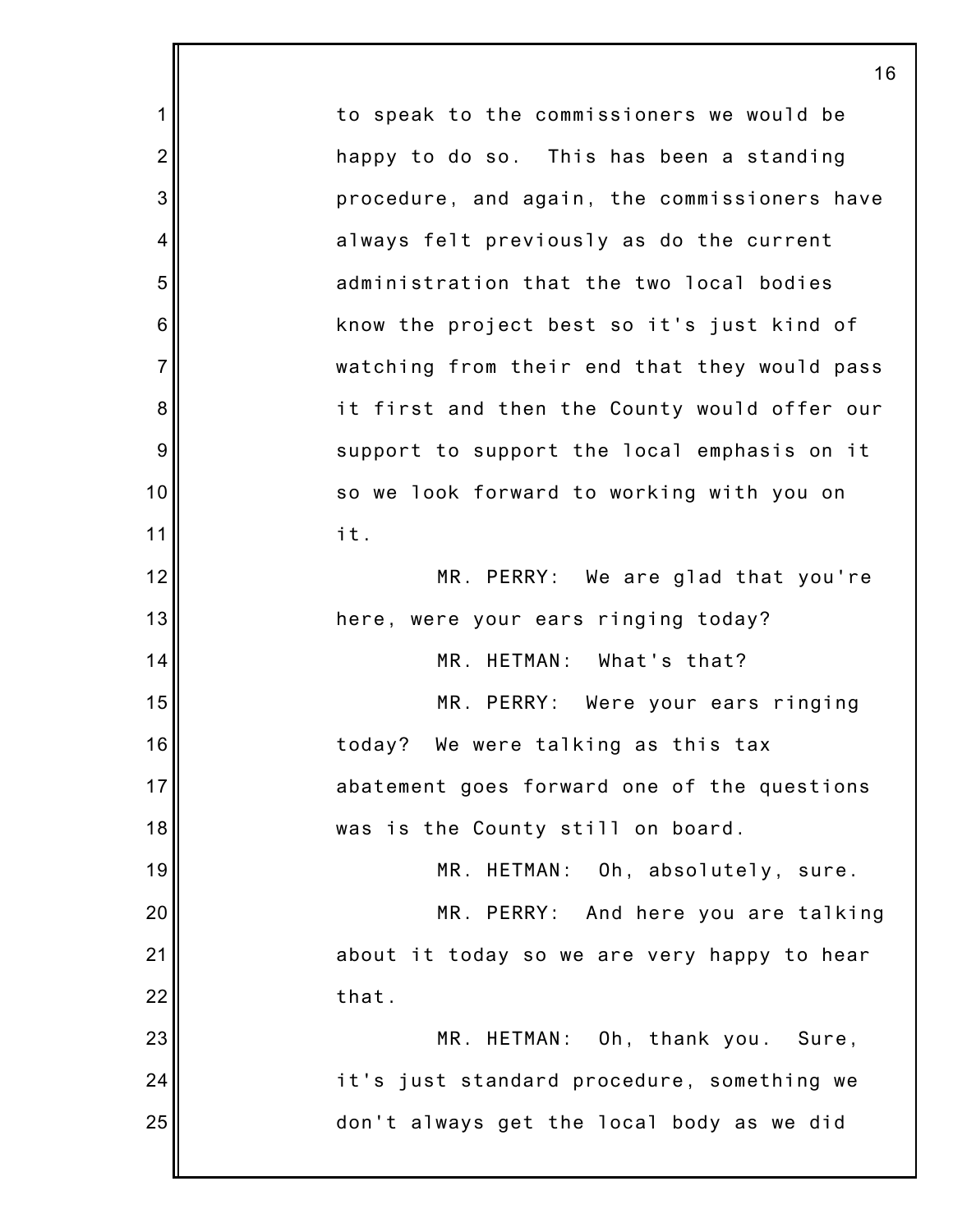1 2 3 4 5 6 7 8 9 10 11 12 13 14 15 16 17 18 19 20 21 22 23 24 25 with guys, you folks coming out very I don't want to say aggressively, very actively seeking our cooperation. Sometimes it starts a little bit slower and we kind of get wind of it so actually I actually compliment all of you folks for being active right from the start and engaging us, we appreciate it so we'll keep moving on with your cooperation. Thank you. MR. WECHSLER: Enjoy your day tomorrow. MR. HETMAN: Thanks. MR. WECHSLER: Fay Franus. MS. FRANUS: Fay Franus, Scranton. I'd like to start off tonight by mentioning something, Marie Schumacher for the last three weeks has been asking this council, and I'll read what she asks, she asks this council to write a letter to the business administrator asking to have MUNI service provide actuals for each budget line item monthly. Three times she has asked this council to write this letter, has anybody done this yet for her? MR. EVANS: I had a conversation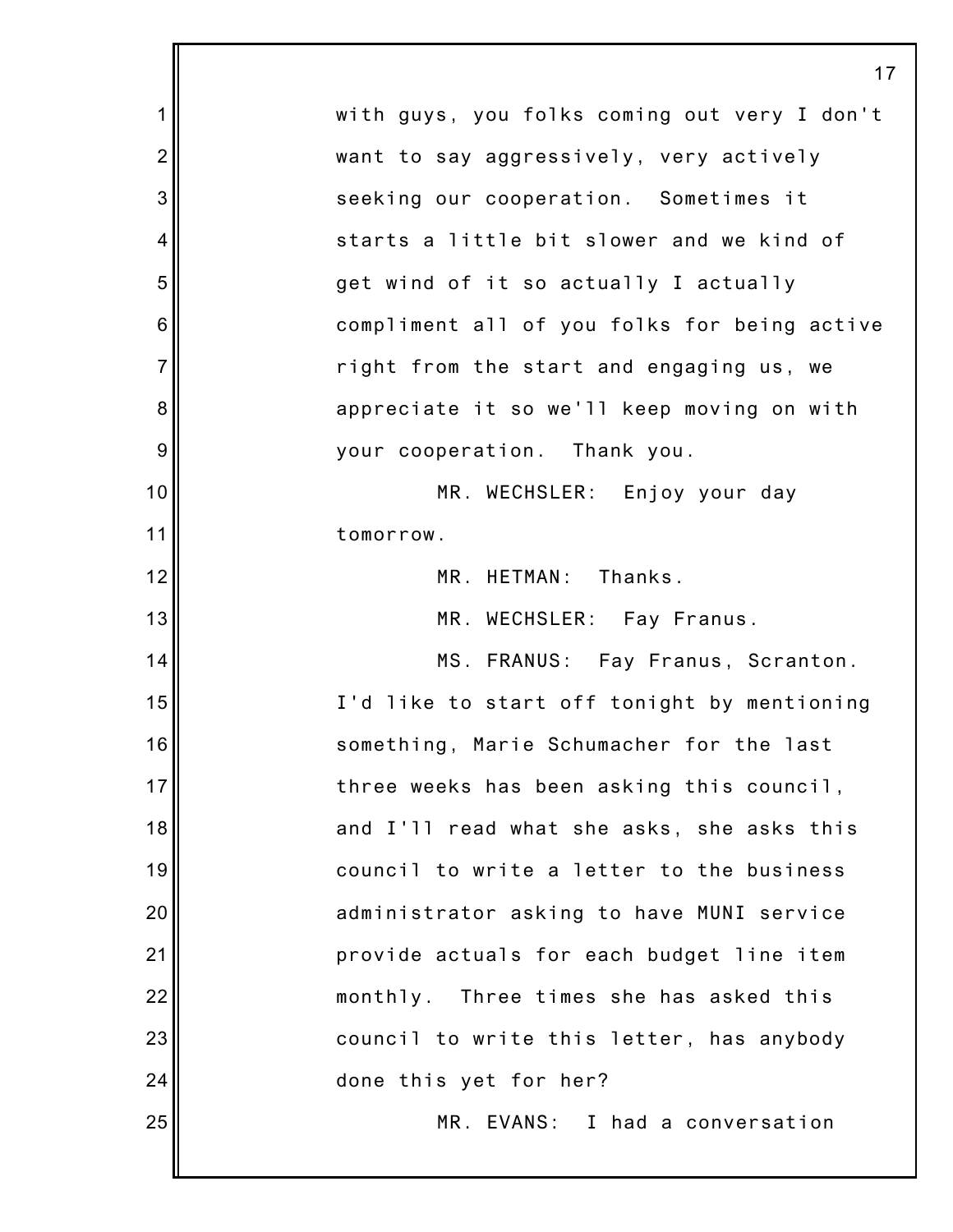|                 | 18                                           |
|-----------------|----------------------------------------------|
| 1               | with Mr. Bulzoni and I gave Ms. Schumacher   |
| $\overline{2}$  | the answer -- Ms. Schumacher the answer.     |
| 3               | MS. FRANUS: Okay.                            |
| 4               | MR. EVANS: So I think that's better          |
| 5               | than a letter.                               |
| $6\phantom{1}6$ | MS. FRANUS: Pardon me?                       |
| $\overline{7}$  | MR. EVANS: I think that's more               |
| 8               | appropriate than a letter.                   |
| 9               | MS. FRANUS: Okay. Yes, it is.                |
| 10              | Now, Mr. Wechsler, if you get a chance to    |
| 11              | look outside you will notice that we are not |
| 12              | in North Korea, we're in the United States   |
| 13              | and I do believe you owe Mr. Ellman an       |
| 14              | apology. You really crushed him with that    |
| 15              | freedom of speech the way you carry on. I    |
| 16              | mean, the way you talk to people is          |
| 17              | unbelievable. It's like a dictator. I        |
| 18              | think the people have had enough of it.      |
| 19              | Now, I want to ask Mr. Evans a               |
| 20              | question so I'll ask you, Mr. Wechsler, to   |
| 21              | ask Mr. Evans and whoever wants to answer    |
| 22              | can answer.                                  |
| 23              | MR. WECHSLER: Mr. Evans can answer           |
| 24              | any questions that he chooses to, but please |
| 25              | just direct the questions to me.             |
|                 |                                              |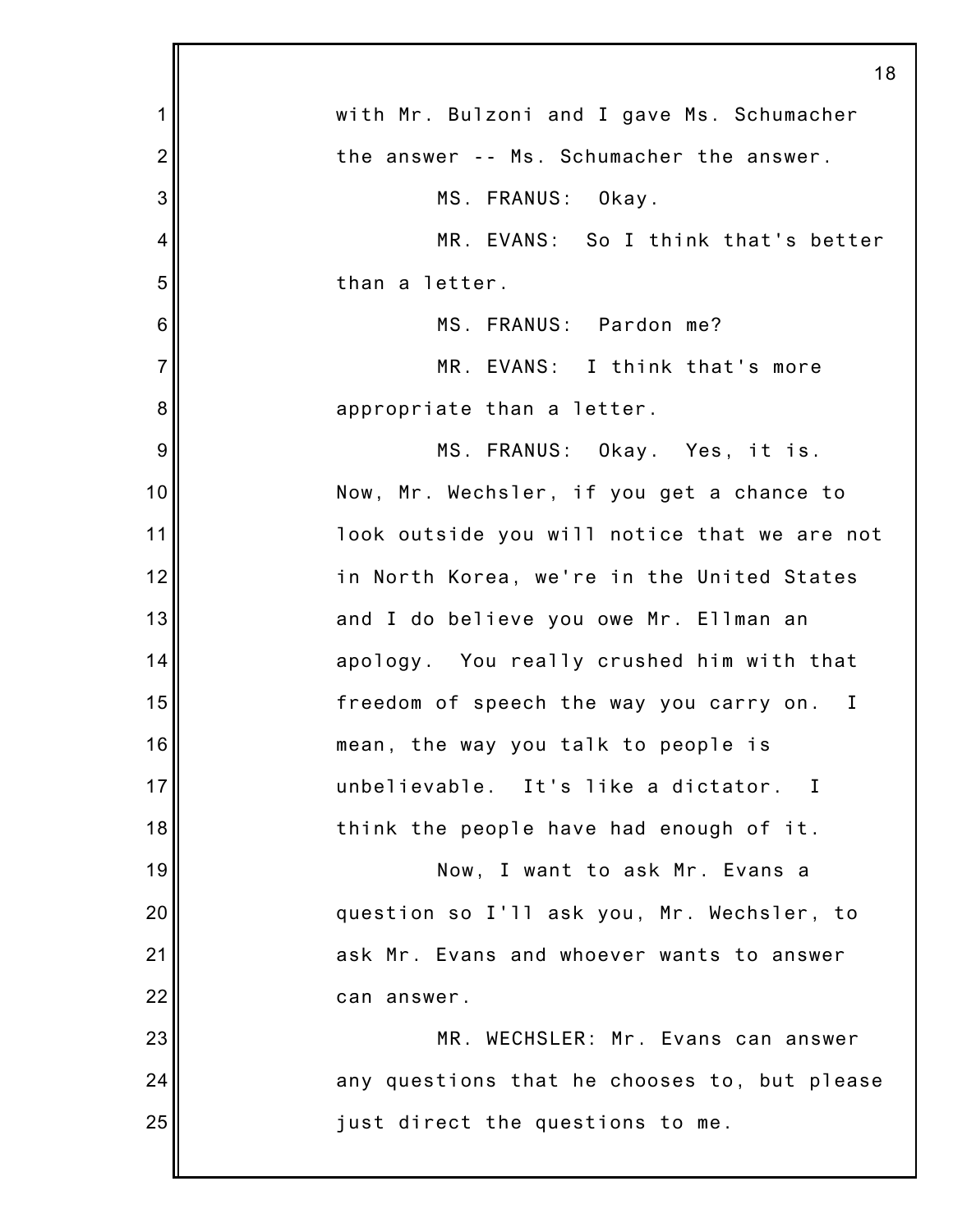|                | 19                                           |
|----------------|----------------------------------------------|
| 1              | MS. FRANUS: I know that. Here's              |
| $\overline{2}$ | the question, does it cost anything for a    |
| 3              | study commission for the garbage fee? You    |
| 4              | say you are going to have a study            |
| 5              | commission, is that going to cost anything?  |
| 6              | MR. EVANS: It's not a study, the             |
| $\overline{7}$ | commission is going to be a study and we     |
| 8              | have asked the administration to look for    |
| 9              | grant money and if there is grant money      |
| 10             | available for that so, yes.                  |
| 11             | MS. FRANUS: It won't be people that          |
| 12             | you can pick out and choose.                 |
| 13             | MR. EVANS: Oh, no, no. It will be a          |
| 14             | study.                                       |
| 15             | MS. FRANUS: Let me ask you this,             |
| 16             | why would you even pay one penny of any      |
| 17             | grant money that goes someplace else when    |
| 18             | all you have to do as the Finance Chair is   |
| 19             | go talk to Mr. Bulzoni or talk to Wayne Beck |
| 20             | and get any answer you want. I have been     |
| 21             | asking since last March, a year, to find out |
| 22             | what money comes in and what money goes out  |
| 23             | and to this day I haven't gotten one answer. |
| 24             | MR. EVANS: Well, the way the                 |
| 25             | accounts are set up they are not set up      |
|                |                                              |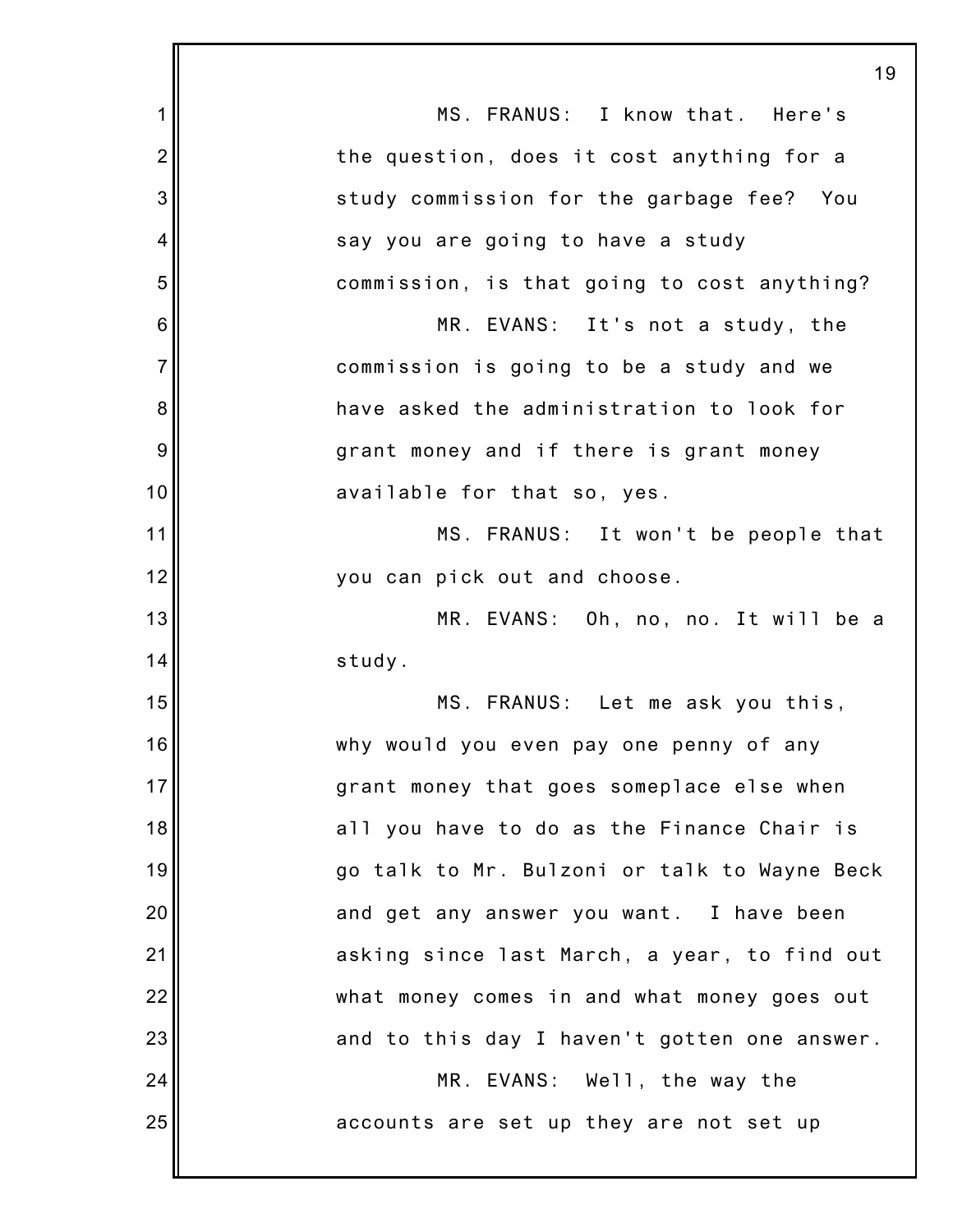|                | 20                                           |
|----------------|----------------------------------------------|
| 1              | appropriately to get those answers.          |
| $\overline{2}$ | MS. FRANUS: Pardon me?                       |
| 3              | MR. EVANS: The accounts are not set          |
| 4              | up appropriately to GET those answers.       |
| 5              | MS. FRANUS: The accounts are not             |
| 6              | set up appropriately?                        |
| $\overline{7}$ | MR. EVANS: You have to have a                |
| 8              | specific account for all of those things     |
| 9              | that are associated with garbage and that's  |
| 10             | simply not the case right now.               |
| 11             | MS. FRANUS: Why? I mean --                   |
| 12             | MR. EVANS: I don't know why but              |
| 13             | that's not the case, that's why we haven't   |
| 14             | been able to get an answer.                  |
| 15             | MS. FRANUS: It may not be the case,          |
| 16             | Mr. Evans, but we been doing this for years  |
| 17             | so you are trying to say it took years for   |
| 18             | you to find out they haven't been doing it   |
| 19             | correctly to get these answers?              |
| 20             | MR. EVANS:<br>That's were we are             |
| 21             | asking for a comprehensive study so we can   |
| 22             | find out once and for all what the true cost |
| 23             | is of garbage collection so we can find out  |
| 24             | what the cost should be.                     |
| 25             | MS. FRANUS: I can't even comprehend          |
|                |                                              |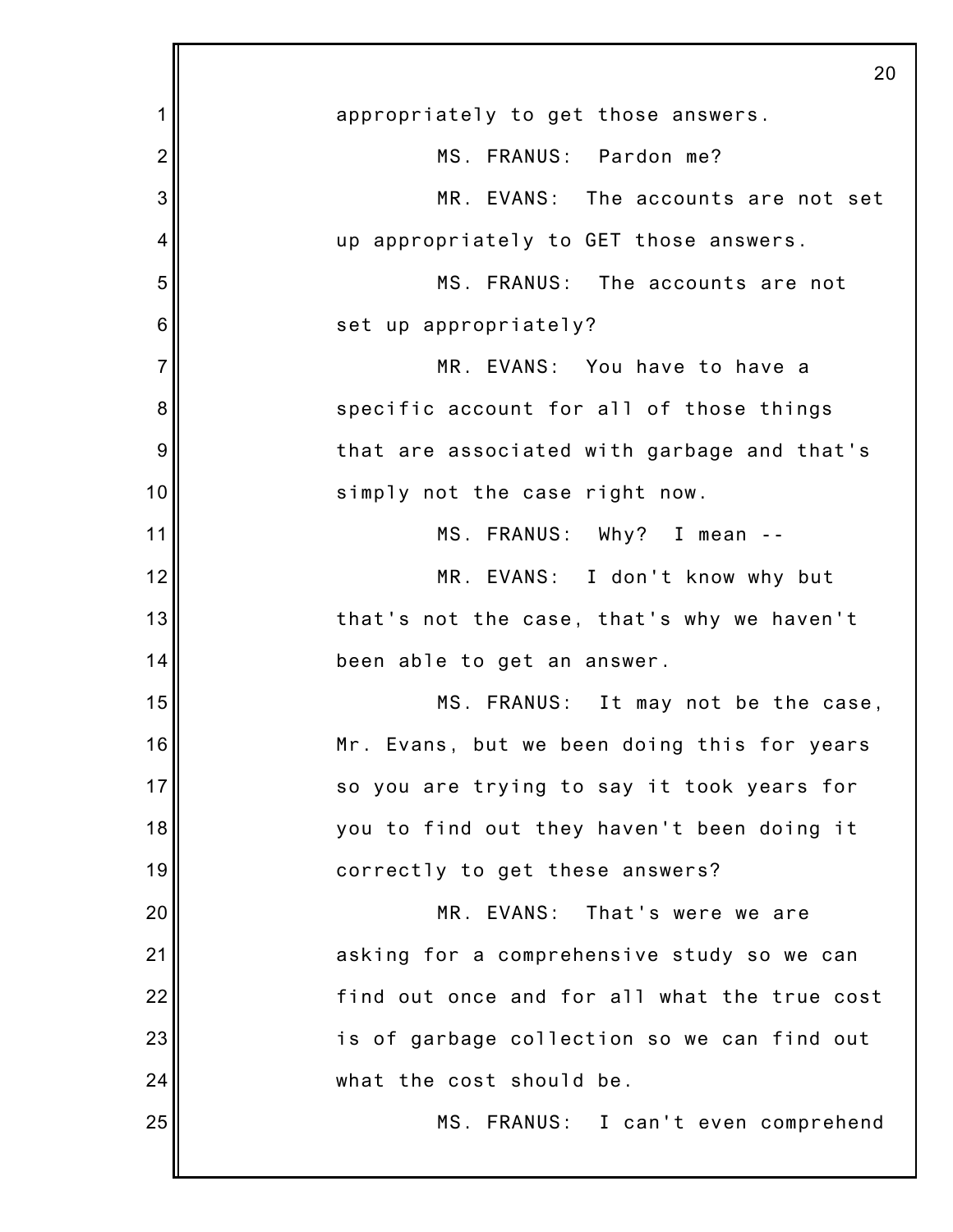|                | 2 <sup>1</sup>                               |
|----------------|----------------------------------------------|
| 1              | this. This is ridiculous. If you go to       |
| $\overline{2}$ | Bulzoni and say, "What's coming in --" and   |
| 3              | Wayne Beck, the treasurer, "What's coming in |
| $\overline{4}$ | and what's going out, "you're trying to tell |
| 5              | me they can't tell you, they don't have      |
| 6              | records right in front of them?              |
| $\overline{7}$ | MR. EVANS: That doesn't include the          |
| 8              | cost of the trucks and the --                |
| 9              | MS. FRANUS: Well, that's written             |
| 10             | down some place, isn't it.                   |
| 11             | MR. EVANS: What?                             |
| 12             | MS. FRANUS: Isn't that written down          |
| 13             | some place? They have bills. The garbage     |
| 14             | collection people have the -- DPW have       |
| 15             | bills.                                       |
| 16             | MR. EVANS: Apparently it's not               |
| 17             | written down at that level to get a true     |
| 18             | cost.                                        |
| 19             | MS. FRANUS: Then something is                |
| 20             | drastically wrong and I'm shocked that it    |
| 21             | took this many years for you to finally      |
| 22             | notice that something isn't right. I mean,   |
| 23             | I have been asking for a year, nothing,      |
| 24             | nothing has been done.                       |
| 25             | MR. PERRY: Well, I don't want to             |
|                |                                              |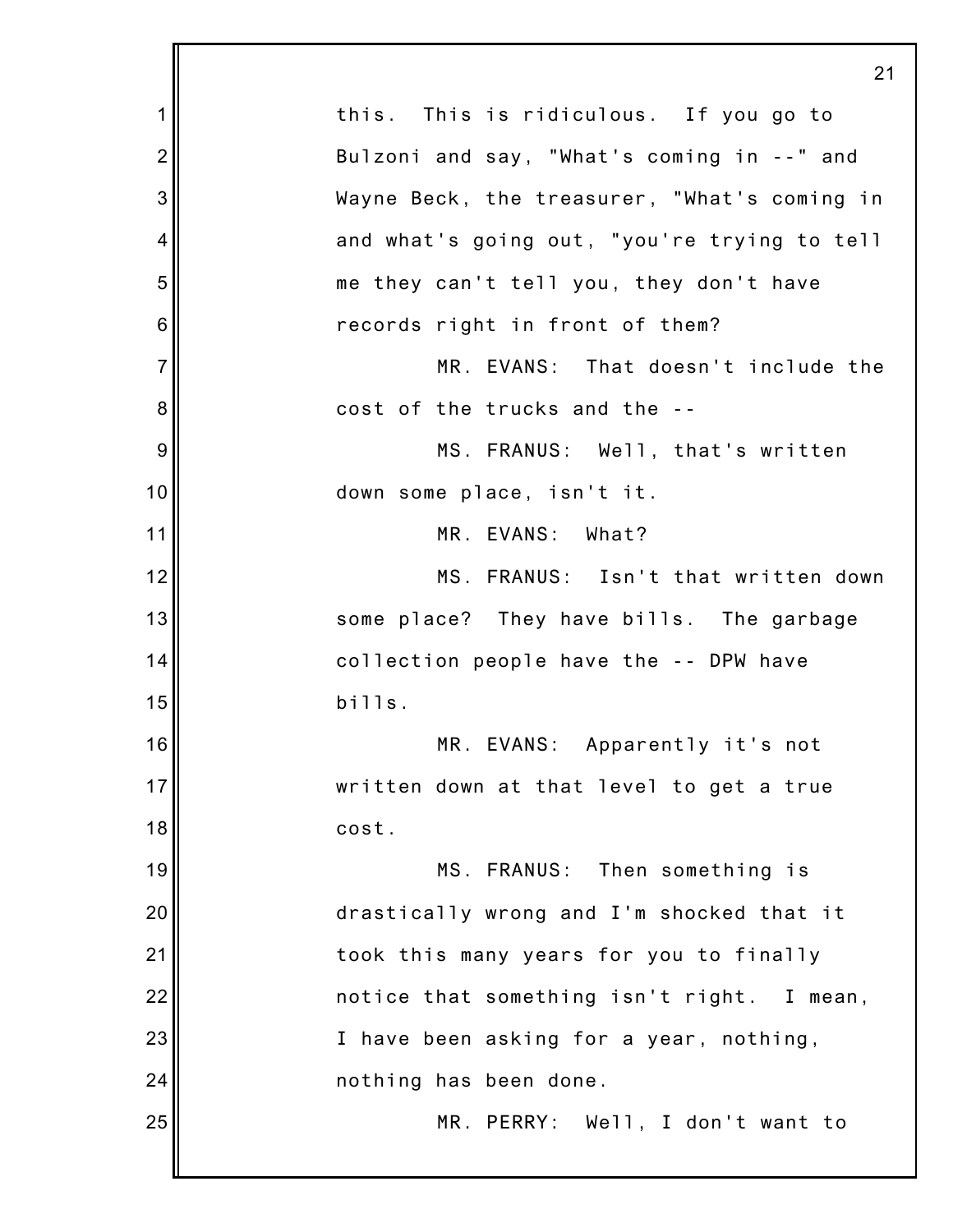|                | 22                                           |
|----------------|----------------------------------------------|
| 1              | interrupt your time and, please, give her    |
| $\overline{2}$ | another 30 seconds, a minute, but --         |
| 3              | MS. FRANUS: Sure, go ahead.                  |
| 4              | MR. PERRY: But just to help, I was           |
| 5              | at the meeting also with Wayne and we talked |
| 6              | about this for well over an hour and the     |
| $\overline{7}$ | root of the issue why we need to do more     |
| 8              | research on this and get a third party in    |
| 9              | here to see is what was going is to actually |
| 10             | see how much money is coming in and how much |
| 11             | is going out is that DPW is in charge of a   |
| 12             | heck of a lot more than garbage so the uses  |
| 13             | of their trucks and their time we need to    |
| 14             | like integrate that out and see how much is  |
| 15             | actually dedicated to the collection of      |
| 16             | garbage and in turn how much money do we     |
| 17             | need to get in from the city as a fee to pay |
| 18             | for that time, and that's where we kind of   |
| 19             | just ping pong the ball around the room and  |
| 20             | nobody really had an answer and that's where |
| 21             | we came to this --                           |
| 22             | MS. FRANUS: I understand this, but           |
| 23             | I have been asking this question for a year. |
| 24             | MR. PERRY: I'm as frustrated, I              |
| 25             | can't do anything about the time it took     |
|                |                                              |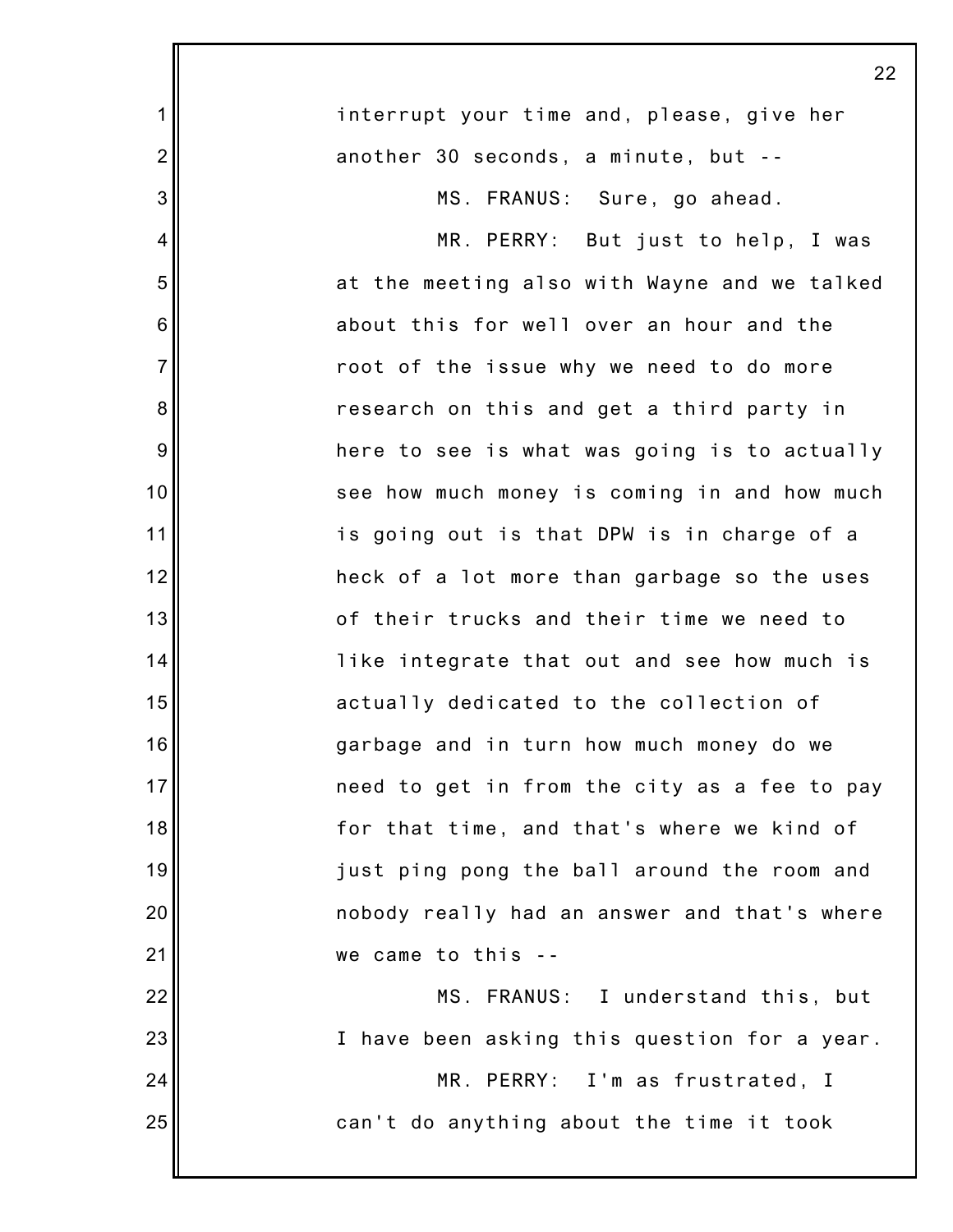|                | 23                                           |
|----------------|----------------------------------------------|
| 1              | but, you know, I know we are doing something |
| $\overline{2}$ | about it right now and that's kind of where  |
| 3              | we are with it.                              |
| 4              | MS. FRANUS: I understand that, but           |
| 5              | I think it just goes to show your lack of -- |
| 6              | not you particularly, but council's lack of  |
| $\overline{7}$ |                                              |
| 8              | MR. WECHSLER: I disagree. Excuse             |
| 9              | me one minute, based on the questions that   |
| 10             | you and other speakers asked about we did go |
| 11             | and contact Business Administrator Bulzoni,  |
| 12             | we also contacted the advisors from the      |
| 13             | Pennsylvania Economy League. We are the      |
| 14             | ones that got the ball rolling on this to    |
| 15             | take a look at answering your questions.     |
| 16             | MS. FRANUS: After a year, thank              |
| 17             | you.                                         |
| 18             | MR. EVANS: No, this question was             |
| 19             | answered in the same fashion months ago.     |
| 20             | MS. FRANUS: No, it wasn't.                   |
| 21             | MR. EVANS: Yes, it was.                      |
| 22             | MS. FRANUS: No one came to me with           |
| 23             | any figures ever.                            |
| 24             | MR. EVANS: You didn't ask me                 |
| 25             | personally.                                  |
|                |                                              |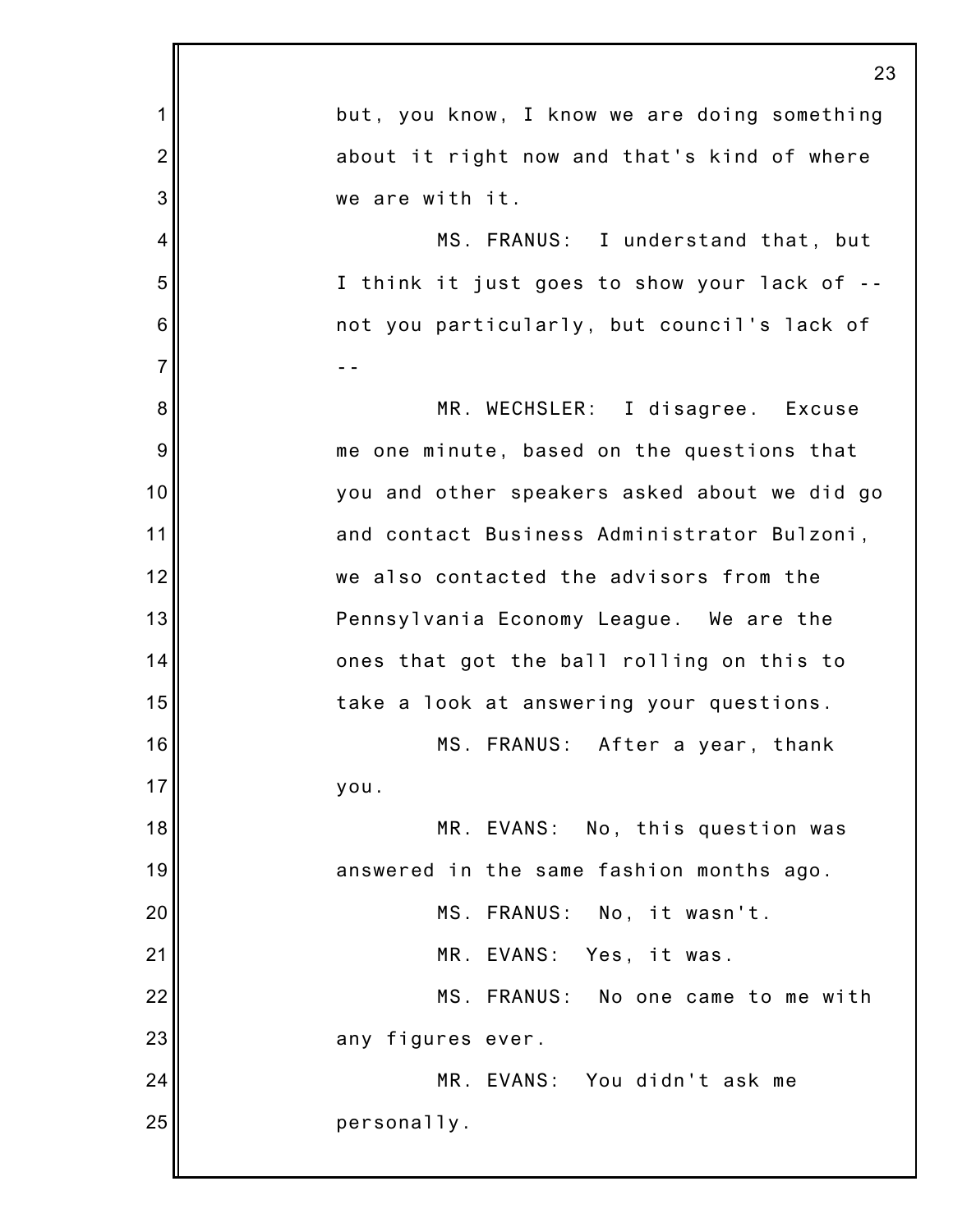|                | 24                                           |
|----------------|----------------------------------------------|
| 1              | MS. FRANUS: Pardon me?                       |
| $\overline{2}$ | MR. EVANS: Mrs. Schumacher asked me          |
| 3              | and we gave her the answer.                  |
| 4              | MS. FRANUS: Are you trying to say I          |
| 5              | didn't ask you, Wayne?                       |
| 6              | MR. EVANS: And we gave Ms.                   |
| $\overline{7}$ | Schumacher the answer quite awhile ago, and  |
| 8              | that answered all -- the lack of enterprise  |
| 9              | accounts and I gave her exactly what Mr.     |
| 10             | Bulzoni told us. The reality is we want to   |
| 11             | get to the bottom of this just as much as    |
| 12             | you do, I know it took a long time to get to |
| 13             | this point, or at least you feel that way,   |
| 14             | but the reality is we want to find out once  |
| 15             | and for all what the true cost is, that's    |
| 16             | our mission and that's our goal and we are   |
| 17             | going to do that.                            |
| 18             | MS. FRANUS: Do you have any idea             |
| 19             | how long that will take?                     |
| 20             | MR. EVANS: The study, they are               |
| 21             | searching for the money now, there is        |
| 22             | opportunities for the grant money to get it  |
| 23             | in and we are going to do it as soon as we   |
| 24             | can.                                         |
| 25             | MS. FRANUS: No, but how long do you          |
|                |                                              |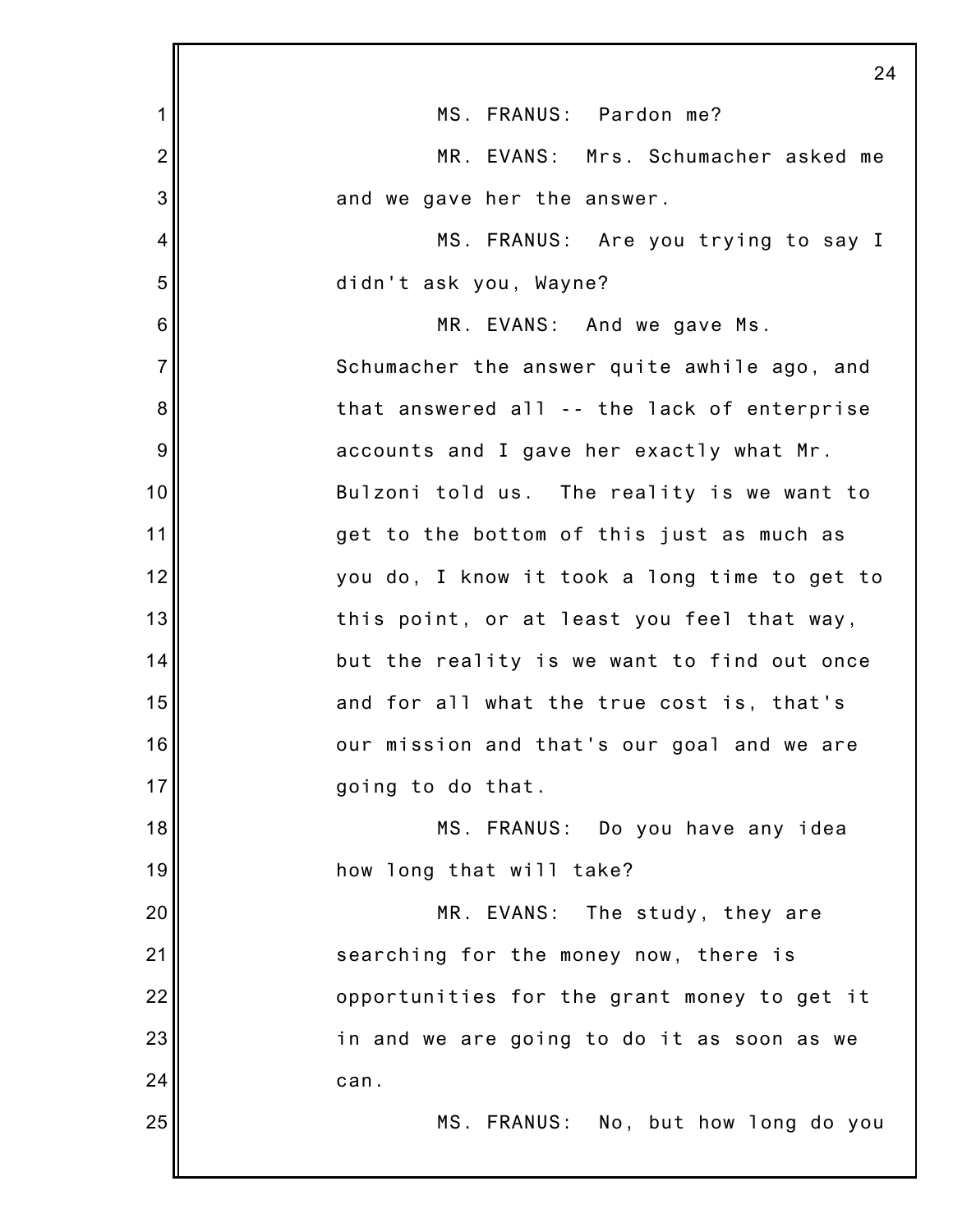|                | 25                                           |
|----------------|----------------------------------------------|
| 1              | think this study is going to take?           |
| $\overline{2}$ | MR. EVANS: Hopefully do it this              |
| 3              | year.                                        |
| 4              | MS. FRANUS: This year?                       |
| 5              | MR. WECHSLER: We are anxious to get          |
| 6              | it completed before next year's budget.      |
| $\overline{7}$ | MS. FRANUS: So you should have it            |
| 8              | for next year's budget.                      |
| 9              | MR. WECHSLER: Anxious to get to              |
| 10             | that. I can't guarantee that, but, once      |
| 11             | again, just to repeat, based on the concerns |
| 12             | that were raised here we did start the       |
| 13             | actions and start reviewing the garbage fee. |
| 14             | MS. FRANUS: Okay, and just one               |
| 15             | $more--$                                     |
| 16             | MR. WECHSLER: And the fact that we           |
| 17             | started the process doesn't mean that we are |
| 18             | going to get the answers in a timetable      |
| 19             | that's acceptable to everyone, but we did    |
| 20             | start the process.                           |
| 21             | MS. FRANUS: I appreciate that.               |
| 22             | Just one more thing about the audit, what    |
| 23             | Joan was saying is exceptional and how much  |
| 24             | of a job is councils to make sure that this  |
| 25             | audit for 2015 is done on time? It took      |
|                |                                              |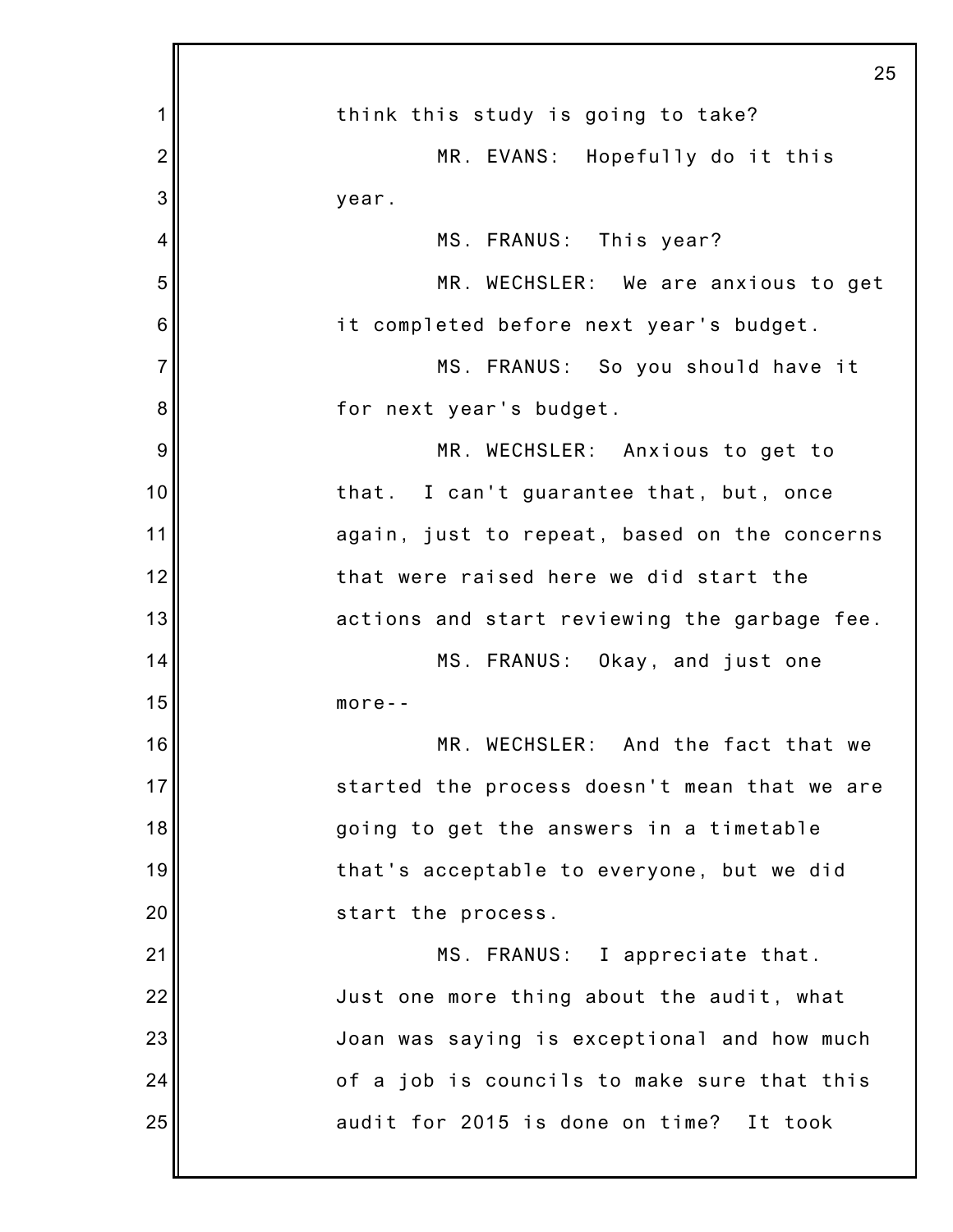|                | 26                                           |
|----------------|----------------------------------------------|
| 1              | over a year to get the 2014.                 |
| $\overline{c}$ | MR. WECHSLER: All we can do is prod          |
| 3              | them along. We have no control over the      |
| 4              | physical audit, but we talk to Mr. Bulzoni   |
| 5              | on a weekly basis and we get updates and we  |
| 6              | are trying to move the process along as best |
| $\overline{7}$ | we can. You know, we don't have the power    |
| 8              | to push the audit.                           |
| 9              | MS. FRANUS: Thank you very much.             |
| 10             | MR. WECHSLER: Les Spindler.                  |
| 11             | MR. SPINDLER: Good evening,                  |
| 12             | Council. Les Spindler, city resident and     |
| 13             | homeowner and taxpayer. First off, my        |
| 14             | thoughts and prayers go out to Councilman    |
| 15             | Rogan and his family on the passing of his   |
| 16             | dad. It was very sad to here that news       |
| 17             | tonight.                                     |
| 18             | I wasn't going to talk about this            |
| 19             | but since Ms. Franus brought it up, I have   |
| 20             | talked about this subject for years and      |
| 21             | years since the last administration. I have  |
| 22             | a question, whoever wants to answer it, do   |
| 23             | our property taxes go towards garbage        |
| 24             | correction? Does anyone know? And I know.    |
| 25             | Well, they do. So why do we have to pay an   |
|                |                                              |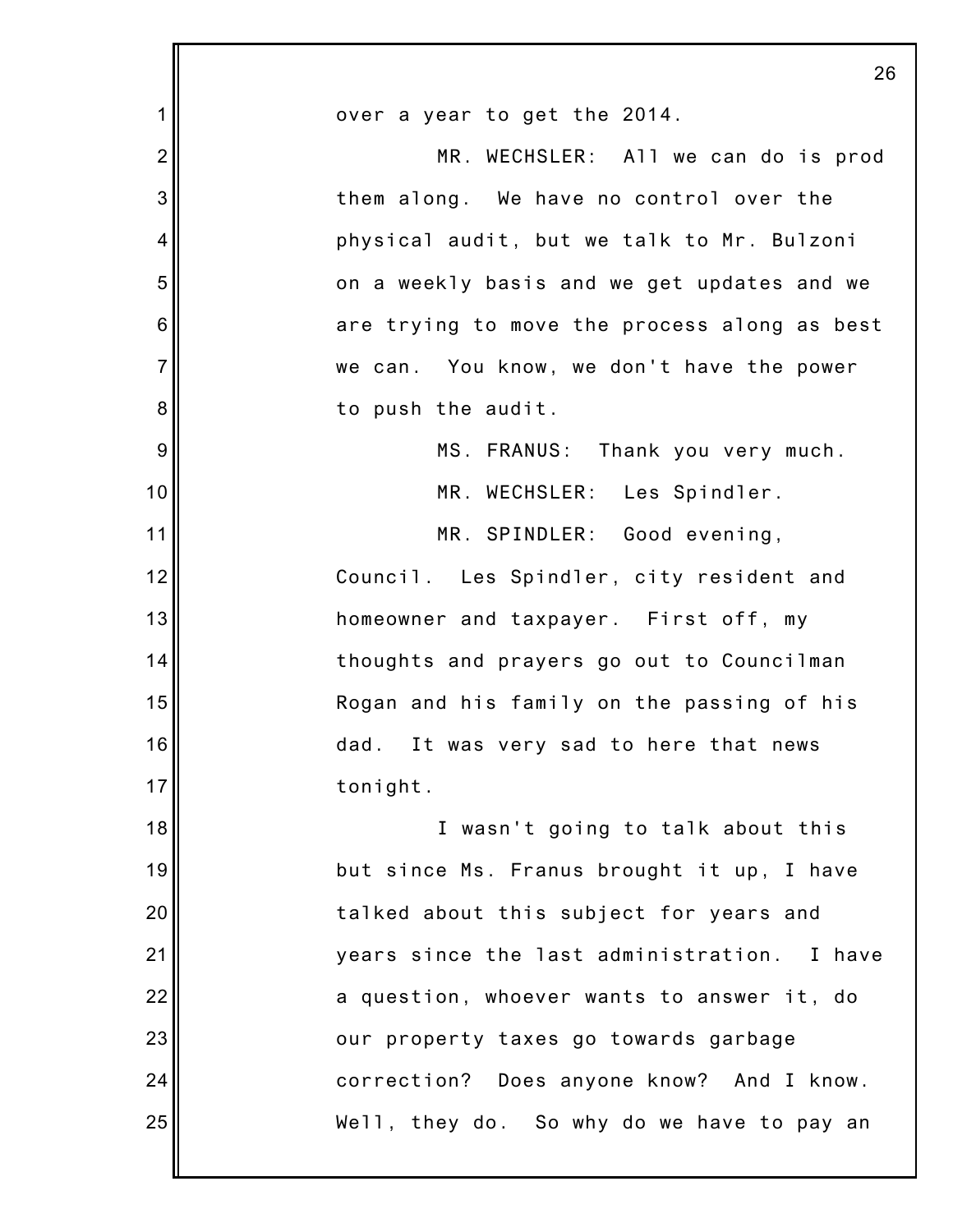extra fee? I have complained about this probably for 12, 13 years, it's illegal, I wish somebody would take it to Court and fight it because it's a double tax and it is a tax not a fee, it's ridiculous. That's what we pay property taxes for and we pay high property tax, it should be abolished. Not lowered, abolished. That's all I want to say about that because I'm getting fed up with it. It's illegal.

1

2

3

4

5

6

7

8

9

10

11

12

13

14

15

16

17

18

19

20

21

22

23

24

25

Something I brought up last week or two weeks ago when I was here, Councilman Rogan looked into it, Denny Gallagher met with the project manage when Farr Street was -- half the street was paved, I spoke to the mayor this summer and the city was going to pave Dorothy Street and Farr Street, the gas company said they are digging it up so they would pave it. Farr Street was half paved and Councilman Rogan was told they are not going to pave it anymore. I think the city should take them to Court and have them do the correct job because the city was going to do it, they were told the gas company was going to do it and then they lied. They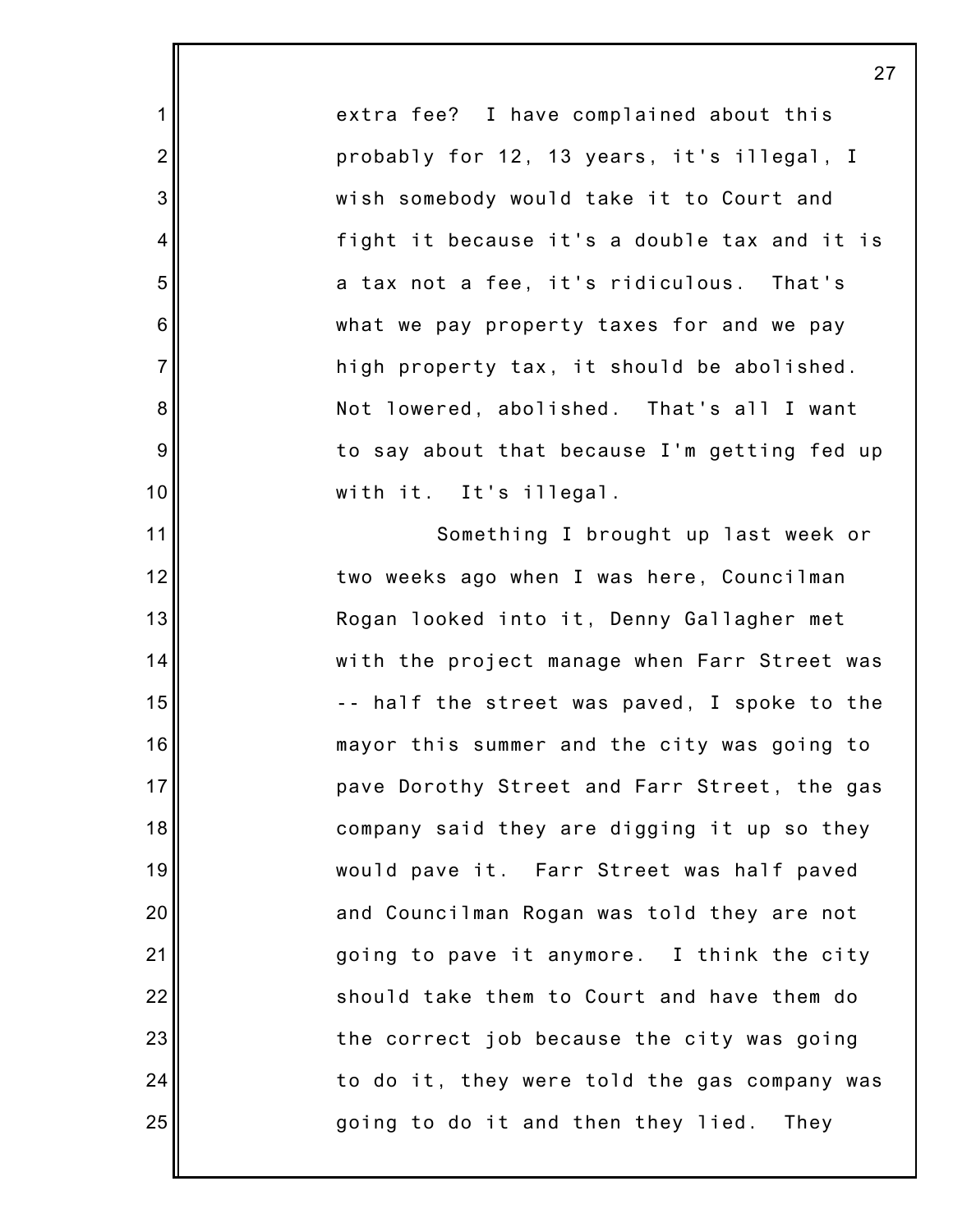|                  | 28                                           |
|------------------|----------------------------------------------|
| 1                | should be taken to court and have them do    |
| $\overline{2}$   | that street correctly. That's all I have to  |
| 3                | say on that subject tonight.                 |
| 4                | I might be in the minority here, but         |
| 5                | I was thrilled to hear in the news that the  |
| $6\phantom{1}6$  | police officers and firefighters are finally |
| $\overline{7}$   | going to get the money coming to them and    |
| $\bf 8$          | for the people critical of the mayor and,    |
| $\boldsymbol{9}$ | Councilman Gaughan, you are one of them,     |
| 10               | this was none of his doing, he corrected     |
| 11               | something that was done by the previous      |
| 12               | administration that had to be done. We were  |
| 13               | paying \$100,000 in interest every month. It |
| 14               | seems that, Councilman Gaughan, anything the |
| 15               | mayor says or does you are critical of him.  |
| 16               | In the paper last week when the              |
| 17               | mayor announced the settlement agreement you |
| 18               | said it was short on details. Well, if you   |
| 19               | ready the paper and listened to the news he  |
| 20               | didn't have any details, all he knows is     |
| 21               | there was an agreement. He said they didn't  |
| 22               | have any financial details, the accountant   |
| 23               | was still working on that, why are you       |
| 24               | always so critical of the mayor? He had no   |
| 25               | details to give, that's why he was short on  |
|                  |                                              |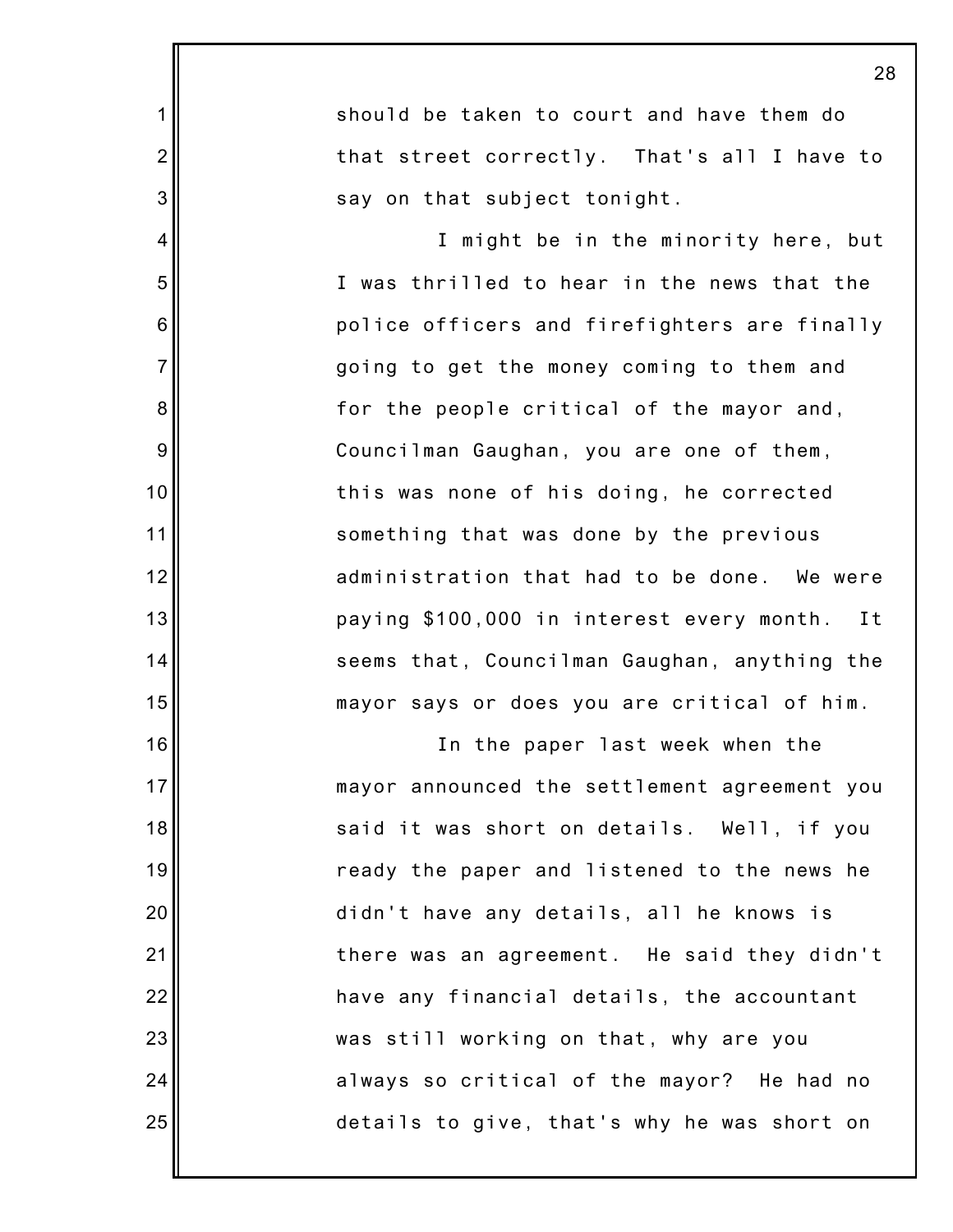|                | 29                                           |
|----------------|----------------------------------------------|
| 1              | details.                                     |
| $\overline{2}$ | UNKNOWN SPEAKER: Then why did he             |
| 3              | announce it?                                 |
| 4              | MR. SPINDLER: He announced it                |
| 5              | because they made an agreement. I guess you  |
| 6              | are not going to answer my question.         |
| $\overline{7}$ | MR. GAUGHAN: What exactly is your            |
| 8              | question?                                    |
| 9              | MR. SPINDLER: Why you are so                 |
| 10             | critical of the mayor every time he says or  |
| 11             | does anything?                               |
| 12             | MR. GAUGHAN: He hasn't said or               |
| 13             | doesn't much in my opinion in the past two   |
| 14             | years.                                       |
| 15             | MR. SPINDLER: That's your opinion,           |
| 16             | but I think he --                            |
| 17             | MR. GAUGHAN: Well --                         |
| 18             | MR. SPINDLER: -- we needed this              |
| 19             | agreement, it took years and years, it       |
| 20             | should have been done years ago and it Chris |
| 21             | Doherty sat down years ago, like, that's not |
| 22             | -- where were you years ago when Chris       |
| 23             | Doherty was driving the city into the        |
| 24             | ground? I know I was here every week saying  |
| 25             | this was going to happen. Myself, Lee        |
|                |                                              |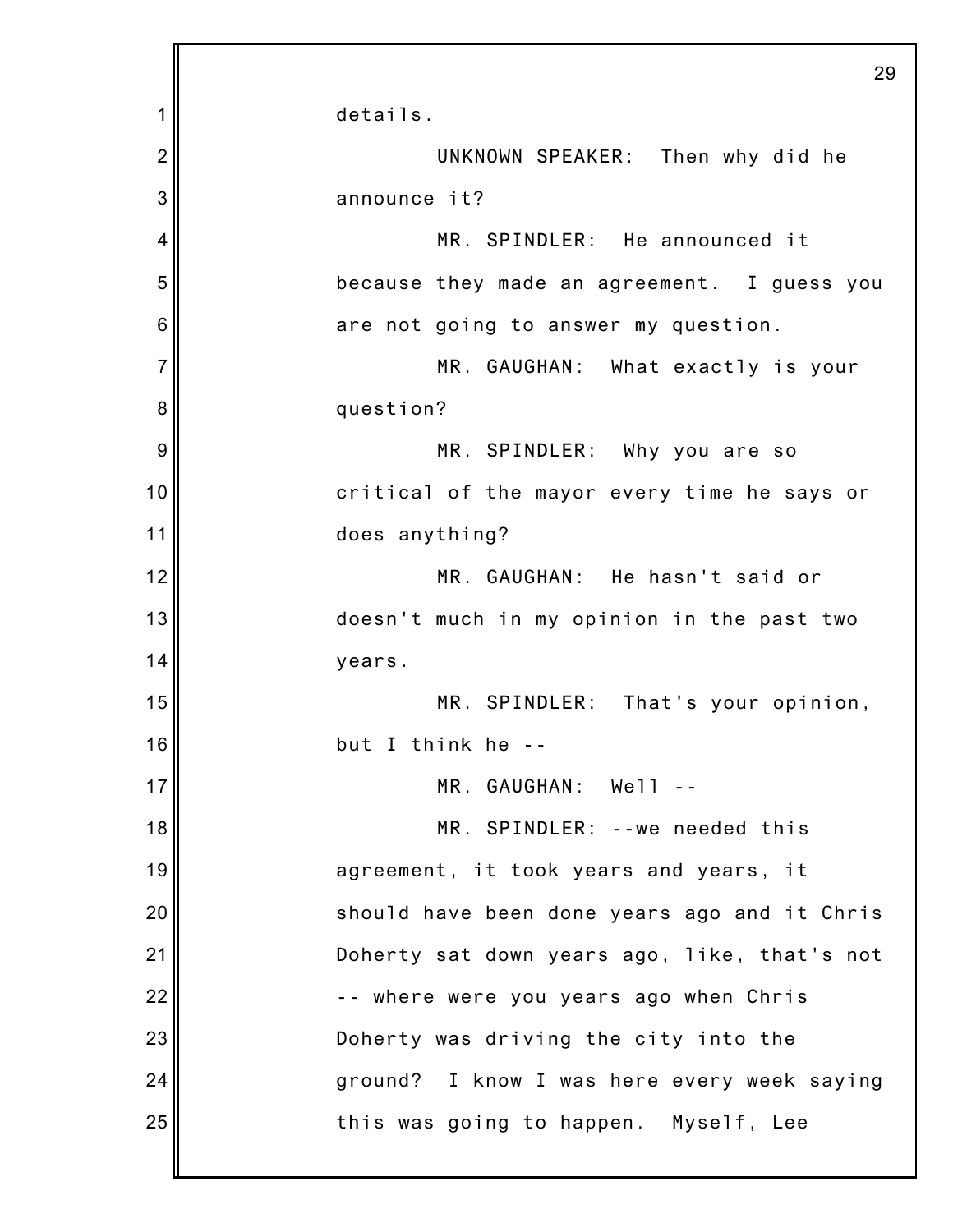Morgan, many other names, too many to talk about tonight, and they just got disgusted and don't come here anymore, and if this was done years ago we wouldn't be in this mess now. The mayor did the only thing he could do, we needed an agreement. Whether our children and grandchildren are going to pay for it it's not the mayor's fault, it was Chris Doherty's fault because he didn't negotiate a contact with the unions. He tried to break the unions, he failed, and the taxpayers are paying it for him. I think that's all I have to say tonight. Thank you for your time. MR. WECHSLER: Thank you. Ron Ellman. MR. ELLMAN: Hello, Council. Monday night I was one of the 400 people that attended the meeting about the landfill. It sort of reminded of the 60's and the TV shows and hold up signs saying applaud, sit down and be quiet, moan, whatever. This

crowd just jumped, you know, just acted like

know, I don't know how they felt, but one of

they were being told what to do. I don't

1

2

3

4

5

6

7

8

9

10

11

12

13

14

15

16

17

18

19

20

21

22

23

24

25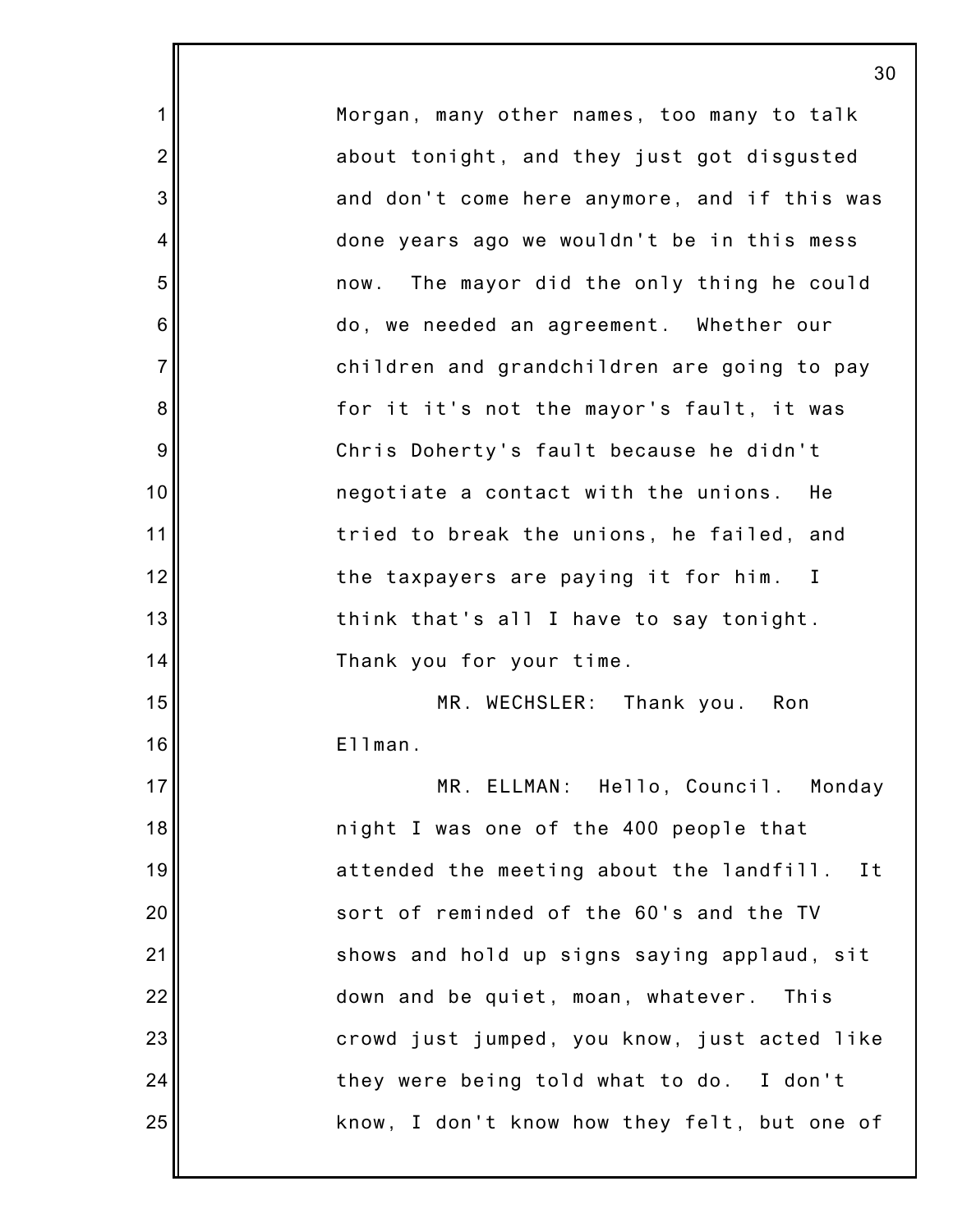the girls selling the shirts outside told me they expected to have more people, but it seemed successful but at 7:30 I left there was empty seats there already. I don't know, something didn't hold people's attention and Mrs. Gibbs is sort of an over-the-hill forgotten activist and it seems like Mrs. Dempsey wants to being 20 Mrs. Gibbs rolled up in one, but I know she has been trying to pursue the source of the black goo I guess it is and can't seem to - the government said it wasn't the landfill that she needs to do is pursue everybody past the landfill in the industrial section go to Mid-Valley check the car washes, check the cleaning establishments, they have solvents that go through the system, that wasn't too much for me to -- I didn't find it too important for the city. It was supposed to be, but it didn't impress me. Let me tell you what happened, I

31

1

2

3

4

5

6

7

8

9

10

11

12

13

14

15

16

17

18

19

20

21

22

23

24

25

talked to little fellow that bought a building or like a hundred-year-old building and he got some dumpsters and he cleaned it out and remodeled, he paid all of his taxes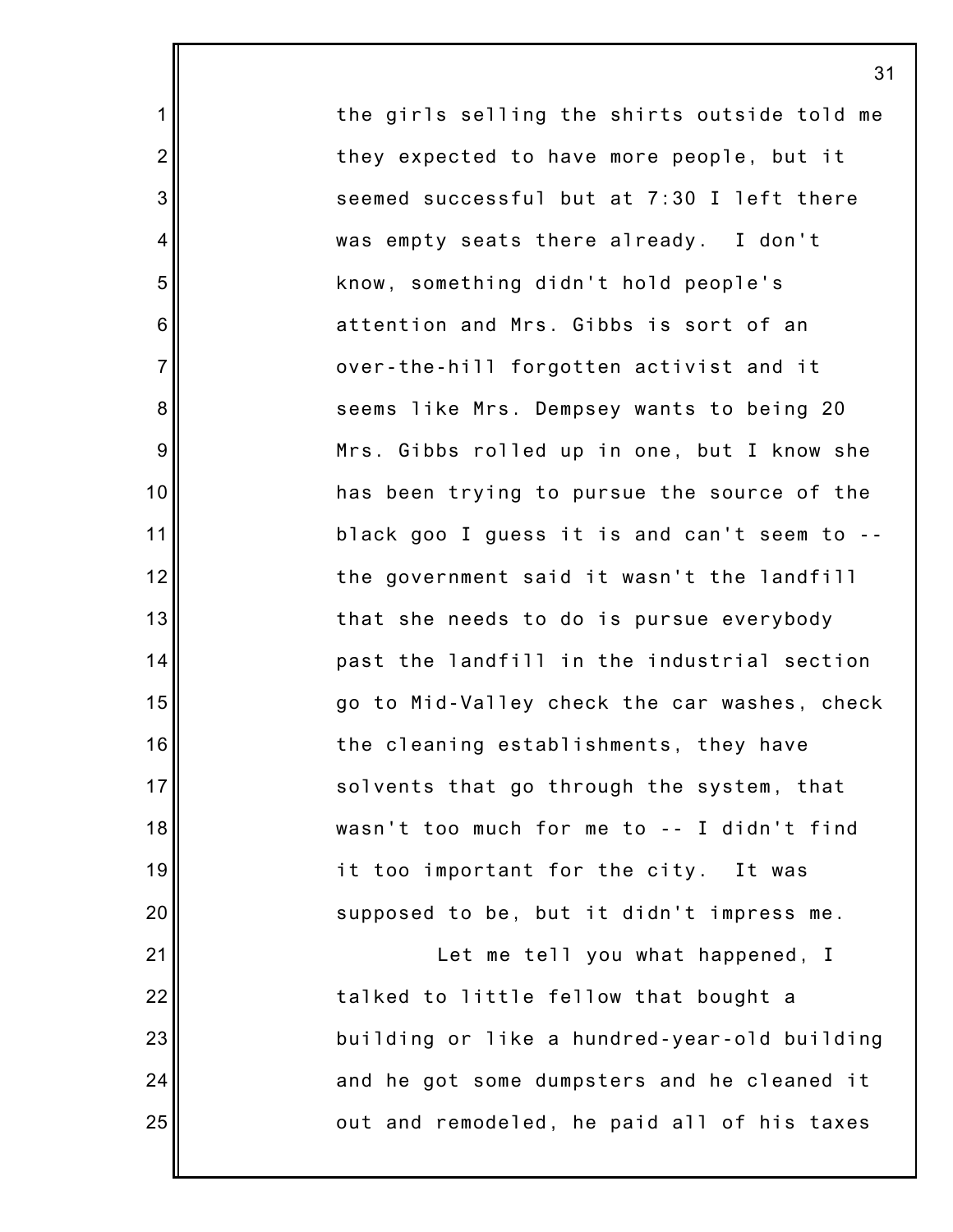and permits to do everything and building permits and he filled up two or three dumpsters remodeling and cleaning much he ordered another dumpster they dumped it on the street on Cedar Avenue. No one told him to get a permit for it or move it or nothing, he got a great big ticket. You know, this isn't right. This city has just become, I don't know, just unfriendly to jobs, unfriendly to businesses, there wasn't no reason for somebody just telling you you have to get a permit if you want to leave it in the street. We are anti everything it seems. Well, he said he will go on, you know, but I think he ought to take the ticket to the mayor's office and see if it could be taken care of because this was - that wasn't called for someone trying to do the right thing.

1

2

3

4

5

6

7

8

9

10

11

12

13

14

15

16

17

18

19

20

21

22

23

24

25

And I know you won't like this, but Mr. Kelly, who I think his column is third or fourth rate, it's not entertaining to me, it's not informative, it's not amusing and for him to I guess ridicule Mr. Courtright for being -- I'm sorry.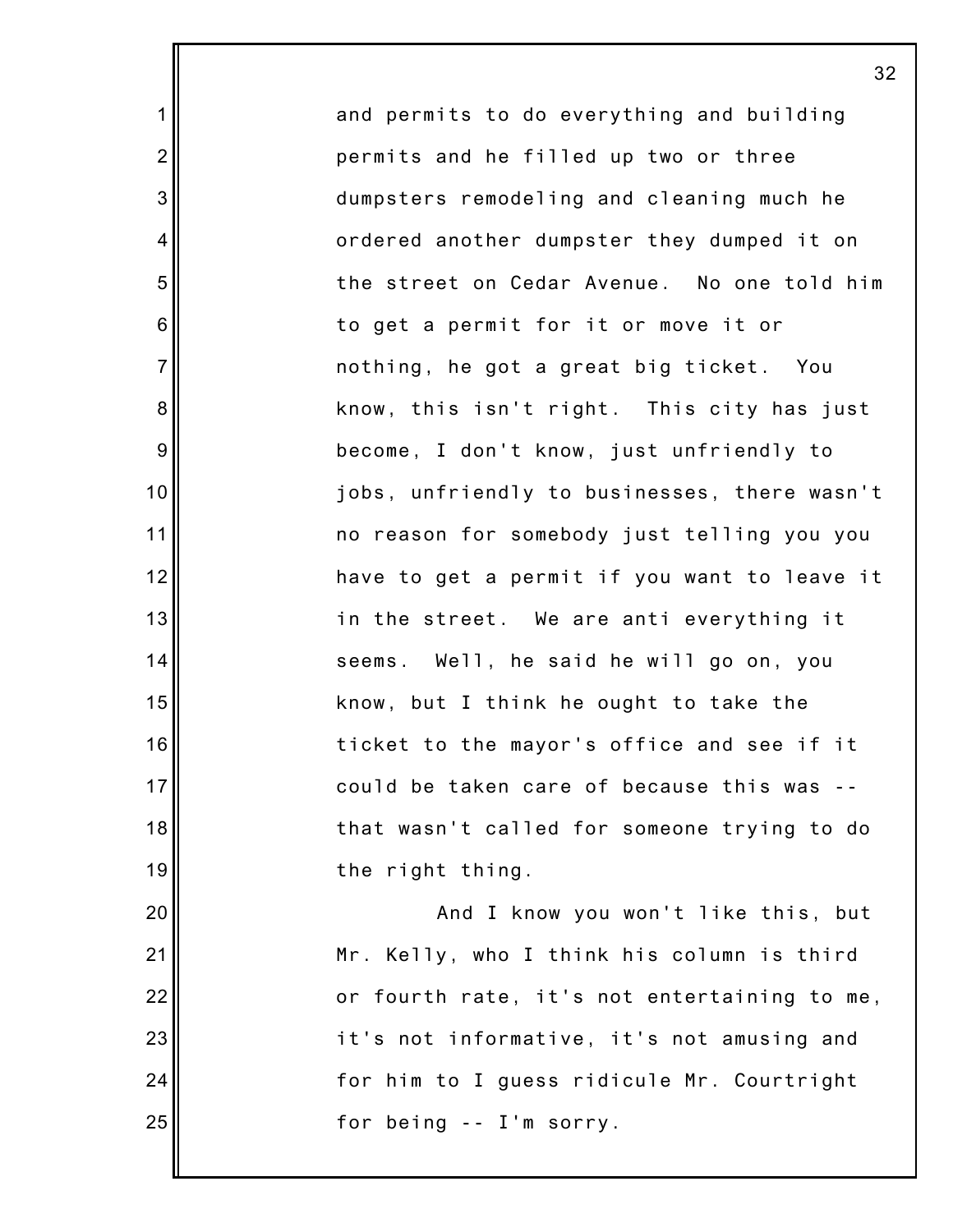|                | 33                                           |
|----------------|----------------------------------------------|
| 1              | MR. EVANS: Courtright.                       |
| $\overline{2}$ | MR. ELLMAN: Courtright to be in              |
| 3              | Washington about the Flint, Michigan,        |
| $\overline{4}$ | scenario was wrong. Mr. Casey is the one     |
| 5              | that should be in Washington. If Mr. Casey   |
| 6              | is so interested in local politics he should |
| $\overline{7}$ | just stayed here and let somebody have that  |
| 8              | job since you never hear his name mentioned  |
| 9              | or anything. He should have run against      |
| 10             | Mr. Blake or somebody. I think that column   |
| 11             | was completely uncalled for. Thank you.      |
| 12             | MR. WECHSLER: Doug Miller.                   |
| 13             | MR. MILLER: Good evening, Council.           |
| 14             | Doug Miller, Scranton. You know, as I stand  |
| 15             | back here this evening I just listened to    |
| 16             | the total just utter silliness of us         |
| 17             | discussing grant money, it's just completely |
| 18             | just comical. Utter silliness.<br>That's all |
| 19             | this city knows is grant money and we have   |
| 20             | relied heavily on federal grant money for    |
| 21             | decades. You know, the North Scranton        |
| 22             | project, that was one of my pet peeves. You  |
| 23             | know, it's nice to talk about these          |
| 24             | projects, but my question tonight would be   |
| 25             | is how much of the developer's own money was |
|                |                                              |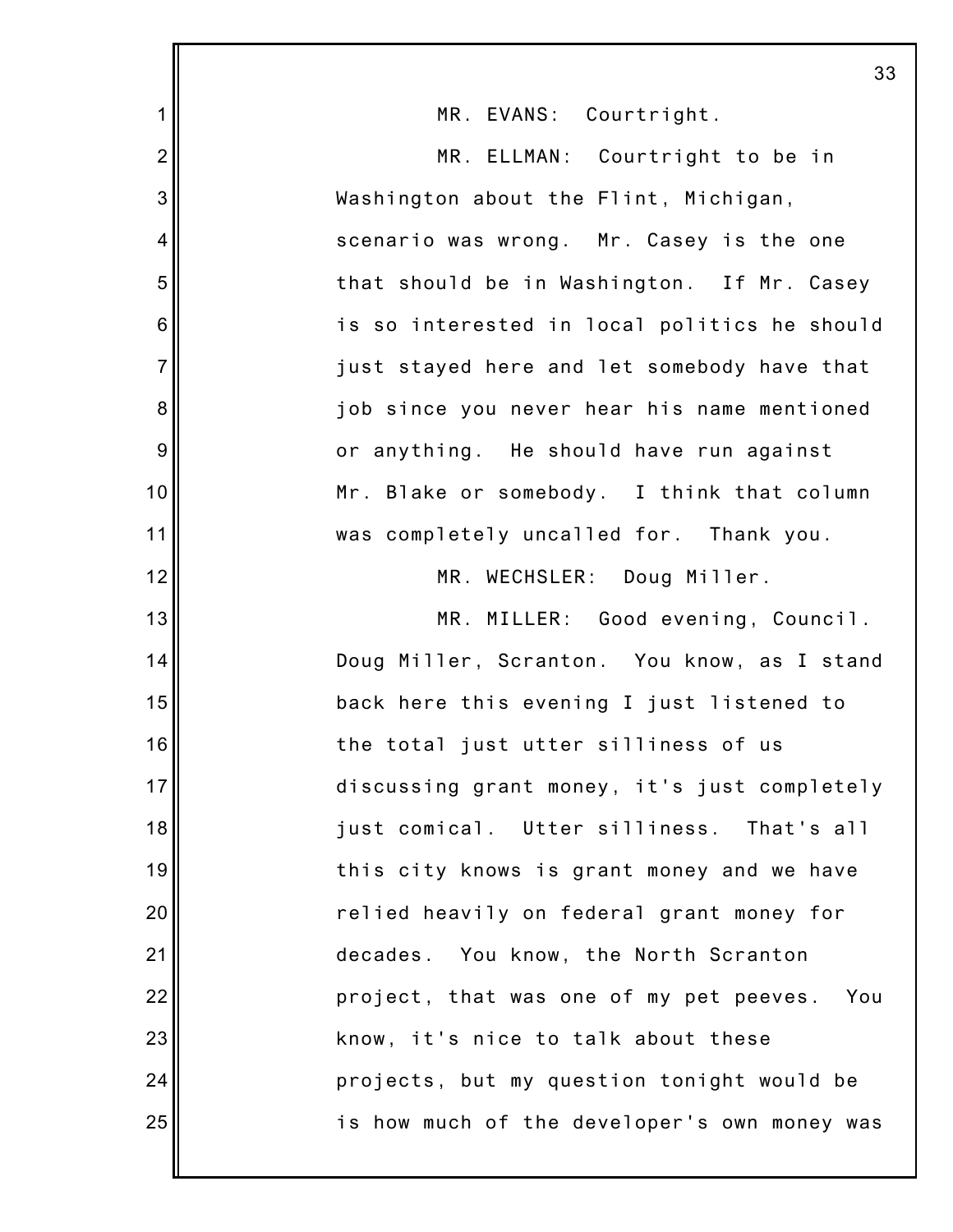invested in that project? A building that years ago we wanted to tear down and it was a detriment to the city. You know, the same thing with a lot of other buildings in the community that have been revitalized. The problem is we are dealing with incompetent people and I'd like to know really tonight, a really important question, is when is the last time the City of Scranton invested in a major project using it's own revenue? You'd probably have to go back a long, long time.

1

2

3

4

5

6

7

8

9

10

11

12

13

14

15

16

17

18

19

20

21

22

23

24

25

It's not just a city relying on grant money, you've got your nonprofits and KOZ's and every other organization and every other leach out there doing the same thing so it's not just you. You know, I had the opportunity a few weeks ago to spend some time in Ohio involved with the Trump campaign and I spent some time there and, know, you tell people where you are from and you're from Scranton and the first thing they do with you is they laugh at you and they just think it's a joke. And to be truthful, I laugh right along with them because I know what a joke this city is,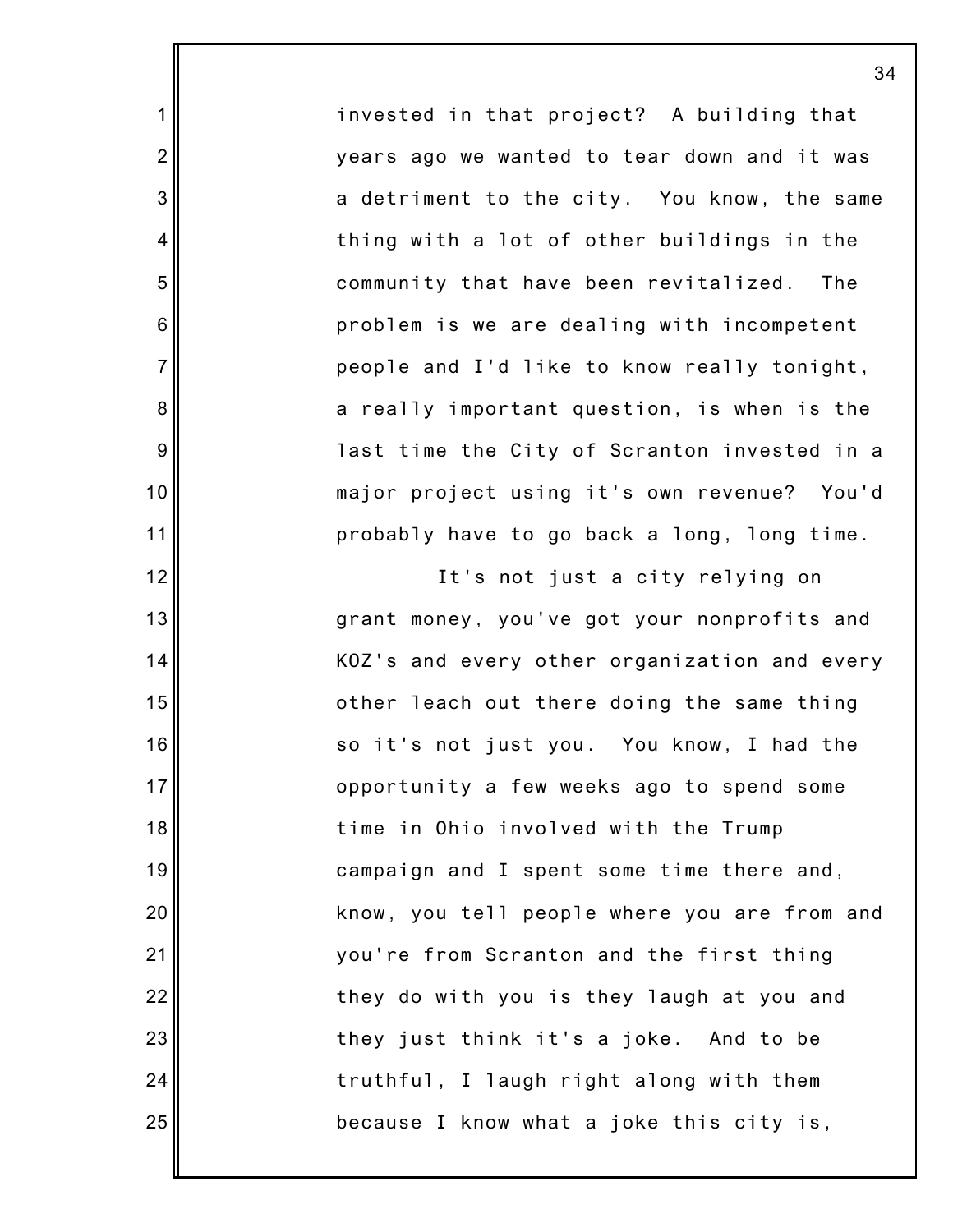|                 | 35                                           |
|-----------------|----------------------------------------------|
| 1               | too. They know we have lot of morons in our  |
| $\overline{2}$  | government who have lead us down the path of |
| 3               | destruction. There is no leadership in this  |
| 4               | city. See, there is a difference, there is   |
| 5               | leaders and there is puppets and we have     |
| $6\phantom{1}6$ | nothing but puppets in the city starting     |
| $\overline{7}$  | with the man downstairs. It's nice to talk   |
| $\bf 8$         | about reaching an agreement, it's nice to go |
| 9               | back for the last decade and blame           |
| 10              | Mr. Doherty and believe me, I'm not going to |
| 11              | stand up here and defend the man, he could   |
| 12              | have done a lot of things with the unions,   |
| 13              | he could have sat down at the negotiating    |
| 14              | table and worked out an agreement, but for   |
| 15              | Mr. Courtright to come forward and act as    |
| 16              | though he it he Messiah and solve our        |
| 17              | problems, you know, he made the comment that |
| 18              | all we have done is kicked the can down the  |
| 19              | road and he is absolutely right and that's   |
| 20              | exactly what we are doing with his plan here |
| 21              | as well because now we are just going to     |
| 22              | continue to saddle the taxpayers with more   |
| 23              | debt that they can no longer afford to take  |
| 24              | on, and forget about my generation now we    |
| 25              | are tacking this on to generations and       |
|                 |                                              |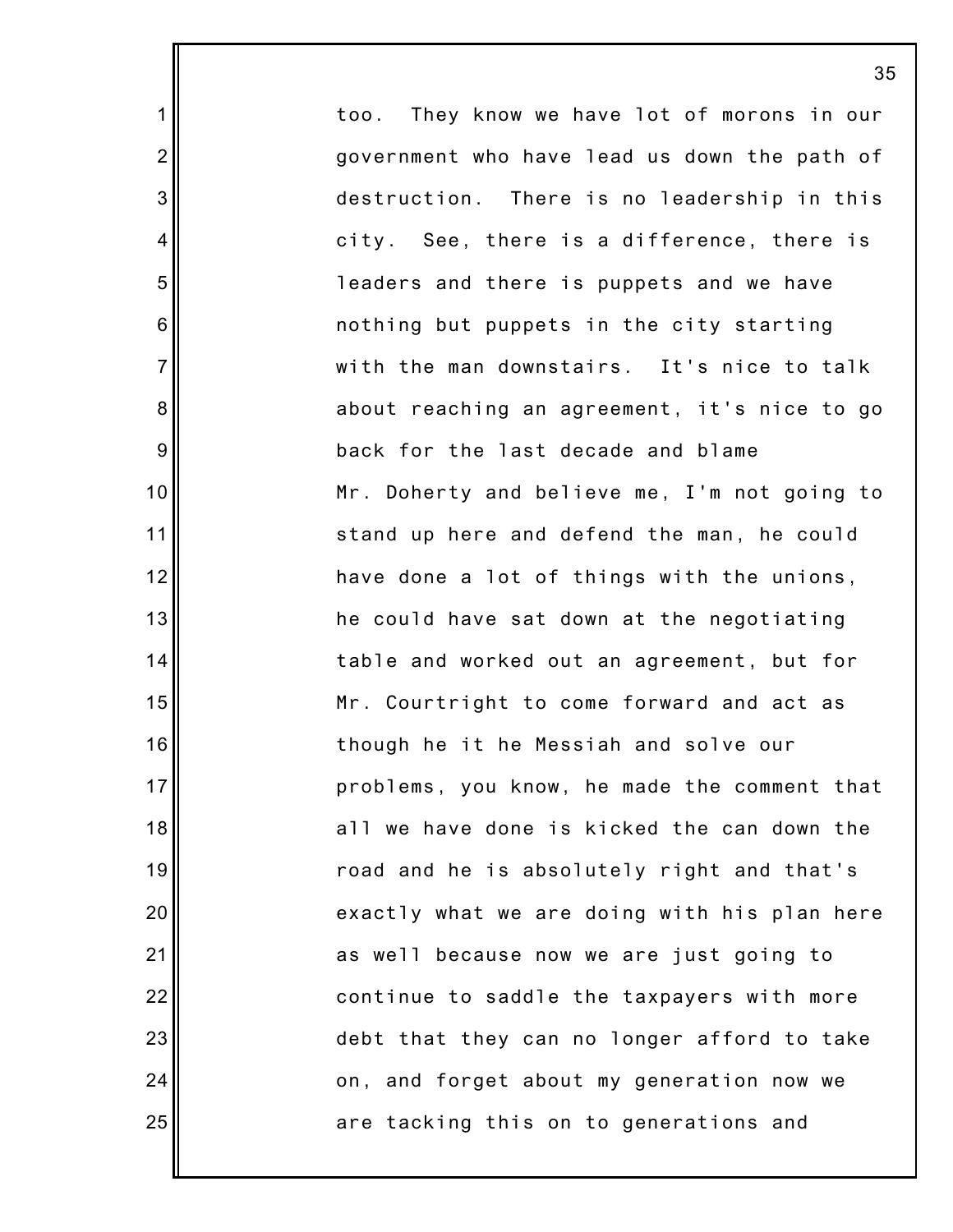generations after that and it's just completely ridiculous. And the other thing we have to highlight, you know, people want to criticize Mr. Gaughan who is absolutely right. Mr. Courtright hasn't done a darn thing for this city in two years and let's remember he sat on this council for six of those 12 years. He wants to be the champion for everybody but what did he do the six and 12 years? He is a puppet. He sat there in silence. He is a cheerleader. This city needs leadership and we haven't had it in a long time, and I think you are going to see a major shakeup take place nationally and I think next year in this election but the people that we don't have here, the hacks we have in our government we are going to get rid of you, we are going to vote you out.

1

2

3

4

5

6

7

8

9

10

11

12

13

14

15

16

17

18

19

20

21

22

23

24

25

Mr. Wechsler, I mean, your actions here you have been a very disrespectful person in my opinion, that's not just me, that's coming from people I talk to. This isn't a dictatorship. I believe Mr. Ellman was treated with disrespect, he has every right to come to this podium. Whether he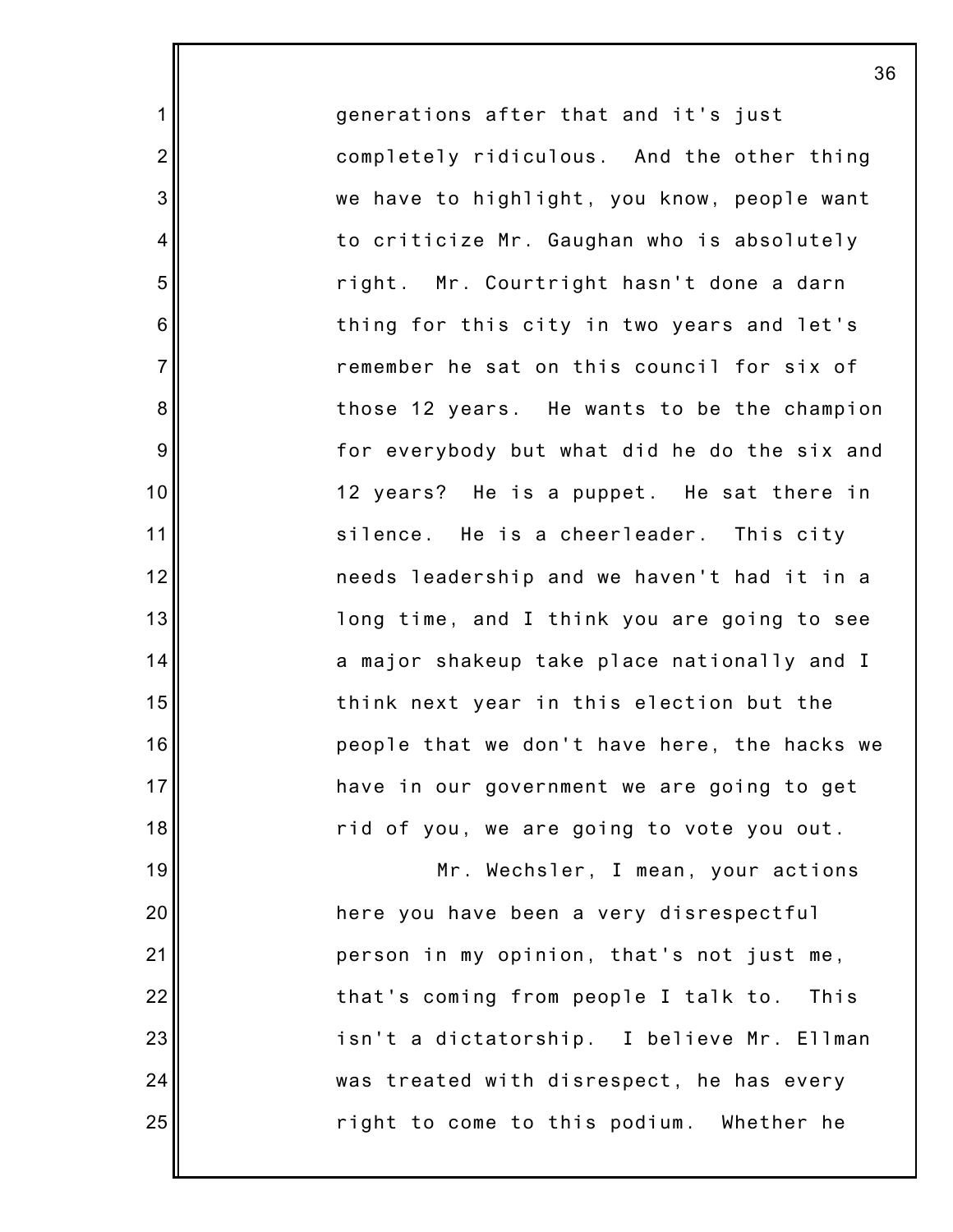signed the sheet or he didn't or he stepped out or didn't want to speak at that time it's his freedom of speech. We don't come up here to write you people love letters and Right-to-Know requests and all of this silliness. We expect you to do the research and put the time into it. You dedicated yourselves to this job, you wanted it, well, you have it, you got the keys to this city and so far the majority of you, 99.9 percent of you, haven't done a darn thing because you have got nothing to offer this in city because you are clueless people.

1

2

3

4

5

6

7

8

9

10

11

12

13

14

15

16

17

18

19

20

21

22

23

24

25

And, you know, Mr. Gaughan I appreciate what you are doing, continue to do what you are doing, you are one guy and it's hard to do something when you are only one guy but you know what at least you speak up, you are not a puppet and we have had a lot of those in this community that's why we are in the position we are today. We need to start electing independent people in this community and it hasn't happened because they get shunned away and special interests and money take over.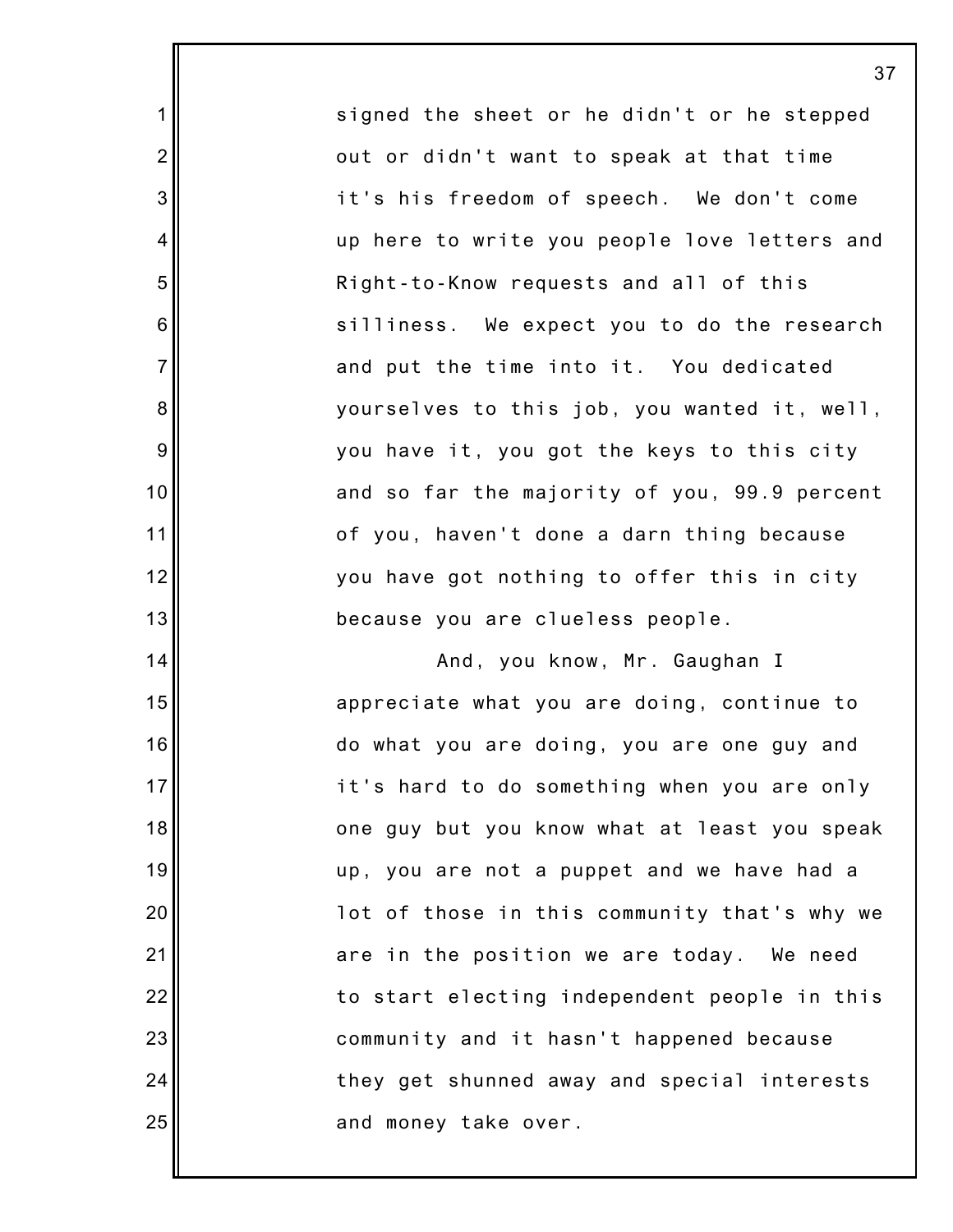You know, just taking a look around the Novembrino pool project, you know, we are getting to the time of year, year after year I discussed this issues with the swimming pools and we are going to go another summer season without swimming pools being available throughout the neighborhoods. Novembrino pool, Capouse Avenue pool. You know, the discussion there was a meeting held in west side that we are going to convert Novembrino into a splash park because, you know, again, we are leaching onto some grant money, completely ridiculous. I really feel bad for Mrs. Novembrino and her family, I really do, because the intent was for that to be a swimming pool complex for children, not a splash park. You want to run through a hose, run through a hose, but it just goes to show how incompetent our leadership is that we can't even maintain these pools because you have just totally dismantled this city for decades and this is what we are left with, completely incompetent people and it's really sad, but I just don't know

1

2

3

4

5

6

7

8

9

10

11

12

13

14

15

16

17

18

19

20

21

22

23

24

25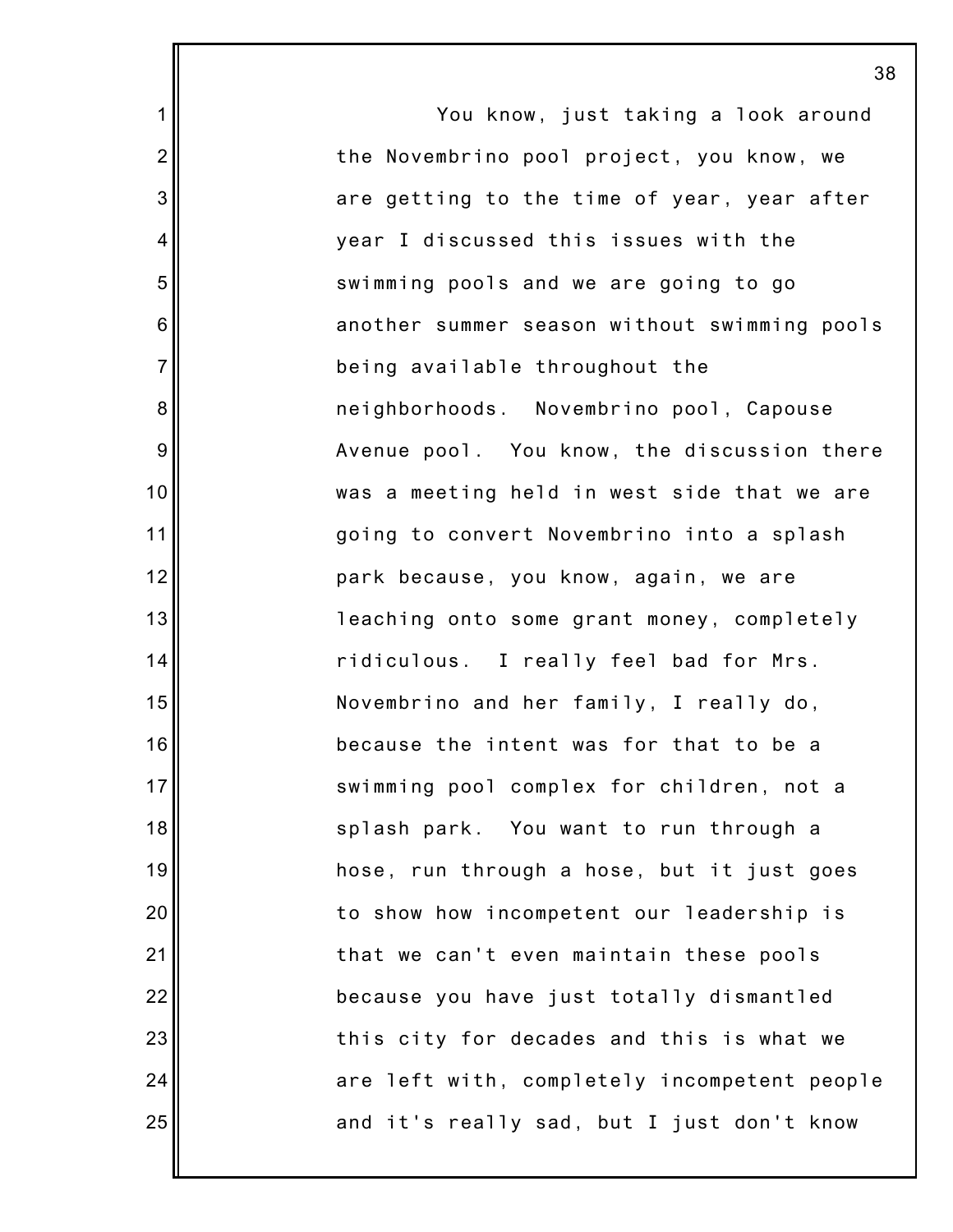1 2 3 4 5 6 7 8 9 10 11 12 13 14 15 16 17 18 19 20 21 22 23 24 25 39 where we are headed. I think the only solution to this city's problems are a receiver and a bankruptcy because to saddle people with more debt isn't in the best interest of the residents of this city and maybe you will get that through your head once and for all. MR. WECHSLER: Thank you, Mr. Miller. Bob Bolus. MR. BOLUS: Good evening, Council. Bob Bolus, Scranton. First off, today I was at the Commissioner's meeting and Judge Minora was there today, it's about colon cancer, and I think it was a very important message that he and the other people brought out to the people in this community. As we know, Judge Minora went though the issue, he was very instrumental in a friend of mine went in and was symptomatic but was afraid to do something and I finally had him get in touch with Judge Minora. After two or three times, Judge Minora jokingly said, "Do I have to put my robes on and order you to get one?" And the gentleman went and had a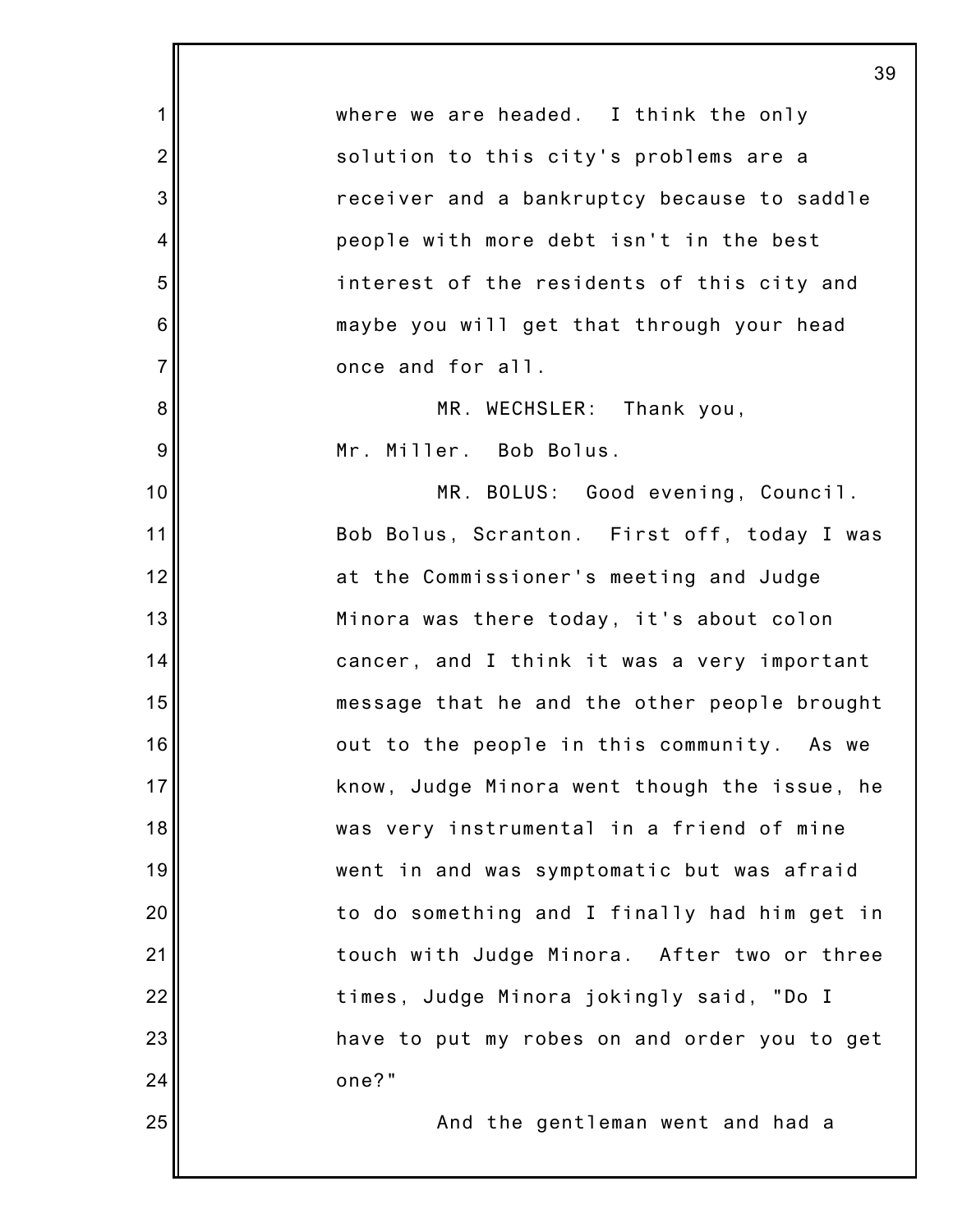colonoscopy and it saved his life, so the message is today to everybody you will wake up but the first question we going to ask are we going to get started and they are going to tell you it's already over with, so don't fear fear itself, fear the consequences if you don't do the proper thing to get a colonoscopy and maybe save your life. So it was a great message that was brought out there today and I'm glad I could bring it out here tonight.

1

2

3

4

5

6

7

8

9

10

11

12

13

14

15

16

17

18

19

20

21

22

23

24

25

I brought up about the mall. Now, we are talking about the city, millions and millions of dollars you are going to borrow here. Regarding for introduction tonight, "D" and "E", you are going to raise 29, 30 million or whatever the heck the bottom line is. That's only the gross amount. We are not even looking at what your interest charges are going to be over 20 years or 20 some years. It's like kicking the kids in the face of future generations over a deal like this.

I have all respect for Mr. Bulzoni, but he is a banker. Bankers aren't people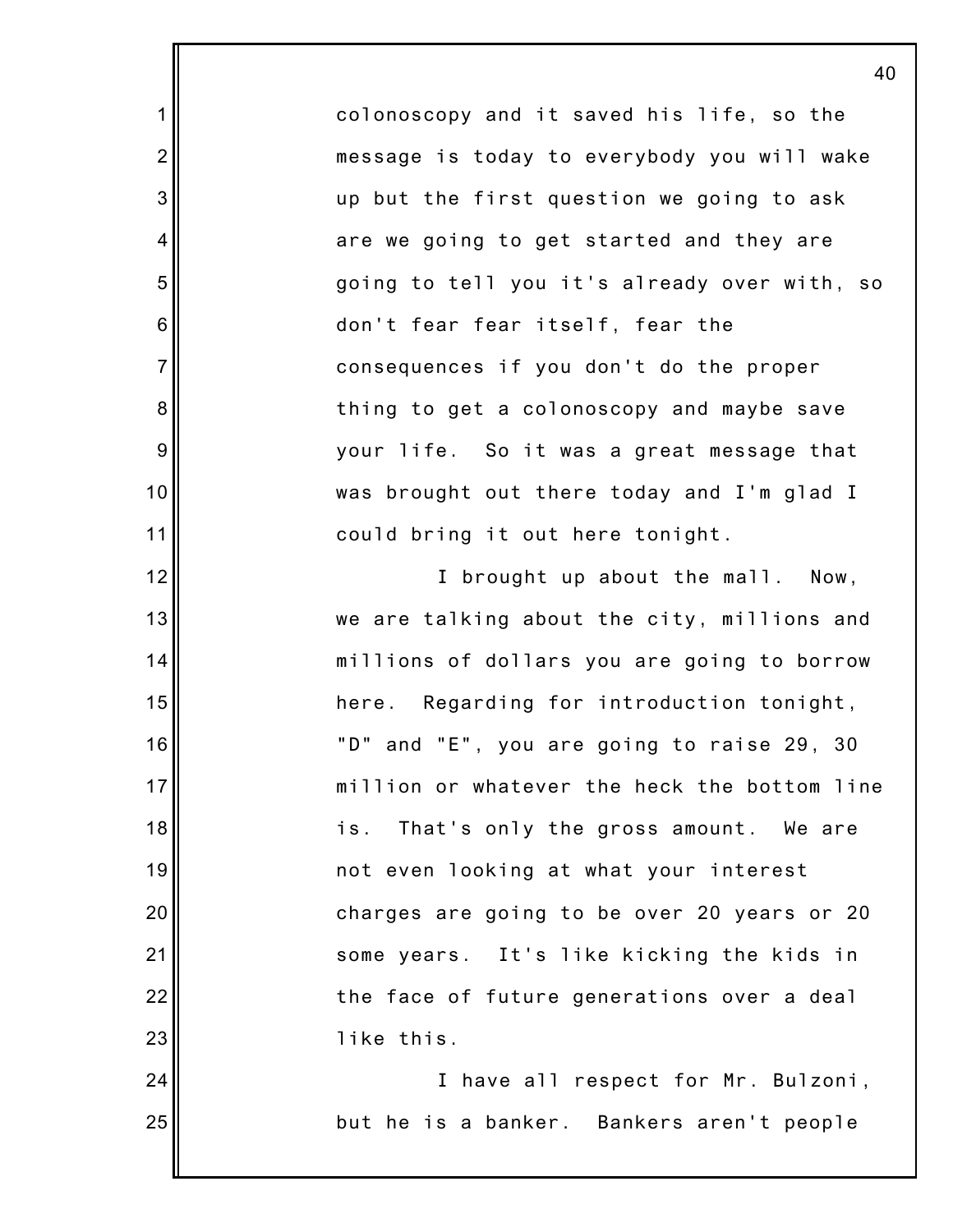who generally think outside of the box, that's your jobs here and the mayor. He can look at numbers, he will be moving on and everybody moves on, but you are going to leave this burden to the people in this city that are triple taxed to death here between the school district, the county and the city taxes, and you want this to be a good place to live. You can't do what you are doing. This has to be renegotiated. Bulzoni and the mayor are not negotiators. It's not their business. Backers aren't negotiators. They take your money, they charge you an interest, many businesses have been put out of business by bankers who couldn't think outside of box or take an individual for what their net worth or what they could do because they were thinking people going and earning a living.

1

2

3

4

5

6

7

8

9

10

11

12

13

14

15

16

17

18

19

20

21

22

23

24

25

So with that I think you need to really take a real, real hard look at where you are going with this before you even introduce this. I think you need much more information than you have already been given. True, there is union contracts, but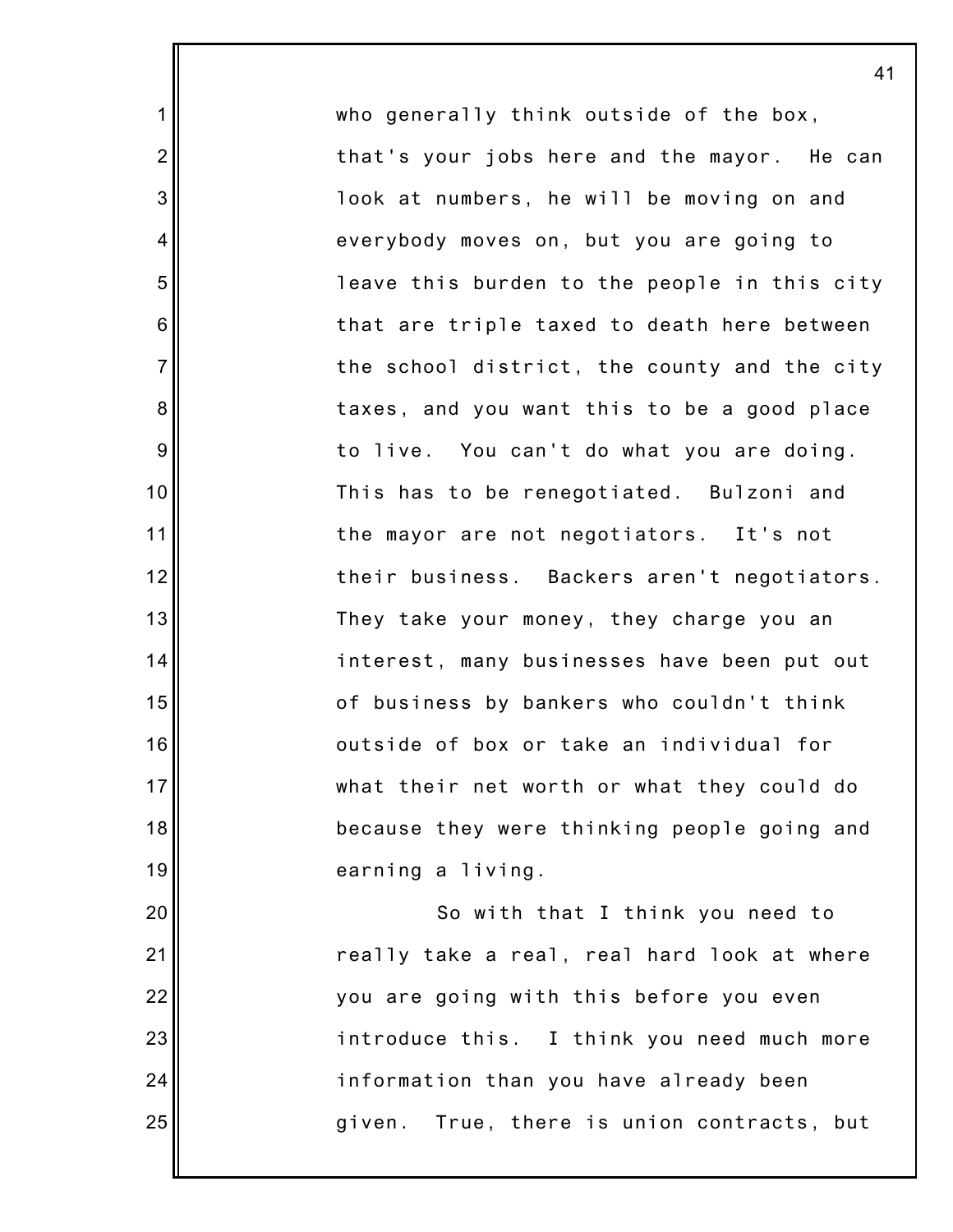there is other remedies. We can't prostitute the people in the city anymore and you have to start looking for other remedies. You have to start thinking, you've got to start negotiating, and start negotiating from a point of strength. We do have strength in this community, and to just give the farm away over the next 20 years with the interest is like giving 50 or 60 million dollars away keep that in mind and you are going to burden the kids on top of all of the debt you already have.

1

2

3

4

5

6

7

8

9

10

11

12

13

14

15

16

17

18

19

20

21

22

23

24

25

You are looking to sell the Sewer Authority, cancel the sale of the Sewer Authority, take it over by the city and run it like a business. Cut out the deadbeats, cut out the dead weight and make it profitable, which it can be. Nobody has bothered to take a look at it.

Same with the county, put a fee across the whole county if necessary, 1 percent on gross. KOZ's, nonprofits, they all pay their fair share to be in this community. You will pay your debt off, let them take their percentage, the city gets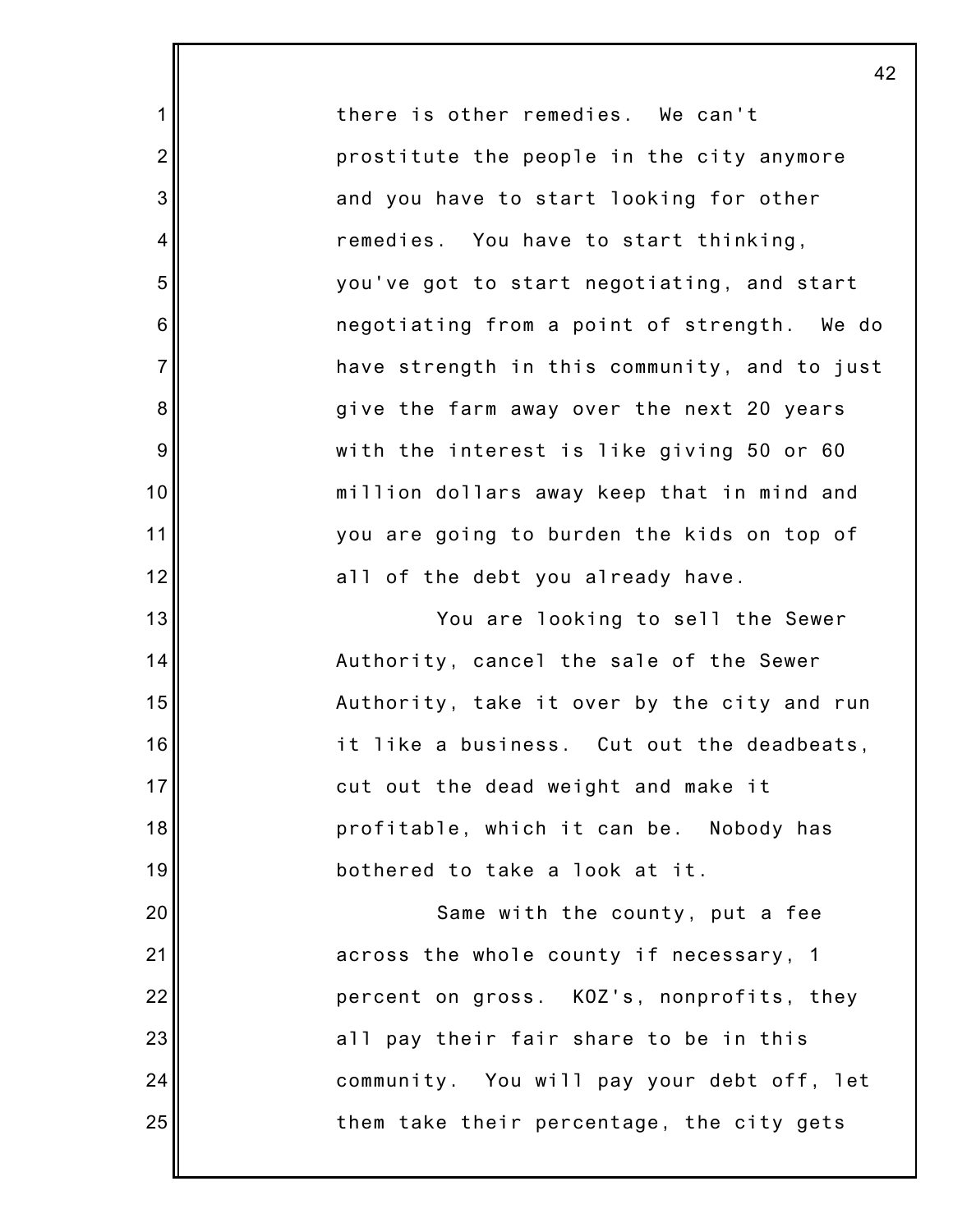|                  | 4                                           |
|------------------|---------------------------------------------|
| 1                | their percentage, you will pay your debt    |
| $\overline{2}$   | off. You don't need to borrow the money to  |
| $\mathbf{3}$     | pay the debt off and kill everybody in this |
| $\overline{4}$   | community. The simplicity is increase the   |
| $\mathbf 5$      | tax base you will decrease the tax rate and |
| $\,6$            | you'll make the city grow.                  |
| $\overline{7}$   | Overtime, when I saw that in the            |
| 8                | paper let's go to a volunteer fire          |
| $\boldsymbol{9}$ | department, part-timers. Cut the costs.     |
| 10               | Let's not just sit there and say, "Oh, we   |
| 11               | bid this in a contract, we bid --" it's     |
| 12               | called negotiations. Negotiations on behalf |
| 13               | of the people of this community. Everybody  |
| 14               | is entitled to a fair wage, but that was an |
| 15               | absurdity. Absolute absurdity, okay, and    |
| 16               | you can't sit here and just ignore it.      |
| 17               | What you have to do is look at our          |
| 18               | asset base and make it them make money.     |
| 19               | That's the key here, make money. Don't give |
| 20               | it away, earn the income that we are        |
| 21               | entitled to earn.                           |
| 22               | I brought up about the mall numerous        |
| 23               | times here and everybody here buried their  |
| 24               | heads in the sand, I guess it's a political |
| 25               | issue, it's not a common sense issue. It's  |
|                  |                                             |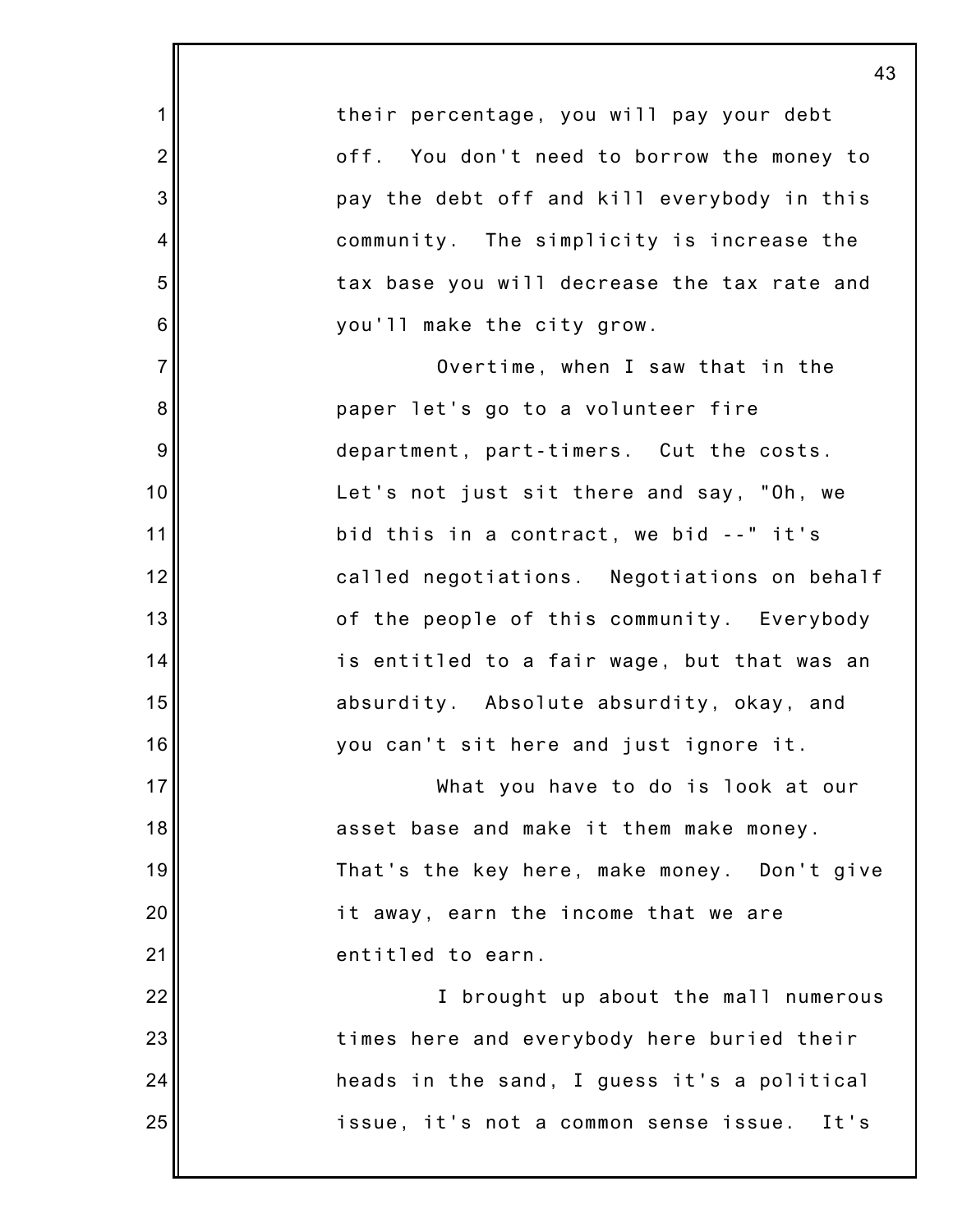1 2 3 4 5 6 7 8 9 10 11 12 13 14 15 16 17 18 19 20 21 22 23 24 25 assessed at \$3 million. I've got a stupid church that you were going to tear down and pay two bucks for I pay \$35,000 for and you assessed me at a half a million bucks. Now you tell me the common sense in what went on here, yet you let this at \$3 million. Get with the county, do a fair assessment of it because you know what, gentlemen, that's city taxpayers' money you are blowing down the toilet and you are not doing anything to recapture it, but yet you want to borrow \$30 million. This is the simplicity of doing business in this city and coming up on -- MR. WECHSLER: Thank you, Mr. Bolus. MR. BOLUS: -- about realtor signs -- I understand that. MR. WECHSLER: Mr. Bolus, thank you. MR. BOLUS: Yeah, I understand, Mr. Wechsler, I've got a few more things I'd like to say. MR. WECHSLER: You had your time. MR. BOLUS: You are interrupting people-- MR. WECHSLER: You had your time. MR. BOLUS: No, I listened to you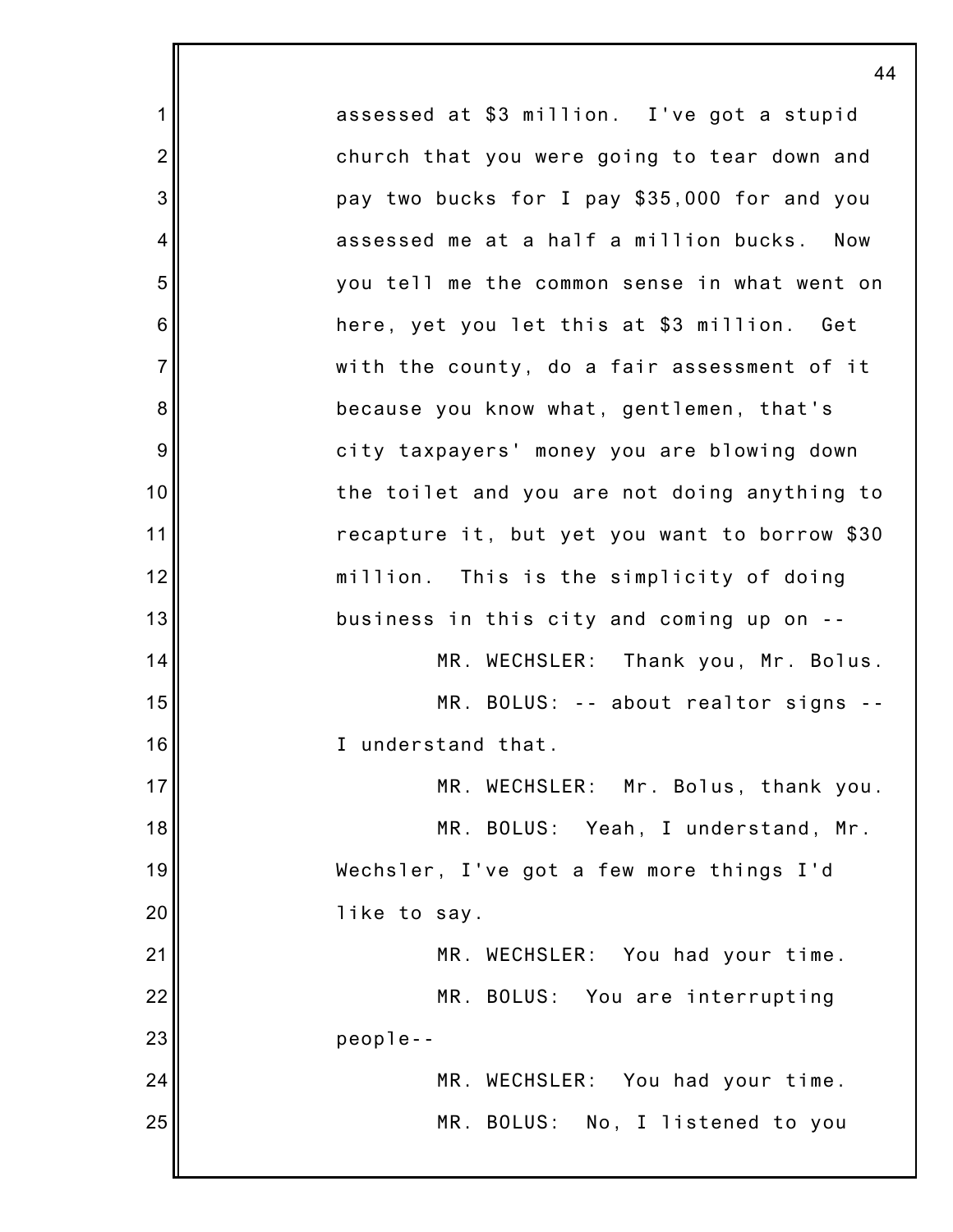|                | 45                                           |
|----------------|----------------------------------------------|
| 1              | interrupt some people just now, I have one   |
| $\overline{2}$ | or more two things to say and I expect that  |
| 3              | courtesy --                                  |
| 4              | MR. WECHSLER: Mr. Bolus, you are             |
| 5              | out of time.                                 |
| 6              | MR. BOLUS: -- for you to listen to           |
| $\overline{7}$ | one or two more things I have an issue here. |
| 8              | MR. WECHSLER: You can come back              |
| 9              | next week.                                   |
| 10             | MR. BOLUS: No, I don't have time             |
| 11             | next week I'm not on your agenda.            |
| 12             | MR. WECHSLER: Mr. Bolus, you had             |
| 13             | your time.                                   |
| 14             | MR. BOLUS: I heard you interrupt             |
| 15             | people here, Mr. Wechsler, now give some     |
| 16             | courtesy back. You seem to sit here and      |
| 17             | demand, just like you did on East Mountain   |
| 18             | when we had the Neighborhood sessions.       |
| 19             | MR. WECHSLER: Mr. Bolus --                   |
| 20             | MR. BOLUS: No, don't even Mr. Bolus          |
| 21             | me, I'm not willing to give you that         |
| 22             | courtesy --                                  |
| 23             | MR. WECHSLER: Mr. Bolus, your time           |
| 24             | is up.                                       |
| 25             | MR. BOLUS: You dying for respect,            |
|                |                                              |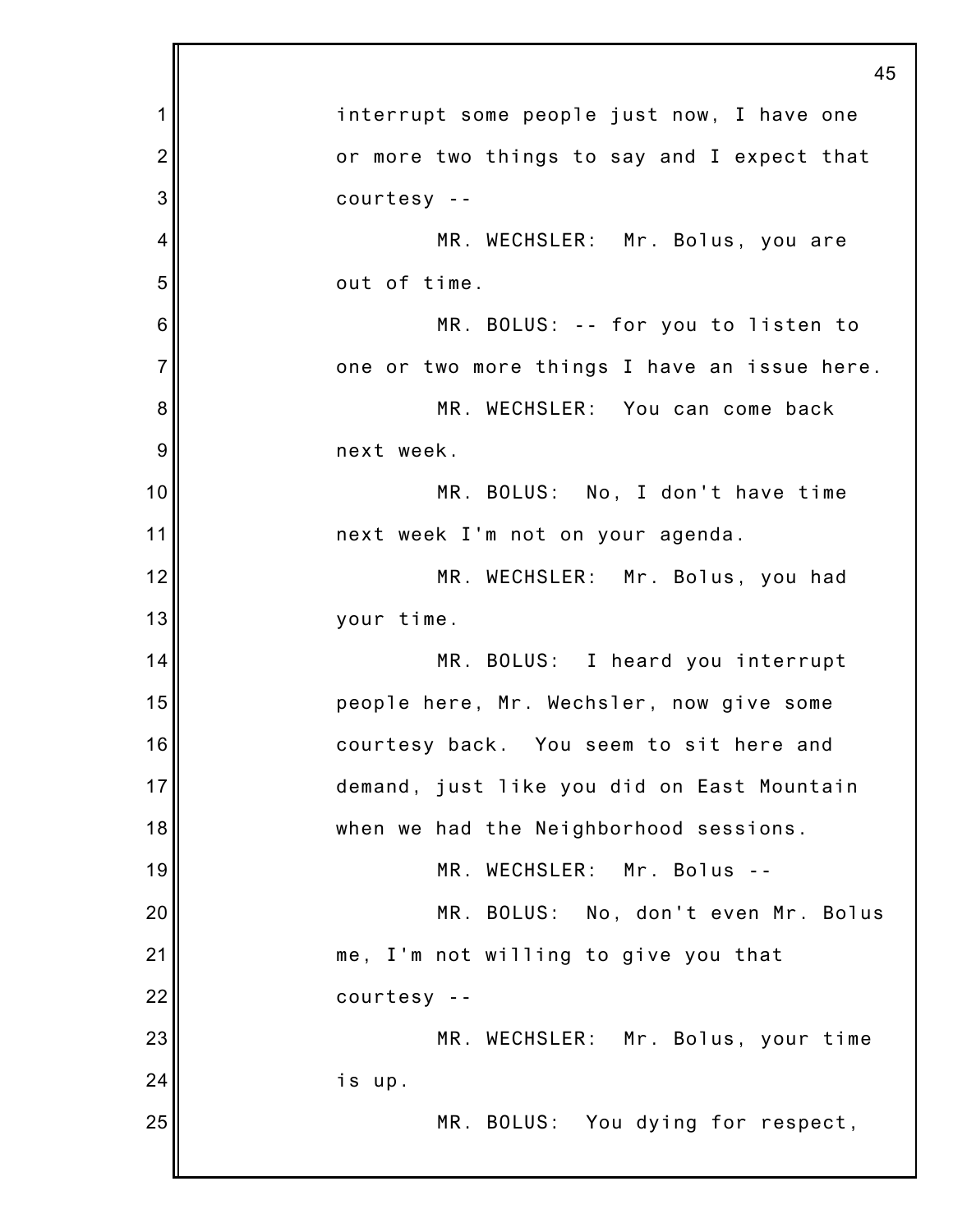|                | 46                                          |
|----------------|---------------------------------------------|
| 1              | Mr. Wechsler, you earn it and you haven't   |
| $\overline{2}$ | earned it.                                  |
| 3              | MR. WECHSLER: With due respect,             |
| 4              | your time is up. Please leave.              |
| 5              | MR. BOLUS: No, I asked one more             |
| 6              | minute to have another question --          |
| $\overline{7}$ | MR. WECHSLER: No.                           |
| 8              | MR. BOLUS: You have asked other             |
| 9              | people --                                   |
| 10             | MR. WECHSLER: No, you've had your           |
| 11             | time. Thank you.                            |
| 12             | MR. BOLUS: Mr. Wechsler, let me             |
| 13             | tell you something, when I come back here   |
| 14             | the next time you and I are going to have a |
| 15             | face-to-face discussion one-on-one and you  |
| 16             | are going to be held accountable.           |
| 17             | MR. WECHSLER: Thank you, Mr. Bolus.         |
| 18             | MR. BOLUS: Don't thank me, I'll be          |
| 19             | back.                                       |
| 20             | MR. WECHSLER: Is there anyone else          |
| 21             | who would like to address council?          |
| 22             | MR. SBARAGLIA: Andy Sbaraglia,              |
| 23             | citizen of Scranton, fellow Scrantonian.    |
| 24             | Bob brought up a good point, you are not    |
| 25             | borrowing 32 million you are borrowing      |
|                |                                             |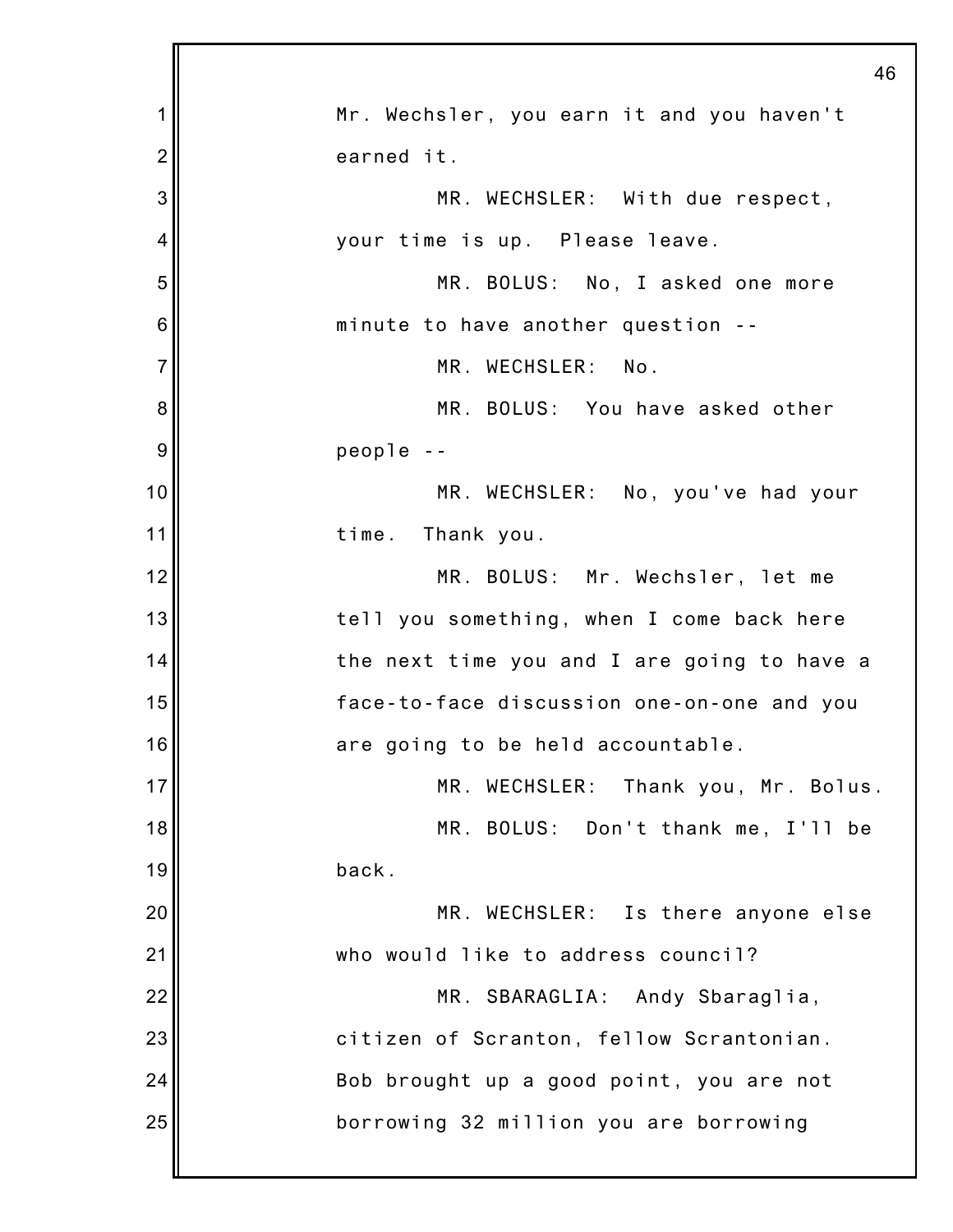|                | 47                                           |
|----------------|----------------------------------------------|
| $\mathbf{1}$   | probably nearly 70 million and when you      |
| $\overline{2}$ | borrow \$70 million you have to have         |
| 3              | accountability. Who caused this fiasco?      |
| $\overline{4}$ | Now, I sat through it all, I know            |
| 5              | who caused it. The mayor wanted the manning  |
| 6              | clause changed. The unions wouldn't give it  |
| $\overline{7}$ | up, so we decided on a new plan. We just     |
| 8              | won't give them a raise except for the raise |
| 9              | they get for longevity and it came to        |
| 10             | council. On council where Janet Evans, Bill  |
| 11             | Courtright, Judy Gatelli, Fanucci, and       |
| 12             | McGoff. They were on council. Any time the   |
| 13             | mayor sent that were plan out, the budget to |
| 14             | council, they had the right to amend it.     |
| 15             | Now, Janet Evans and Bill Courtright would   |
| 16             | have amended it if they could have, but,     |
| 17             | unfortunately, you need four people to       |
| 18             | override the mayor's veto and then we        |
| 19             | couldn't get it. Mr. McGoff was dirtily      |
| 20             | appointed by the mayor. He came in here and  |
| 21             | voted for him and this is what it cost us.   |
| 22             | You can't sit there now and say we are going |
| 23             | to pay \$70 million. Nobody caused it. That  |
| 24             | would be a lie. It was caused by the         |
| 25             | elected officials. Now, you want to honor    |
|                |                                              |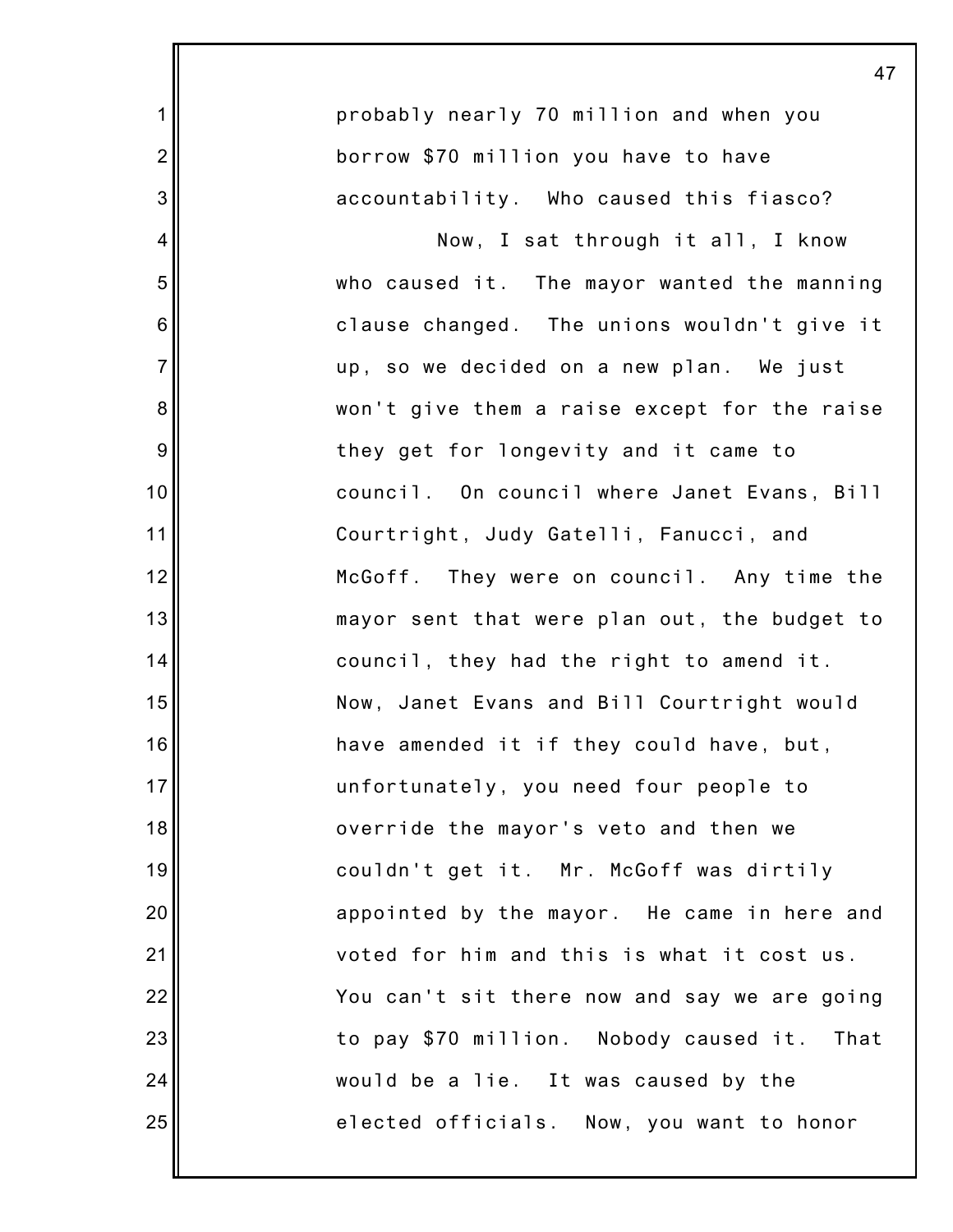1 2 3 4 5 6 7 8 9 10 11 12 13 14 15 16 17 18 19 20 21 22 23 24 25 48 them. If you want to honor Mr. McGoff, you should Honor him with a tax increase. You should call that McGoff tax because that's what we will be paying. You cannot cover things up. People cause these things and the people have to pay for it. How many homes are going to be lost? And the mayor did win the right for the manning, but you see how good it was. We got police and firemen making over \$100,000 a year, so that was a big waste, and that's what's wrong with this city. Our elected officials waste too much. They don't look at beyond -- I'm telling you, they don't look past their nose. If you look at the picture of the whole city when they say the average resident in the city only makes \$22,500 or something like that, and the reason why they are making at least that much is because all the people we have on the political system because they make a good wage and they are boosting the wage up. You cannot sit there and try to cover up things, you got to point who caused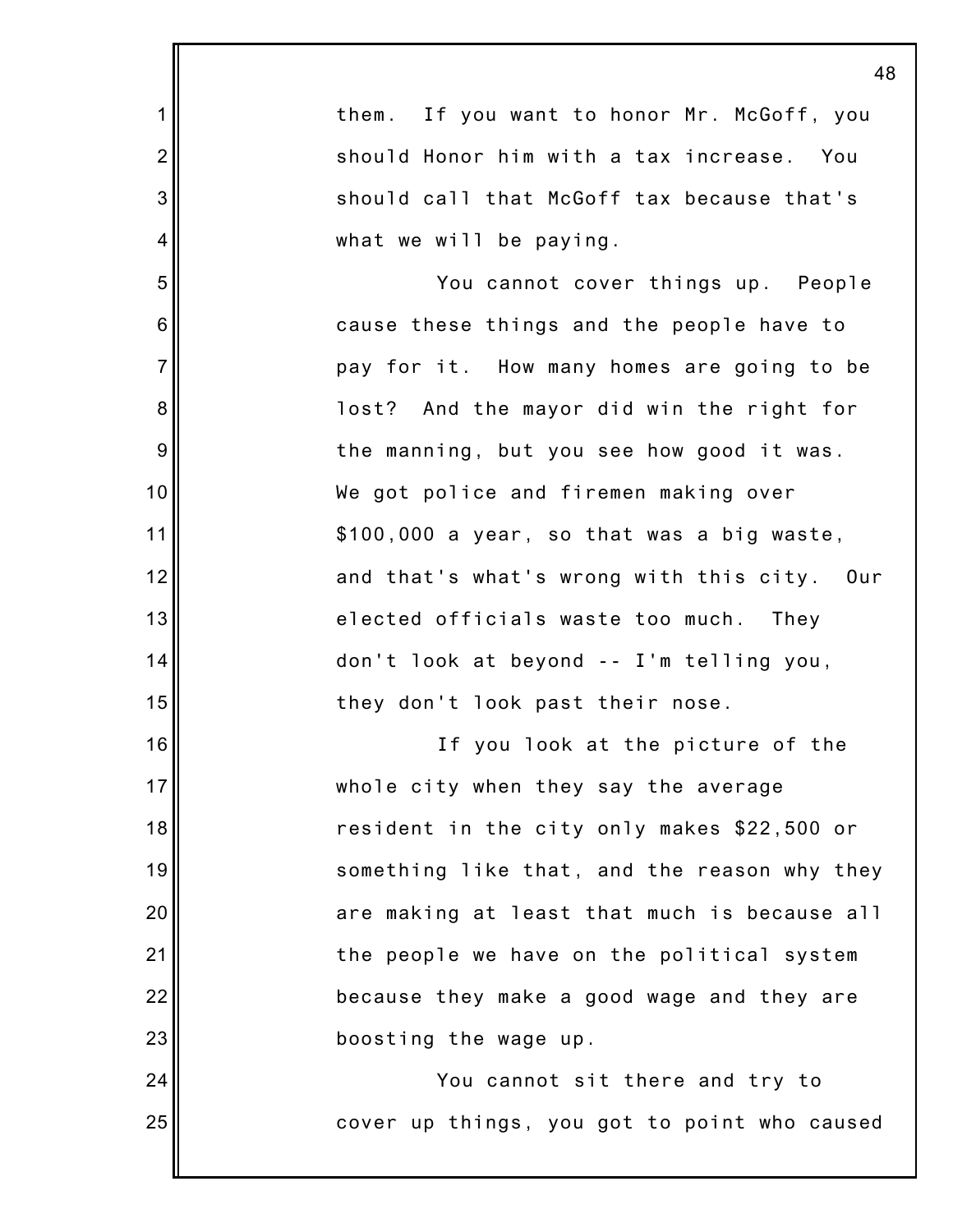the cost. You still didn't do anything but who caused the pension crisis. That isn't nothing. You are sitting there and nothing. You never found out who did it. Who ordered it illegally? And the same thing with anything else. You cover everything up because they are political. They are your compadres. I have never heard any of you who have ever said anybody that was appointed that you didn't know. That isn't the way it should be. It shows like you were one big happy family or one big happy machine and you are destroying the city. It's the machine who is the destroying the city, not the residents. Caesar put it very good, "The evil that a man does live long after, but the good is often interred with his bones." And that's what we have here. The evil things that you do live long after you, and people are paying for it, and that's the sad part. You are not true Scrantonians. How can you even say you live here, but you are not a Scrantonian. You don't have the values of a Scrantonian. You've got to believe in the

49

1

2

3

4

5

6

7

8

9

10

11

12

13

14

15

16

17

18

19

20

21

22

23

24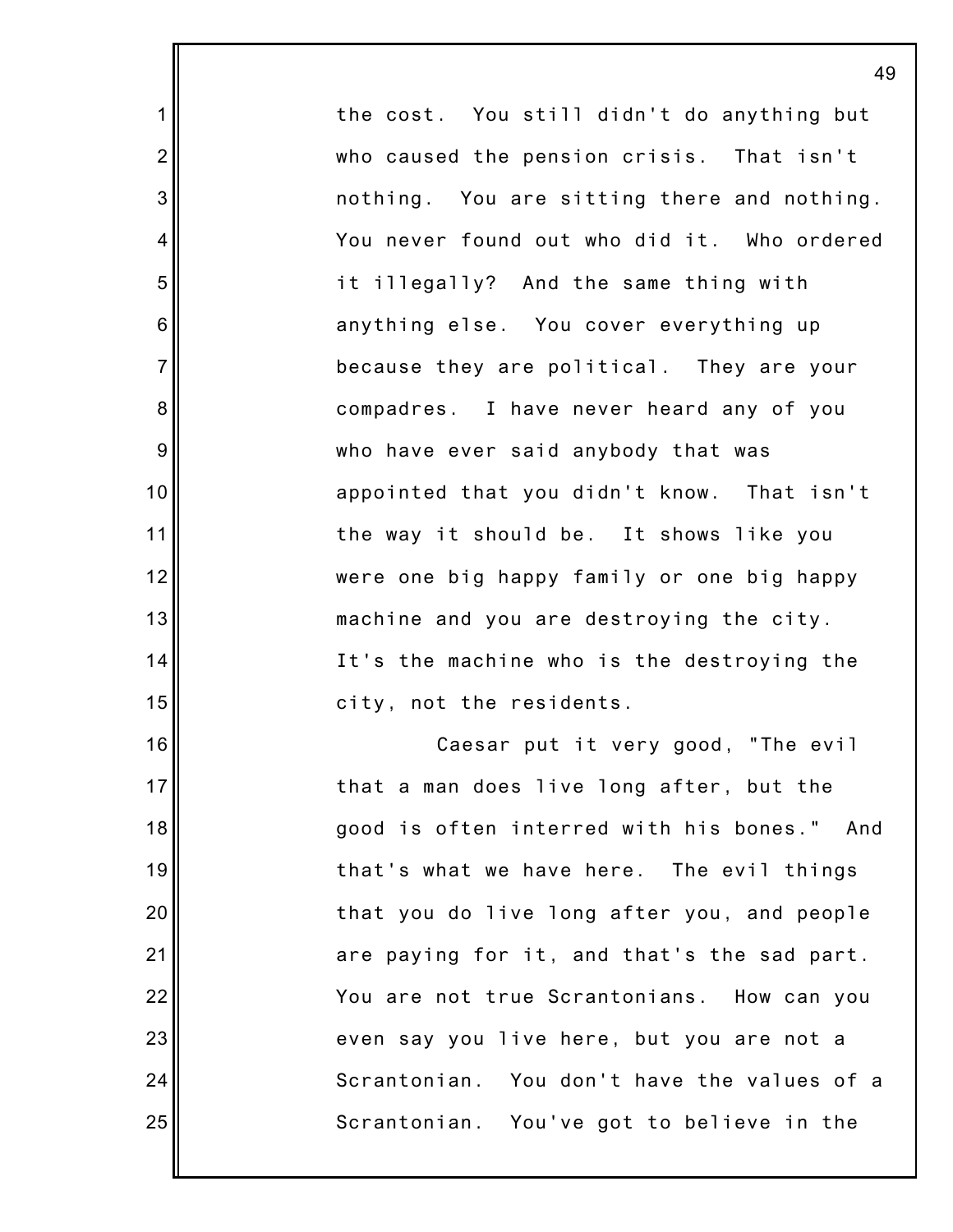|                  | 50                                           |
|------------------|----------------------------------------------|
| $\mathbf 1$      | little person, not the big person.           |
| $\overline{2}$   | I voted for Bill, I know Bill's              |
| $\mathbf{3}$     | family real good. Same with Novembrino,      |
| 4                | they were all my neighbors, I know them very |
| 5                | well but for some reason they are not        |
| 6                | running in the right direction. We all grew  |
| $\overline{7}$   | up poor, we all were that way, but we all    |
| $\bf 8$          | stepped up and got out. We stepped --        |
| $\boldsymbol{9}$ | pulled ourselves up, and the sad part is     |
| 10               | what good did it do because you are pushing  |
| 11               | us right back down again. I thank you.       |
| 12               | MR. WECHSLER: Anyone else?                   |
| 13               | MS. SCHUMACHER: Marie Schumacher,            |
| 14               | city resident and taxpayer. I'm              |
| 15               | disappointed that Mr. Rogan isn't here this  |
| 16               | evening, and I feel bad for the reason, but  |
| 17               | I think it's time that we are owed an update |
| 18               | on the lace company building. I have had     |
| 19               | the occasion to go by there in the last      |
| 20               | several weeks several times and that is      |
| 21               | massive -- a piece of massive blight at this |
| 22               | point. We sat here and listened to a lot of  |
| 23               | presentations and what was going to happen   |
| 24               | and when is it going to happen? That's the   |
| 25               | mistake we keep making. Just like with the   |
|                  |                                              |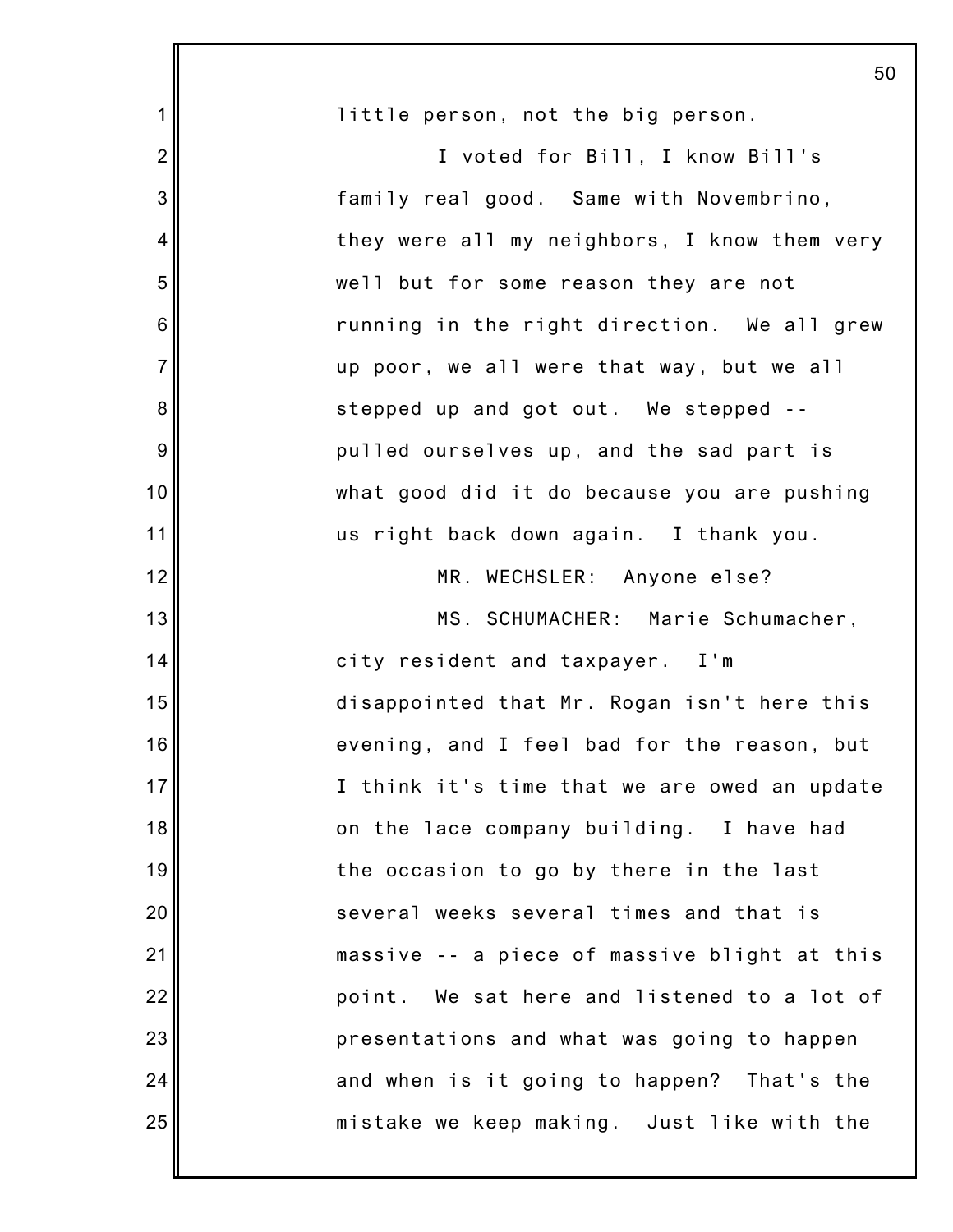|                | 51                                           |
|----------------|----------------------------------------------|
| 1              | audit, oh, the end of the month. Well,       |
| $\overline{2}$ | which month, which year? We are going to do  |
| 3              | this project, when? Which year is that?      |
| 4              | And, also, the Jersey Central Railroad       |
| 5              | building. Taxpayers already invested         |
| 6              | megabucks, I believe seven figures to put a  |
| $\overline{7}$ | tiled roof on that building and there it     |
| 8              | sits empty. Poor investments, gentlemen,     |
| 9              | very poor.                                   |
| 10             | Have each of you read the memorandum         |
| 11             | of understanding that you are going to be -- |
| 12             | the agreement that you going to be voting on |
| 13             | with 5-D and 5-E tonight in its entirety?    |
| 14             | MR. GAUGHAN:<br>Yes.                         |
| 15             | MR. WECHSLER: Yes.                           |
| 16             | MS. SCHUMACHER: Then would you tell          |
| 17             | me, what is the deadline? Is there a         |
| 18             | deadline for payment included in that        |
| 19             | memorandum?                                  |
| 20             | MR. WECHSLER: June 30.                       |
| 21             | MS. SCHUMACHER: Pardon?                      |
| 22             | MR. WECHSLER: June 30.                       |
| 23             | MS. SCHUMACHER: What are the                 |
| 24             | consequences if it's not paid?               |
| 25             | MR. WECHSLER: The deal is null and           |
|                |                                              |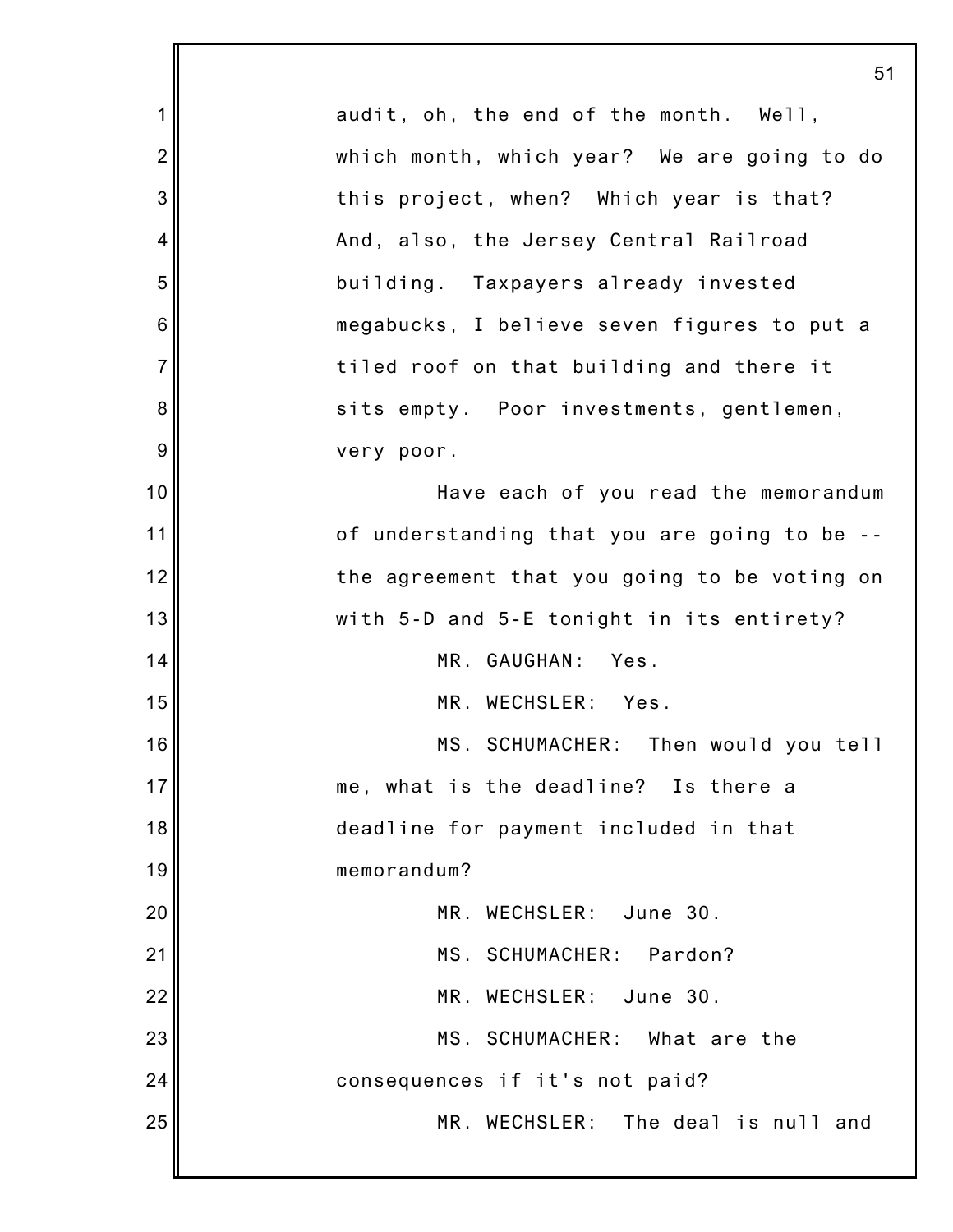|                | 52                                           |
|----------------|----------------------------------------------|
| 1              | void. The mediated settlement is null and    |
| $\overline{2}$ | void. It goes back to where we are today     |
| 3              | and the interest starts ticking again.       |
| 4              | MS. SCHUMACHER: But there is no              |
| 5              | interest being -- from now until June --     |
| 6              | MR. WECHSLER: The interest is                |
| $\overline{7}$ | stopped, yes.                                |
| 8              | MS. SCHUMACHER: -- 30?                       |
| 9              | MR. EVANS: The clock has stopped,            |
| 10             | yes.                                         |
| 11             | MS. SCHUMACHER: And, you, now, we            |
| 12             | have all of this stuff in the paper about    |
| 13             | how wonderful we have got this deal or       |
| 14             | deals, and several of the bond sites have    |
| 15             | been saying that it looks as though the city |
| 16             | is going to go to the stranded debt of the   |
| 17             | Parking Authority to be part of this and     |
| 18             | that totally boggles my mind, has anybody    |
| 19             | checked into that and how is that repayment? |
| 20             | Is there going to be a fee or--              |
| 21             | MR. WECHSLER: What's happening               |
| 22             | right now is they are evaluating the best    |
| 23             | way to handle all of the long-term debt      |
| 24             | including the suspended debt if there is any |
| 25             | from the Parking Authority. Also, the        |
|                |                                              |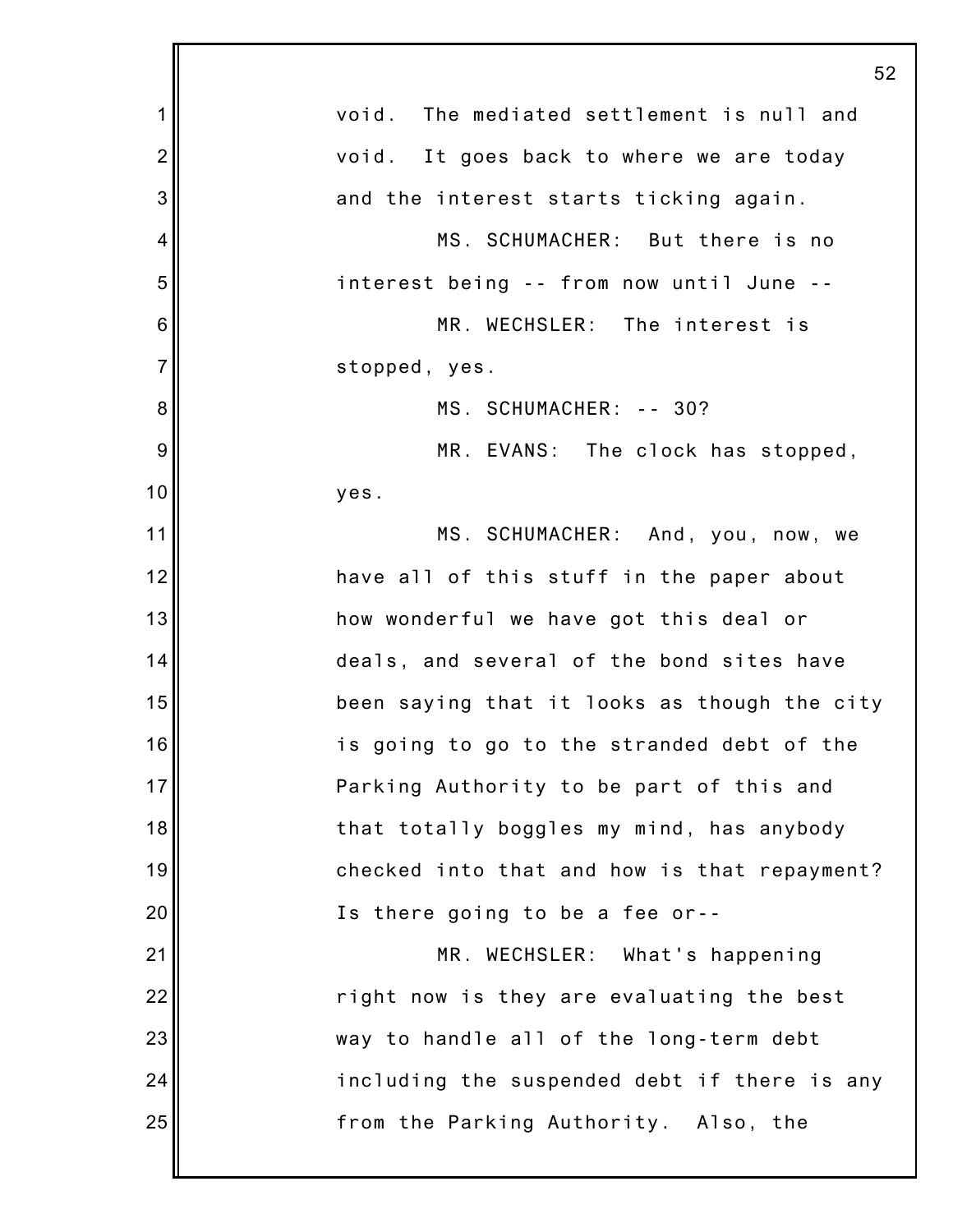|                | 53                                           |
|----------------|----------------------------------------------|
| 1              | long-term debt that's going to result from   |
| $\overline{2}$ | this agreement if it passes, so they are     |
| 3              | looking at it as an overall plan.            |
| 4              | MS. SCHUMACHER: And when is that             |
| 5              | being completed?                             |
| 6              | MR. WECHSLER: It's being evaluated.          |
| $\overline{7}$ | MR. EVANS: It could be completed by          |
| 8              | June 30 if that's the case. If they combine  |
| 9              | the two, they have to be completed by June   |
| 10             | 30.                                          |
| 11             | MS. SCHUMACHER: He said there is             |
| 12             | other long-term debt that's being looked at. |
| 13             | MR. EVANS: Well, Councilmen                  |
| 14             | Wechsler is talking about the stranded debt, |
| 15             | that's what you're talking about.            |
| 16             | MS. SCHUMACHER: I was talking about          |
| 17             | stranded debt, he said                       |
| 18             | MR. WECHSLER: Right, but if it's --          |
| 19             | MS. SCHUMACHER: -- Mr. Wechsler said         |
| 20             | long-term debt.                              |
| 21             | MR. WECHSLER: If it's possible.<br>Ιf        |
| 22             | it's possible, I don't know if it's          |
| 23             | possible, if it's possible to put other debt |
| 24             | in there I don't know, I'm not handling      |
| 25             | that, but I know the plan is to take the two |
|                |                                              |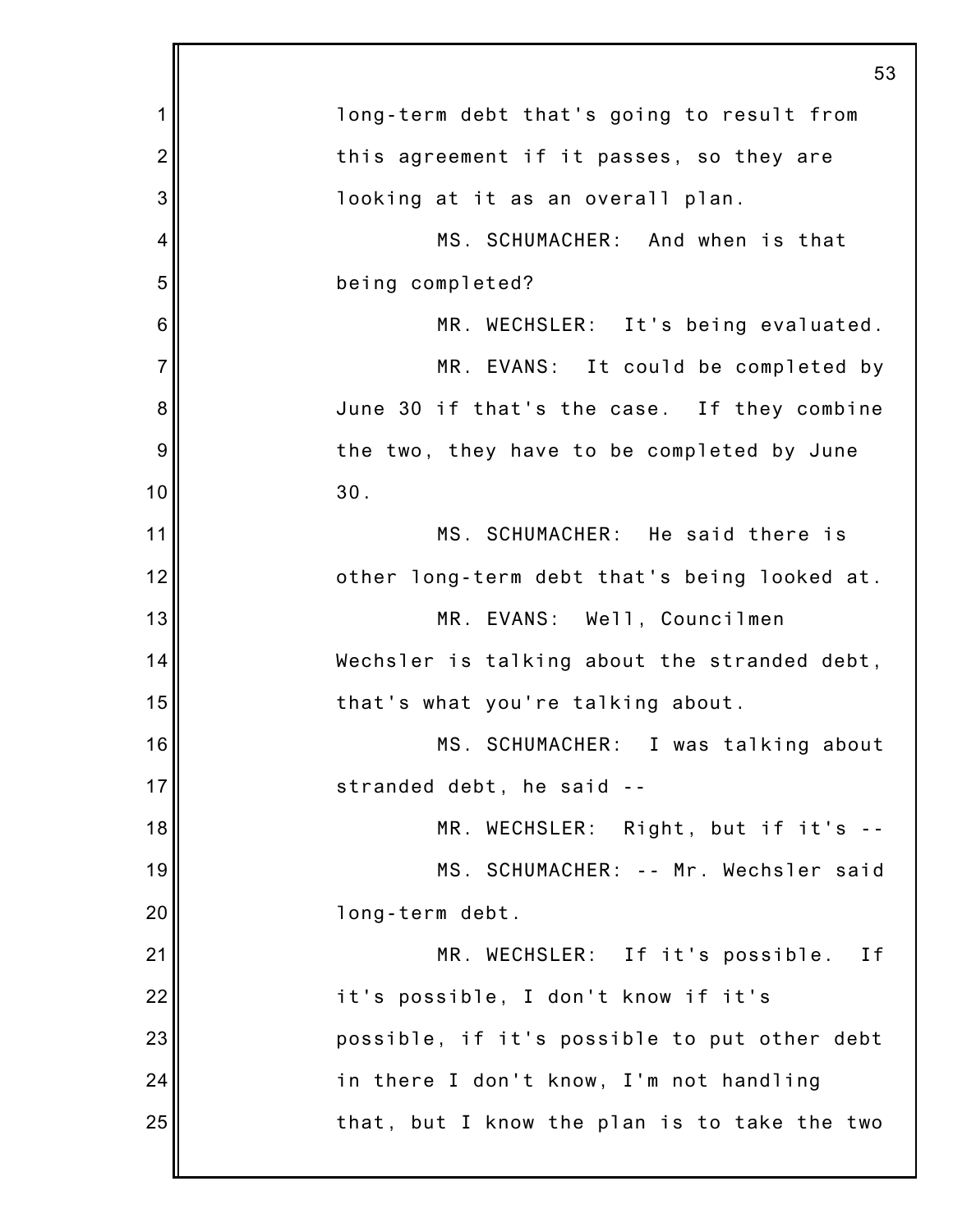|                | 54                                           |
|----------------|----------------------------------------------|
| 1              | major debts that we have and possibly,       |
| $\overline{2}$ | finance them together.                       |
| 3              | MS. SCHUMACHER: What is the second           |
| 4              | major debt?                                  |
| 5              | MR. WECHSLER: The stranded debt              |
| 6              | from the Parking Authority if there is any.  |
| $\overline{7}$ | MS. SCHUMACHER: And what would be            |
| 8              | the method of repayment that they are        |
| 9              | looking at for the stranded debt?            |
| 10             | MR. WECHSLER: We don't know yet.             |
| 11             | MR. EVANS: That would come before            |
| 12             | council.                                     |
| 13             | MS. SCHUMACHER: Yeah, I'm sure I             |
| 14             | know what will happen, too. What is in 5-B   |
| 15             | tonight I believe it is? I can't read my     |
| 16             | own writing. Yeah, 5-B, what is the          |
| 17             | definition of abandoned?                     |
| 18             | MR. EVANS: In this particular case           |
| 19             | the definition is foreclosed properties that |
| 20             | are vacant, for this legislation.            |
| 21             | MS. SCHUMACHER: Then why doesn't it          |
| 22             | say that instead of abandoned?               |
| 23             | MR. EVANS: I'm not sure.                     |
| 24             | MS. SCHUMACHER: Abandoned covers a           |
| 25             | lot more territory.                          |
|                |                                              |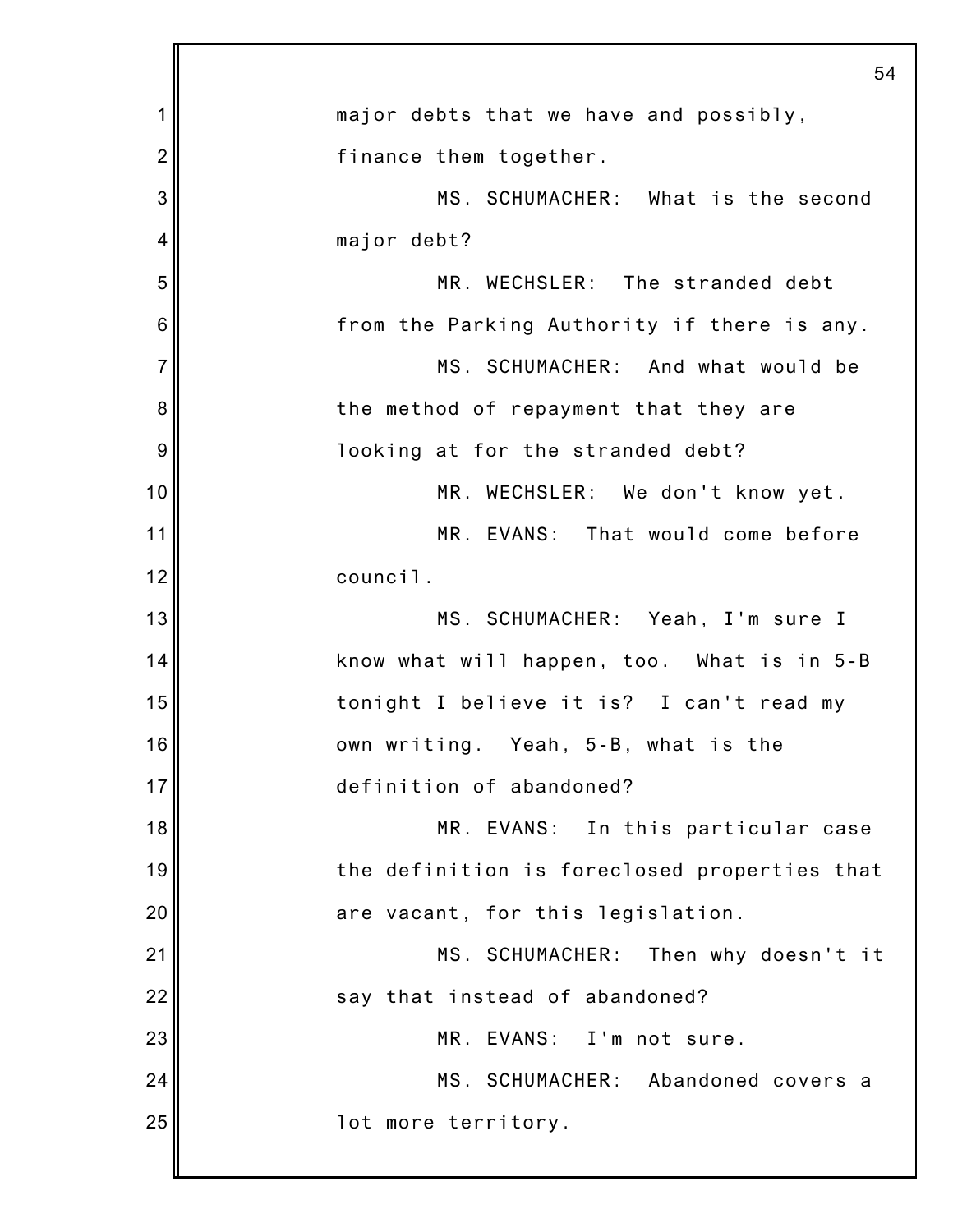|                | 55                                           |
|----------------|----------------------------------------------|
| $\mathbf 1$    | MR. EVANS: I'm not sure why it says          |
| $\overline{2}$ | that, but the intent of the ordinance if     |
| 3              | foreclosed property that is abandoned.       |
| 4              | MS. SCHUMACHER: Okay, thank you.             |
| 5              | The audit, again, why can you not ask to at  |
| 6              | least have with respect to the 2015 audit    |
| $\overline{7}$ | when the -- put some milestones to get us to |
| 8              | the end point, tell us what the end point    |
| 9              | is, will we know what it is?                 |
| 10             | MR. WECHSLER: We have the same               |
| 11             | problem you do, we ask fore milestones, they |
| 12             | are established and they are missed.         |
| 13             | It's $-$                                     |
| 14             | MS. SCHUMACHER: Well, what are               |
| 15             | they? Let's make them public. Let's maybe    |
| 16             | look at pressure -- points then we can put   |
| 17             | pressure on them. Let's go back to progress  |
| 18             | reports on those milestones. Let's define    |
| 19             | them, let's look at them at least every      |
| 20             | other week and tell us what is going on.     |
| 21             | MR. EVANS: I do agree that we                |
| 22             | should have an exit interview with SB &      |
| 23             | Company and ask those questions. I agree     |
| 24             | 100 percent.                                 |
| 25             | MS. SCHUMACHER: What about for               |
|                |                                              |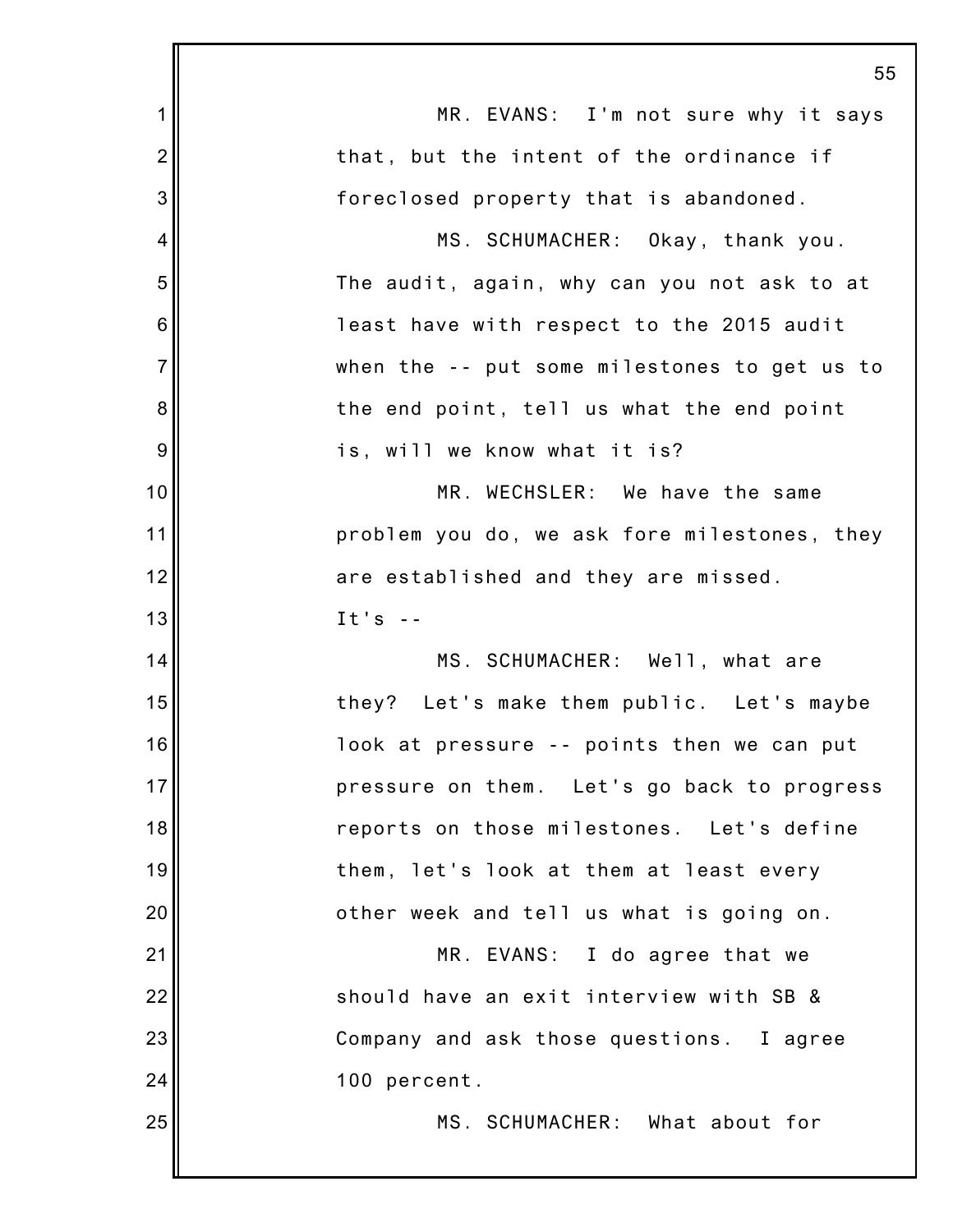|                 | 56                                         |
|-----------------|--------------------------------------------|
| 1               | 2015?                                      |
| $\overline{2}$  | MR. EVANS: Same thing. Absolutely.         |
| 3               | MS. SCHUMACHER: Thank you and Happy        |
| 4               | Easter.                                    |
| 5               | MR. EVANS: Thank you. You, too.            |
| $6\phantom{1}6$ | MR. MORGAN: Good evening, Council.         |
| $\overline{7}$  | Lee Morgan.                                |
| 8               | MR. GAUGHAN: Good evening.                 |
| 9               | MR. MORGAN: I have a question here         |
| 10              | today, I'd like know the number of         |
| 11              | Rights-to-Know filed and received in 2015  |
| 12              | and the number of Right-to-Knows answered  |
| 13              | with the requested information? Can I give |
| 14              | this to you?                               |
| 15              | MR. WECHSLER: No, you have to --           |
| 16              | MR. MORGAN: Well, you want                 |
| 17              | questions in writing, don't you? Well,     |
| 18              | that's my questions?                       |
| 19              | MR. WECHSLER: You can give it to           |
| 20              | me, but the proper procedure is to file it |
| 21              | with the Freedom of Information.<br>I'II   |
| 22              | request the information.                   |
| 23              | MR. MORGAN: Well, didn't you say           |
| 24              | you wanted things in writing?              |
| 25              | MR. WECHSLER: I will. I will               |
|                 |                                            |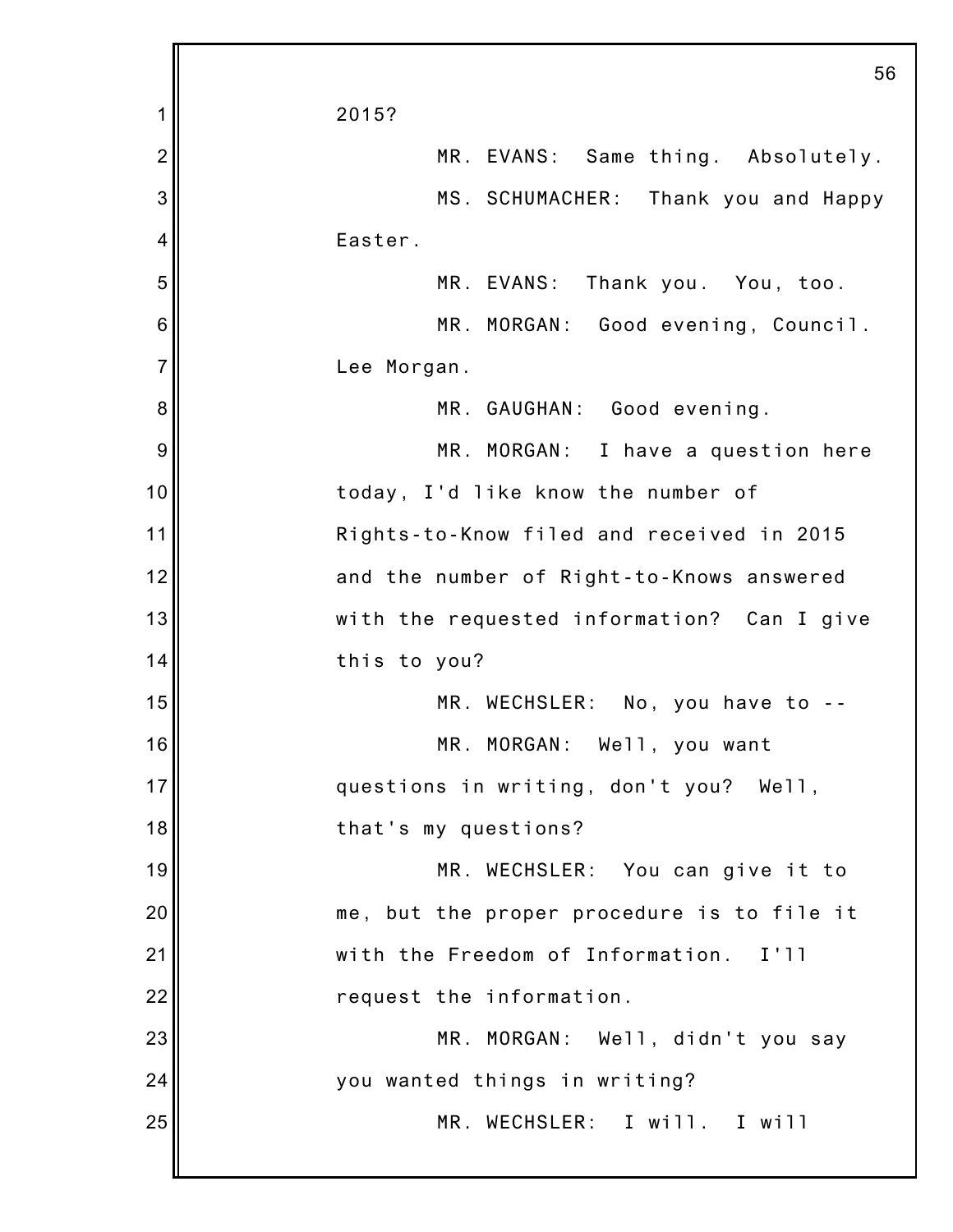|                | 57                                           |
|----------------|----------------------------------------------|
| 1              | accept the question, but I can't guarantee   |
| $\overline{2}$ | that I will get an answer.                   |
| 3              | MR. MORGAN: Okay.                            |
| 4              | MR. WECHSLER: But I will accept the          |
| 5              | question.                                    |
| 6              | MR. MORGAN: Okay. Now, I'd like to           |
| $\overline{7}$ | say something else here today, 5-D and 5-E   |
| 8              | need to be tabled. I don't care what the     |
| 9              | agreement is between the city firefighters   |
| 10             | and the city police and the city, it's       |
| 11             | irrelevant. It really is totally irrelevant  |
| 12             | what that plan is. The city next year in     |
| 13             | it's budget needs to cut the budget by 30    |
| 14             | percent and begin to divert that money to    |
| 15             | settle this agreement without going to a     |
| 16             | bank.                                        |
| 17             | Now, you know, here's the other              |
| 18             | thing that really stands out to me where are |
| 19             | the city's neighborhood groups that should   |
| 20             | be engaging our council and our mayor        |
| 21             | because don't these groups function for the  |
| 22             | benefit of the neighborhoods? Now, I'm not   |
| 23             | going to saying this to single anyone out,   |
| 24             | but I want to say something very straight    |
| 25             | forward and very honest, Mr. Mulligan is     |
|                |                                              |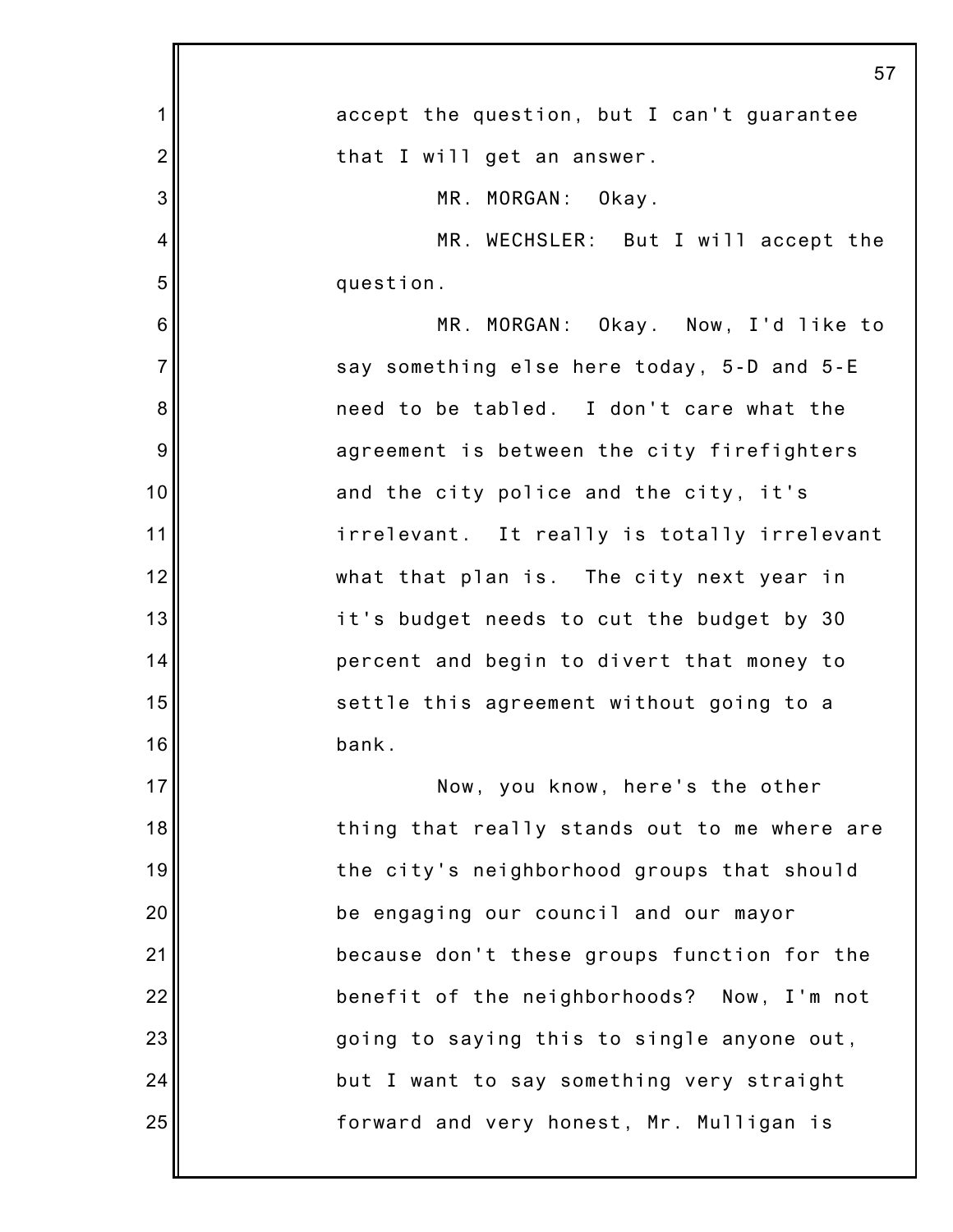alleged to be the leader of the Greenridge Neighborhood Association. Now, he is a trained attorney, why isn't he filing things in regards to the sewer line going through Greenridge, the American Water, I mean, the agreement with the Sewer Authority, the fire and police agreement. And, look it, I don't want to single this gentleman out, but he has a degree in law, he knows the mechanisms and the processes in law to help the residents of not only Greenridge but this entire city. And I think the other problem we have is that, look it, I'm not going to call anybody a hack because I don't have to say that, I don't have to disrespect anybody and make it personal, but I will say this I don't know how one council member or the mayor can saddle this community with anymore debt, I don't know why in the world we would be taking on more debt when the truth be told is that when the Sewer Authority is gone and when all of these make believe agreements have been taking place that have been finalized this city is going to head to bankruptcy with no assets and so much debt

58

1

2

3

4

5

6

7

8

9

10

11

12

13

14

15

16

17

18

19

20

21

22

23

24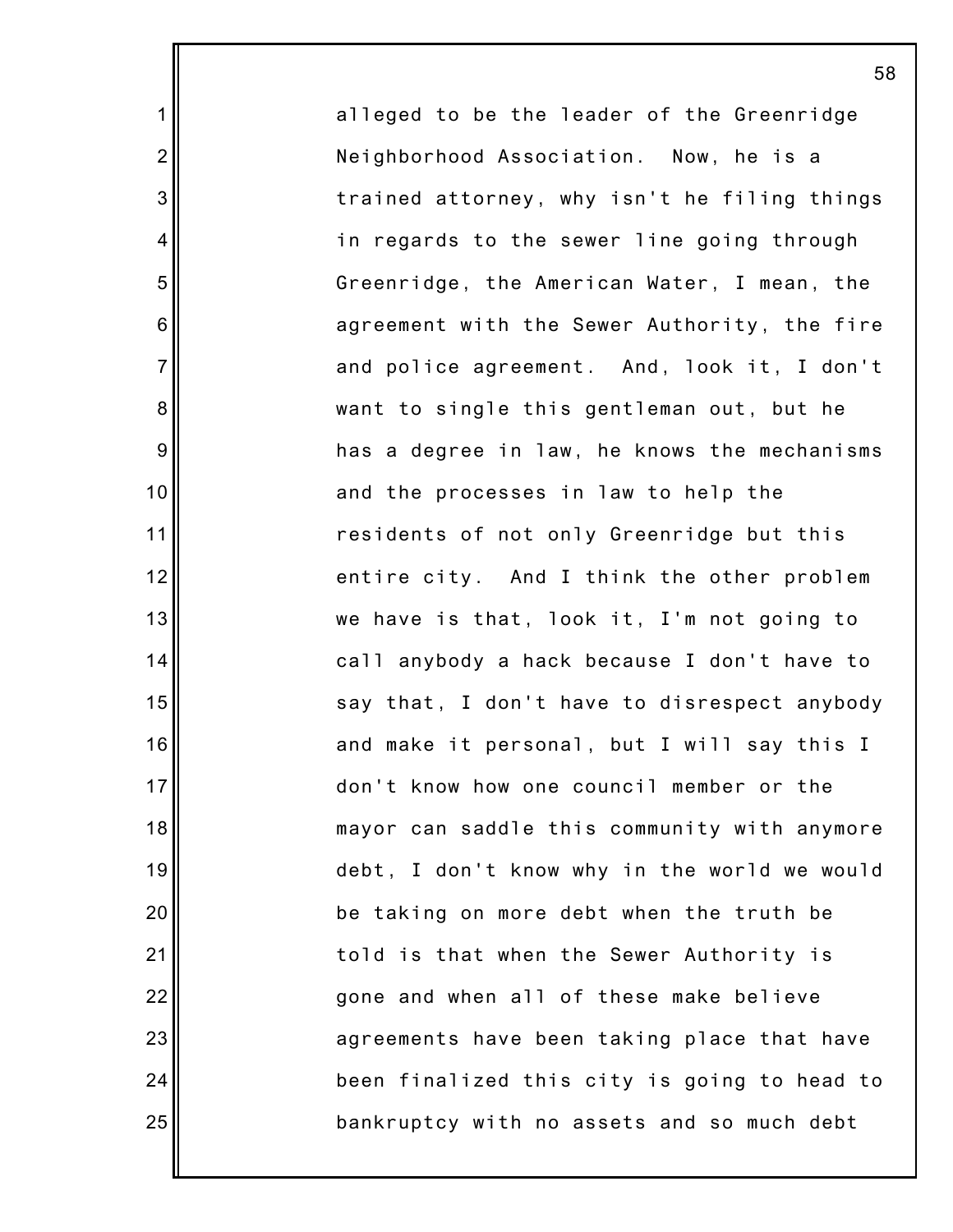|                | 59                                           |
|----------------|----------------------------------------------|
| $\mathbf 1$    | that there is no where to go.                |
| $\overline{2}$ | And, you know, I live in South Side          |
| 3              | on Stafford Avenue and I have seen people    |
| $\overline{4}$ | temporarily buy properties and move in the   |
| 5              | city and I mean that. I mean, people come    |
| 6              | in there, they buy them, they clean the      |
| $\overline{7}$ | house up, they do some work to it, you know, |
| 8              | they bring a dumpster in and they just       |
| 9              | really invest and they are gone. They don't  |
| 10             | even stay, they put the property up for sale |
| 11             | and they are gone. There was a house a       |
| 12             | couple of blocks from me, I don't know       |
| 13             | exactly the street it's on but it's really a |
| 14             | very nice house, it was probably built in    |
| 15             | the 60's or early 70's, very nice house.     |
| 16             | The people lived in it for not even a year.  |
| 17             | It was for sale and I saw them move out this |
| 18             | weekend. Nobody is staying here, and there   |
| 19             | is a reason why, okay?                       |
| 20             | With the wage base like the city has         |
| 21             | over an extended period of time and public   |
| 22             | servants making 100, 120,000 dollars a year  |
| 23             | and all of the silliness we hear and all of  |
| 24             | the people who run for public office and say |
| 25             | what they are going to do and how they are   |
|                |                                              |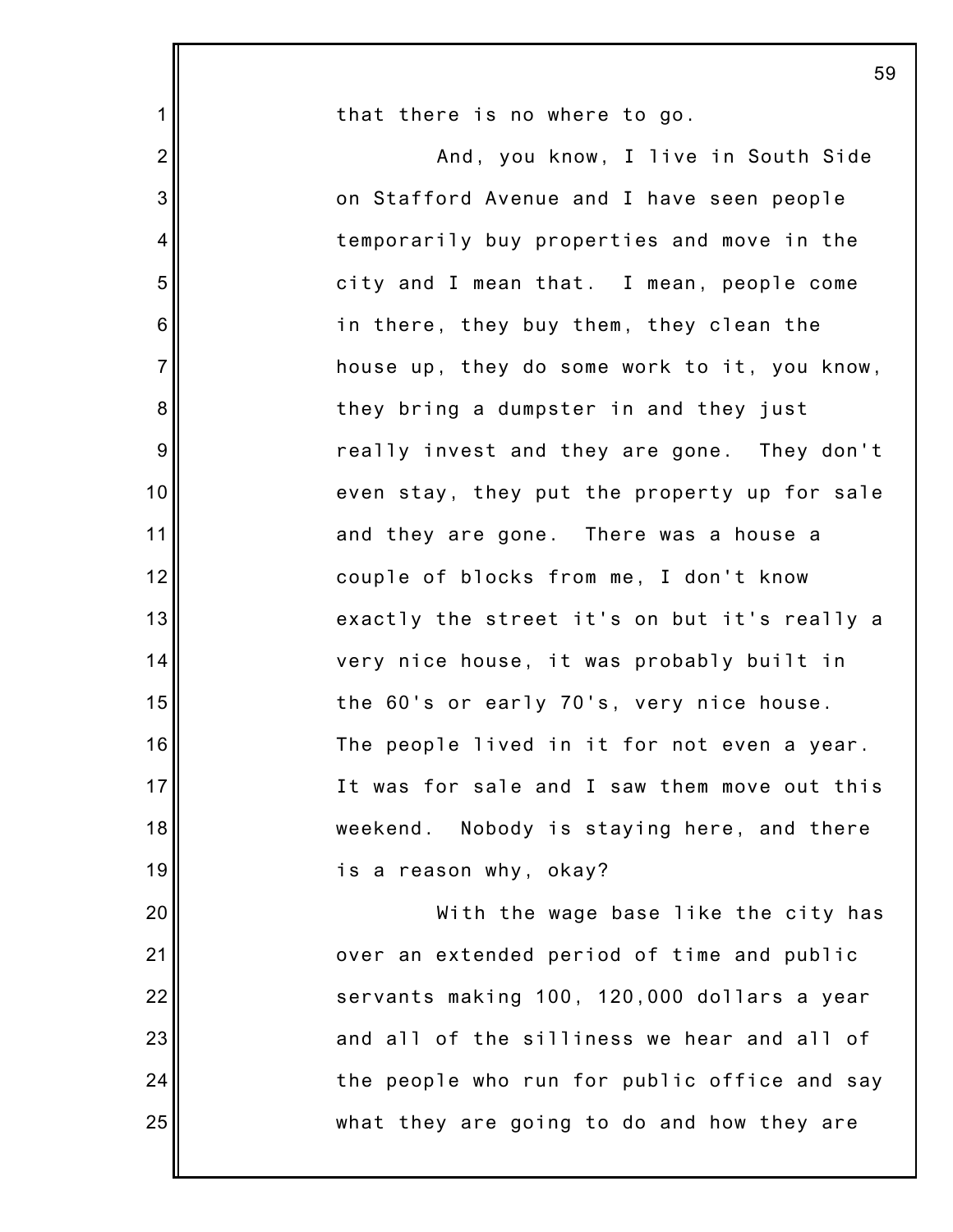going to do it and what they are going to accomplish, it's just so ridiculous. It's so twisted, okay? And you just take a look at what -- the average person doesn't watch this meeting, he doesn't have to watch it, he knows he can't live here, he knows his children can't stay here, he knows there is no way to turn this city around, and you don't have to get personal with people over that. There has just been such a lack f leadership, okay? The city probably needs to jettison the vast majority of it's employees because a city of 60,000 can't support an infrastructure build an employment base in consideration of twice that number. And, you know, the longer we play

1

2

3

4

5

6

7

8

9

10

11

12

13

14

15

16

17

18

19

20

21

22

23

24

25

and the more make believe we play, you know, you can keep borrowing in the name of the voter and the taxpayer and the resident but they don't have any more money to give, and I firmly believe this, now, this is just me speaking, but, you know, we heard about the sheriff's sales and all of the other silliness but when will Americans realize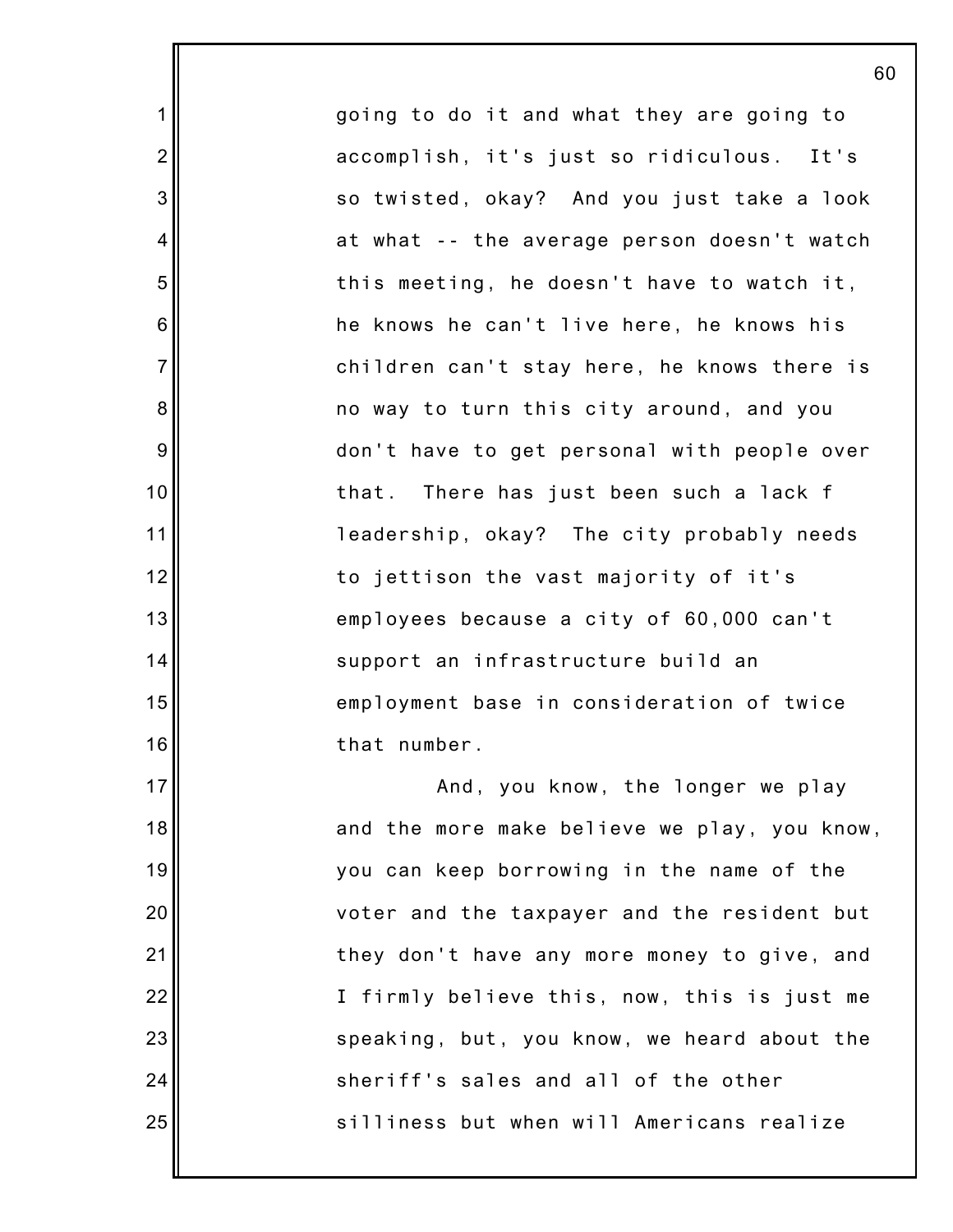|                | 61                                           |
|----------------|----------------------------------------------|
| 1              | that the government is stealing everything   |
| $\overline{2}$ | they own, and like I said to you last week   |
| 3              | about the British, it's going to come to a   |
| 4              | point where the sheriff is going to come up  |
| 5              | on the property and the policemen post the   |
| 6              | property and somebody is going to shoot      |
| $\overline{7}$ | them.                                        |
| 8              | MR. WECHSLER: Thank you, Mr.                 |
| 9              | Morgan.                                      |
| 10             | MR. MORGAN: Thank you.                       |
| 11             | MR. WECHSLER: Is there anyone else           |
| 12             | who would like to address council?           |
| 13             | MR. GAUGHAN:<br>Mary.                        |
| 14             | MS. GAUGHAN: How are you doing,              |
| 15             | Councilman Gaughan?                          |
| 16             | MR. GAUGHAN: Where have you been?            |
| 17             | MS. GAUGHAN: I've been too busy,             |
| 18             | but not too busy to come and wish everyone a |
| 19             | happy Easter. My name is Mary Gaughan and    |
| 20             | I'm a resident and I would like to say that  |
| 21             | I commended President Wechsler on the police |
| 22             | presence at the parade and how well they     |
| 23             | were doing their job and I think we owe a    |
| 24             | debt of gratitude to our council, our mayor  |
| 25             | and everyone involved.                       |
|                |                                              |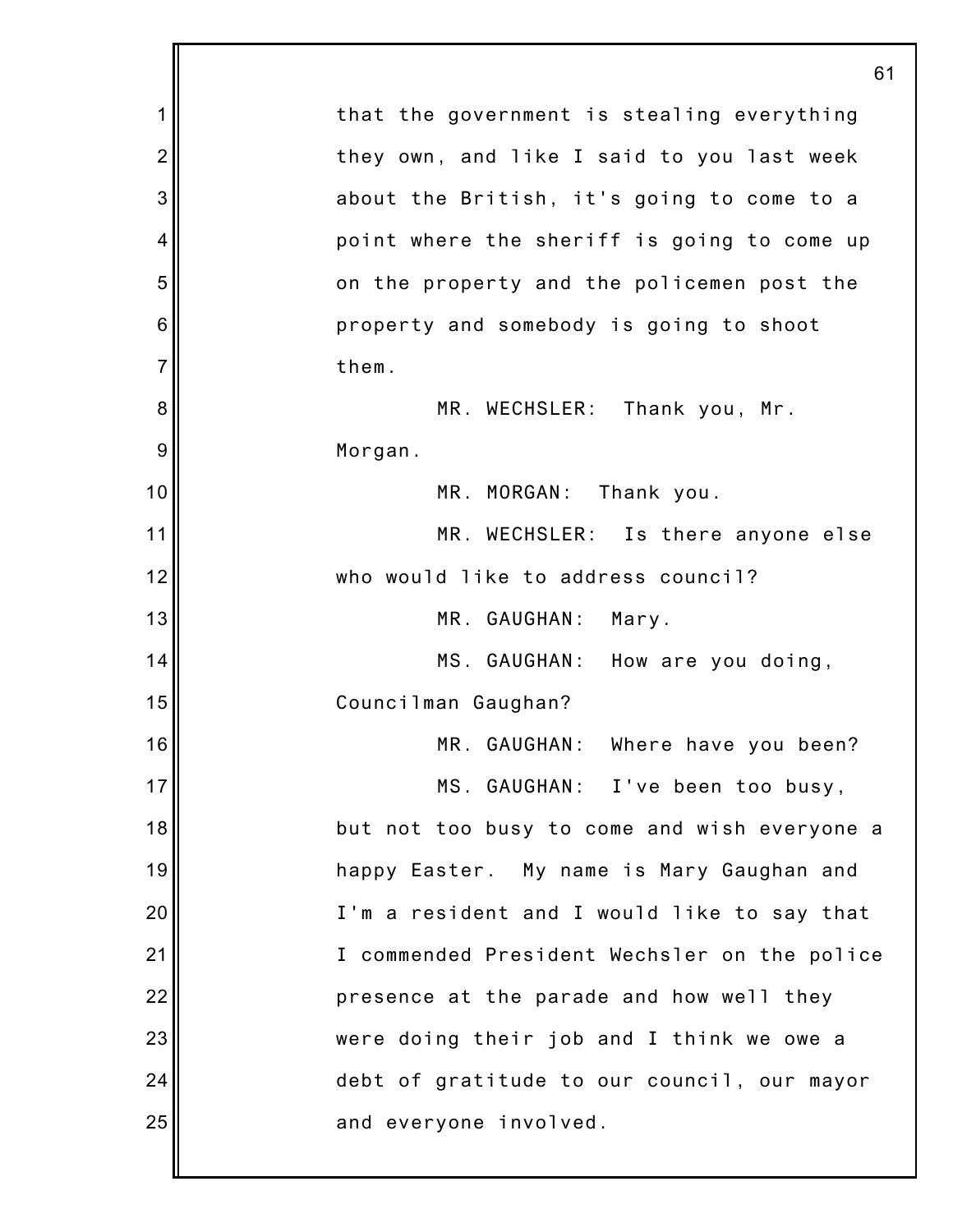|                | 62                                           |
|----------------|----------------------------------------------|
| 1              | And, also, I was speaking with a             |
| $\overline{2}$ | good friend Dr. John O'Malley from the       |
| 3              | University of Scranton, and he informed me   |
| 4              | that they are having a memorial walk for his |
| 5              | son on May 5 at Nay Aug at 10:00 in the      |
| 6              | morning. Dr. O'Malley taught me at the       |
| $\overline{7}$ | University and I graduated in 1977 so he is  |
| 8              | an excellent example of someone that stays   |
| 9              | in this city, teaches in the city, and pays  |
| 10             | taxes in the city and is an excellent,       |
| 11             | excellent resident and thank you for         |
| 12             | listening and thank you for the police       |
| 13             | presence at the parade, I hope next year it  |
| 14             | will be even stronger so that we can get     |
| 15             | back to celebrating St. Patrick's Day in the |
| 16             | way it was intended. Thank you.              |
| 17             | MR. GAUGHAN:<br>Thank you.                   |
| 18             | MR. WECHSLER: Anyone else?                   |
| 19             | MS. REED: FIFTH ORDER. 5-A.                  |
| 20             | MOTIONS.                                     |
| 21             | MR. WECHSLER: Mr. Perry?                     |
| 22             | MR. PERRY: I just want to send my            |
| 23             | deepest sympathies to Councilman Rogan and   |
| 24             | his family. This is a very difficult time    |
| 25             | for him and his family and I just want him   |
|                |                                              |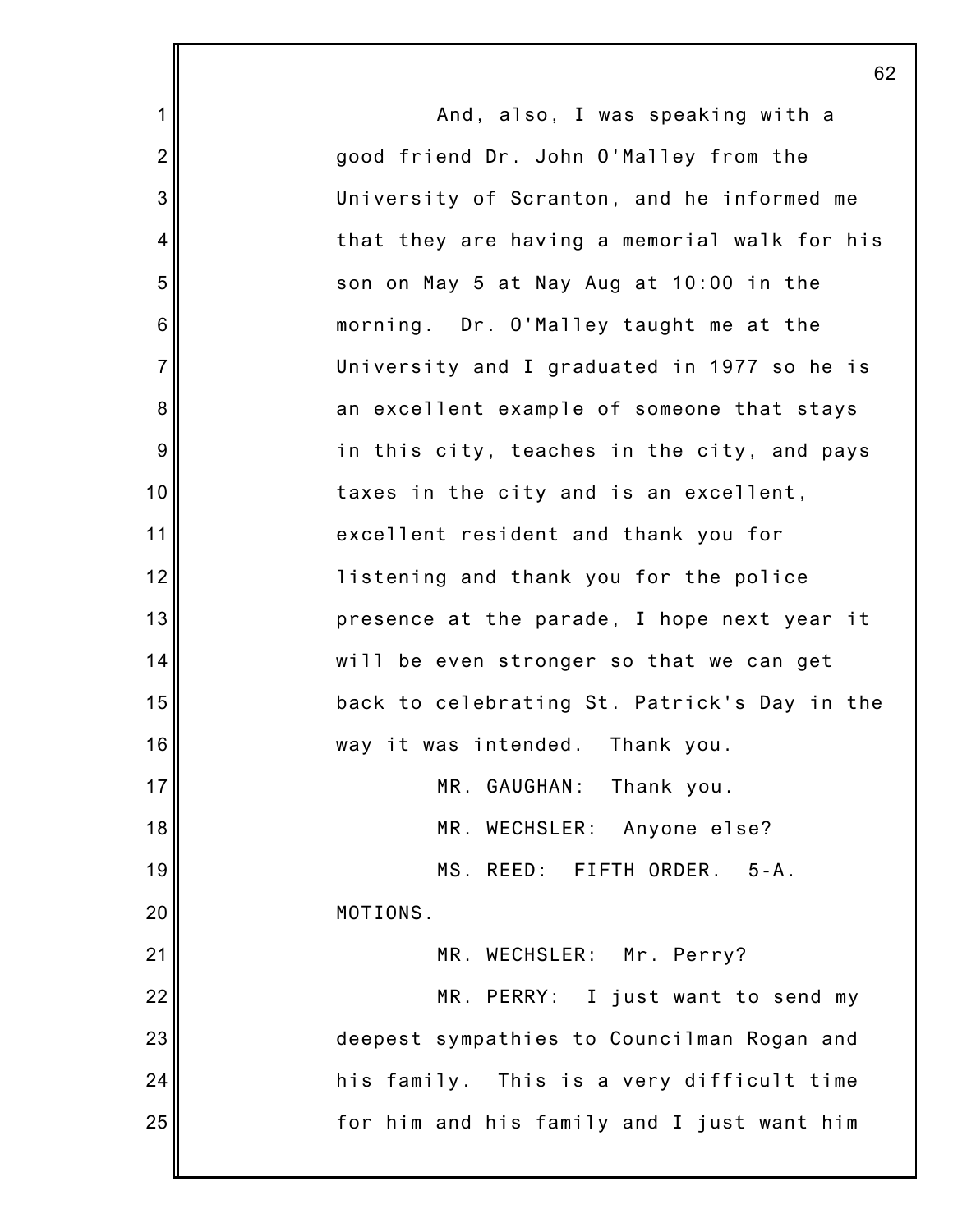1 2 3 4 5 6 7 8 9 10 11 12 13 14 15 16 17 18 19 20 21 22 23 24 25 63 to know he has got a lot of friends and families out there that love him and, you know, no words are ever going to comfort him at this time, but just know that there is a lot of people thinking about him and his family and sending prayers and I'll reserve all my other comments for later. MR. WECHSLER: Thank you. Mr. Evans. MR. EVANS: Briefly, yes, I also want to offer my deepest condolences to the family of our council colleague Pat Rogan the passing of his dad. You are in our thoughts and our prayers, Pat. As well as my condolences to my cousin, Bob Evans and my cousin Judy Ruane on the passing of their mother and my aunt, Evelyn Evans. A lifelong resident of West Side and a wonderful, wonderful woman. Finally, I want to make one brief comment, I have to tell you I think it's entirely inappropriate for anyone to stand at that podium and criticize someone who is no longer here to defend themselves. That's all I have for now.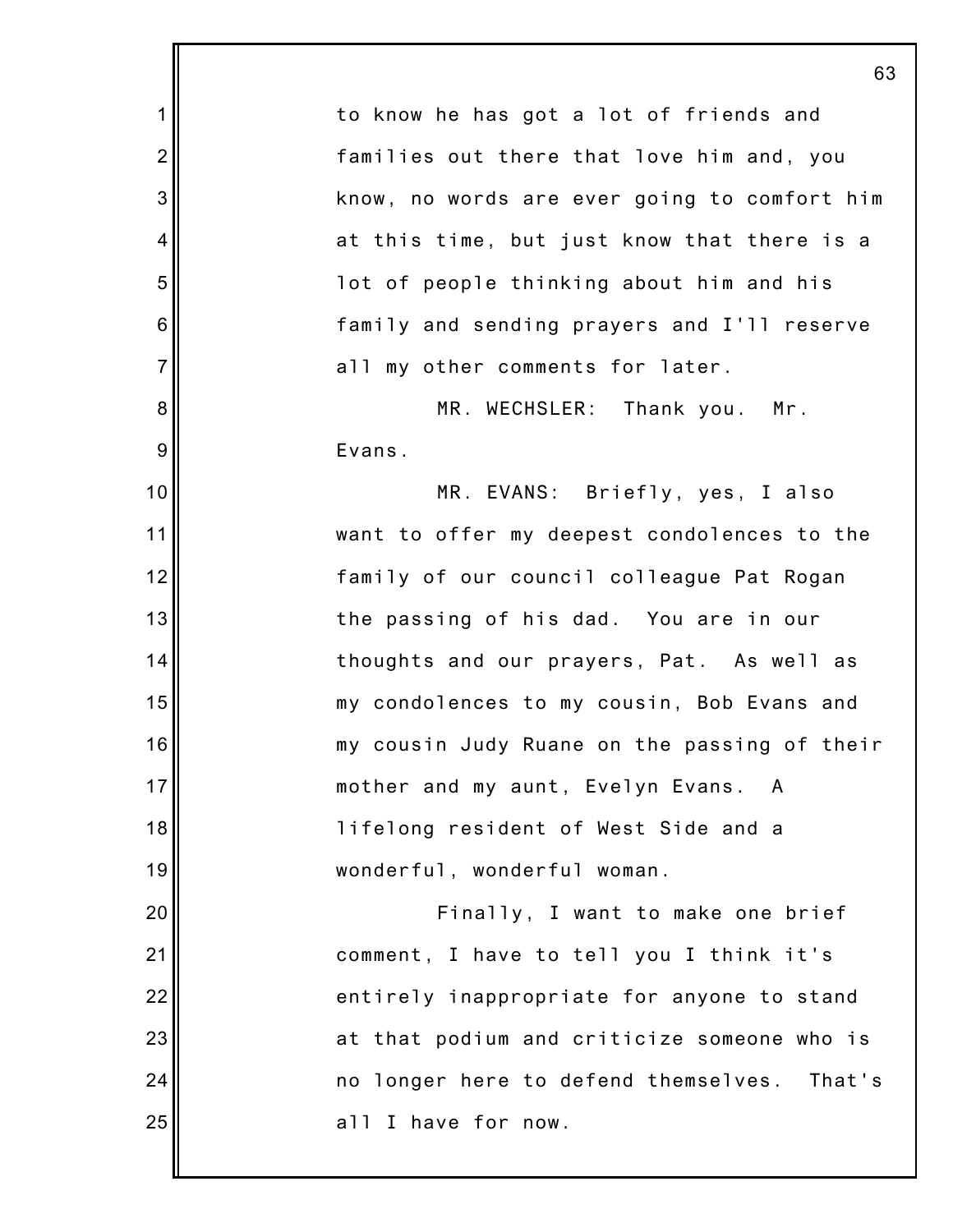|                | 64                                           |
|----------------|----------------------------------------------|
| 1              | MR. WECHSLER: Mr. Gaughan?                   |
| $\overline{2}$ | MR. GAUGHAN: Yes. I would also               |
| 3              | like to send my condolences to Councilman    |
| 4              | Rogan and his family. I can't imagine        |
| 5              | losing a parent and my prayers are with him  |
| 6              | at this time.                                |
| $\overline{7}$ | I would like to give everyone a              |
| 8              | brief update on the Young Lung Program, we   |
| 9              | have been working and the administration has |
| 10             | been working with the American Lung          |
| 11             | Association to provide free signage to curb  |
| 12             | smoking at city parks, so hopefully we       |
| 13             | should see some sort of legislation soon and |
| 14             | I'll continue to update everyone on that.    |
| 15             | We do have a brief update on the             |
| 16             | Rockwell Avenue bridge project. I have been  |
| 17             | contacted by a few people who just wanted an |
| 18             | update, things are progressing very well on  |
| 19             | the bridge. The contractors are working on   |
| 20             | the foundation and shoring and it looks like |
| 21             | everything is on schedule.                   |
| 22             | And I also received a complaint this         |
| 23             | week about potholes on Cedar Avenue, so we   |
| 24             | will forward that request to the DPW, and    |
| 25             | that is all I have this week. Thank you.     |
|                |                                              |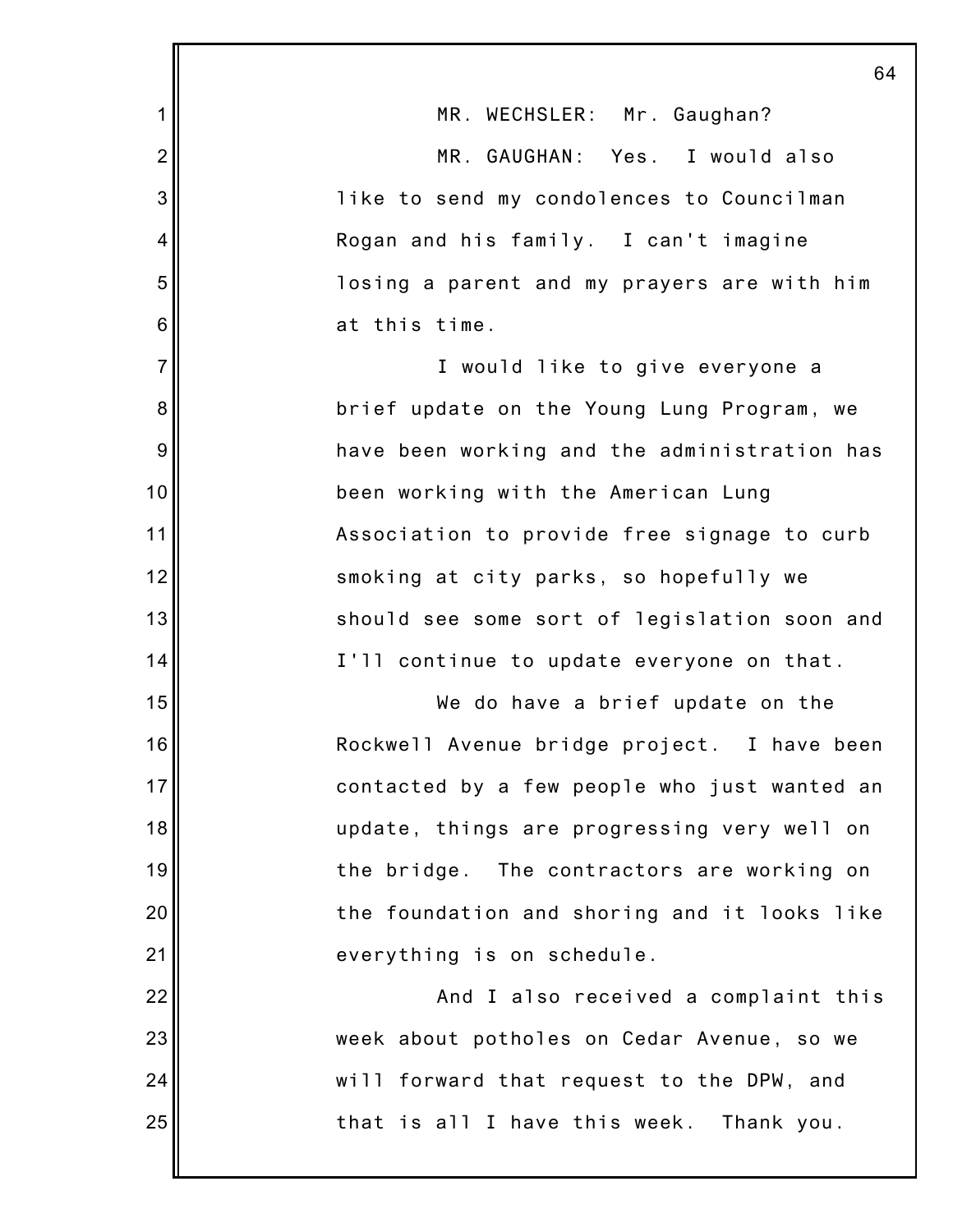|                | 65                                           |
|----------------|----------------------------------------------|
| 1              | MR. WECHSLER: Thank you. I also              |
| $\overline{2}$ | would like to extend my sympathies to the    |
| 3              | Rogan family. In true professional style,    |
| 4              | last night Pat had contacted me and informed |
| 5              | me what had happened, that he would not be   |
| $6\,$          | at the meeting, but we know that he is with  |
| $\overline{7}$ | us and I know his dad will be looking down   |
| 8              | on us and part of our team.                  |
| 9              | I also -- the small town of Scranton         |
| 10             | we are accused of not being true             |
| 11             | Scrantonians, but in a small town Evelyn     |
| 12             | Evans was my mother's best friend so that's  |
| 13             | what kind of town this is.                   |
| 14             | I made comments earlier and we spoke         |
| 15             | about the audit, after last week's meeting   |
| 16             | we did contact Business Administrator        |
| 17             | Bulzoni to arrange for a post-audit of some  |
| 18             | To the best of your knowledge that<br>sort.  |
| 19             | has never taken place before, Mrs. Reed, to  |
| 20             | the best of our knowledge I believe?         |
| 21             | MS. REED: Right.                             |
| 22             | MR. WECHSLER: So this council is in          |
| 23             | interested in using the audit as a tool as   |
| 24             | we go forward and we do needed it explained  |
| 25             | to us, the highs and lows of the audit.      |
|                |                                              |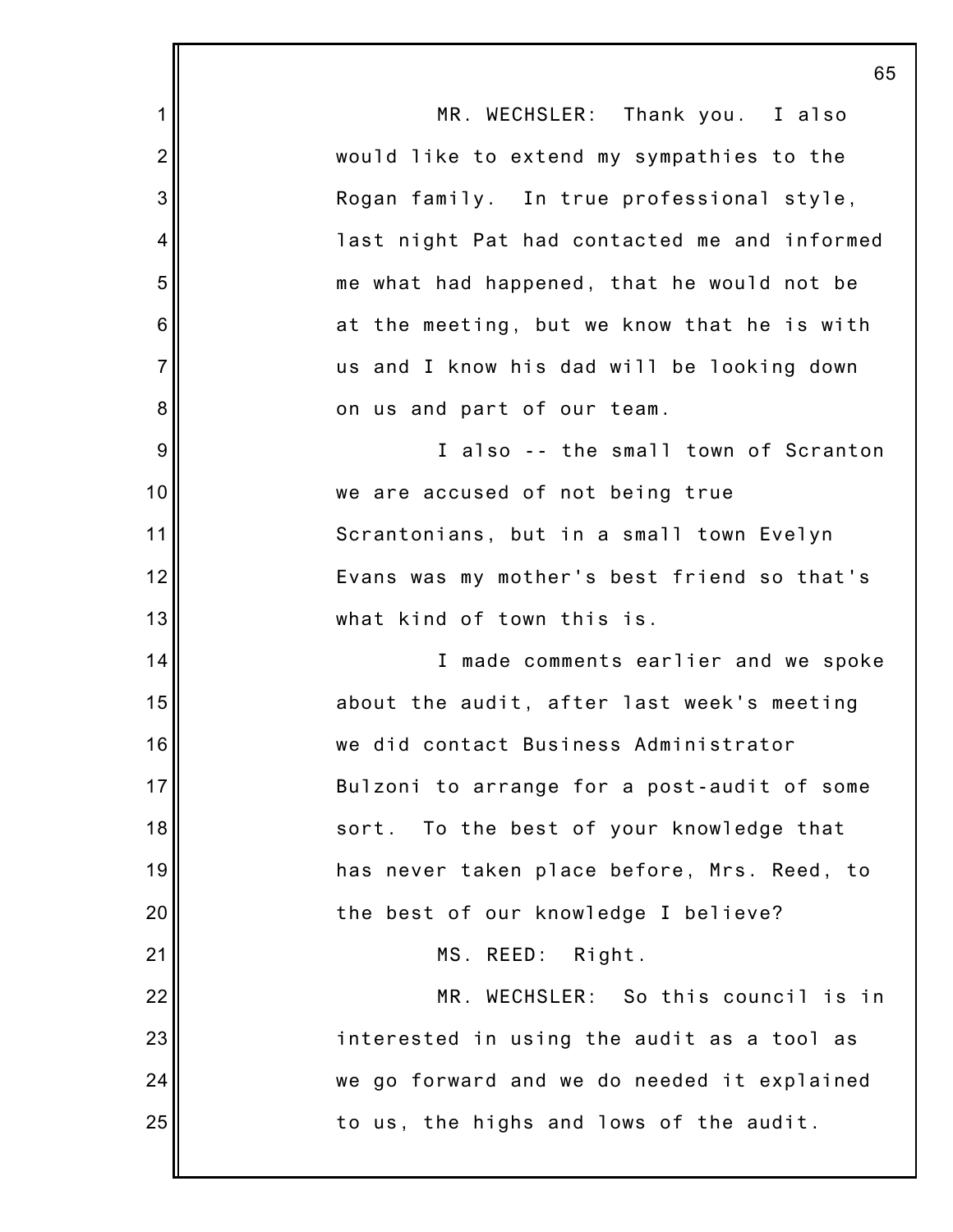1 2 3 4 5 6 7 8 9 10 11 12 13 14 15 16 17 18 19 20 21 22 23 24 25 Not to dwell on too much, we did take notice of the article that was in the Scranton Times over the weekend about overtime. The council has been pursuing information all year long about the cost of overtime and the cost of the new contracts. This week we were provided information late in the week concerning the fire department overtime and we will be reviewing that and working with that as the week goes on. And that is all I have for right now. MS. REED: 5-B. FOR INTRODUCTION - AN ORDINANCE - CREATING AN ABANDONED PROPERTY REGISTRY AND PROVIDING FOR THE REGISTRATION OF ABANDONED REAL PROPERTY IN THE CITY OF SCRANTON. MR. WECHSLER: At this time, I'll entertain a motion that Item 5-B be introduced into its proper committee. MR. EVANS: Second. So moved, I'm sorry. MR. GAUGHAN: Second. MR. WECHSLER: On the question? On the question, I think perhaps maybe we want to take a look at that word abandoned.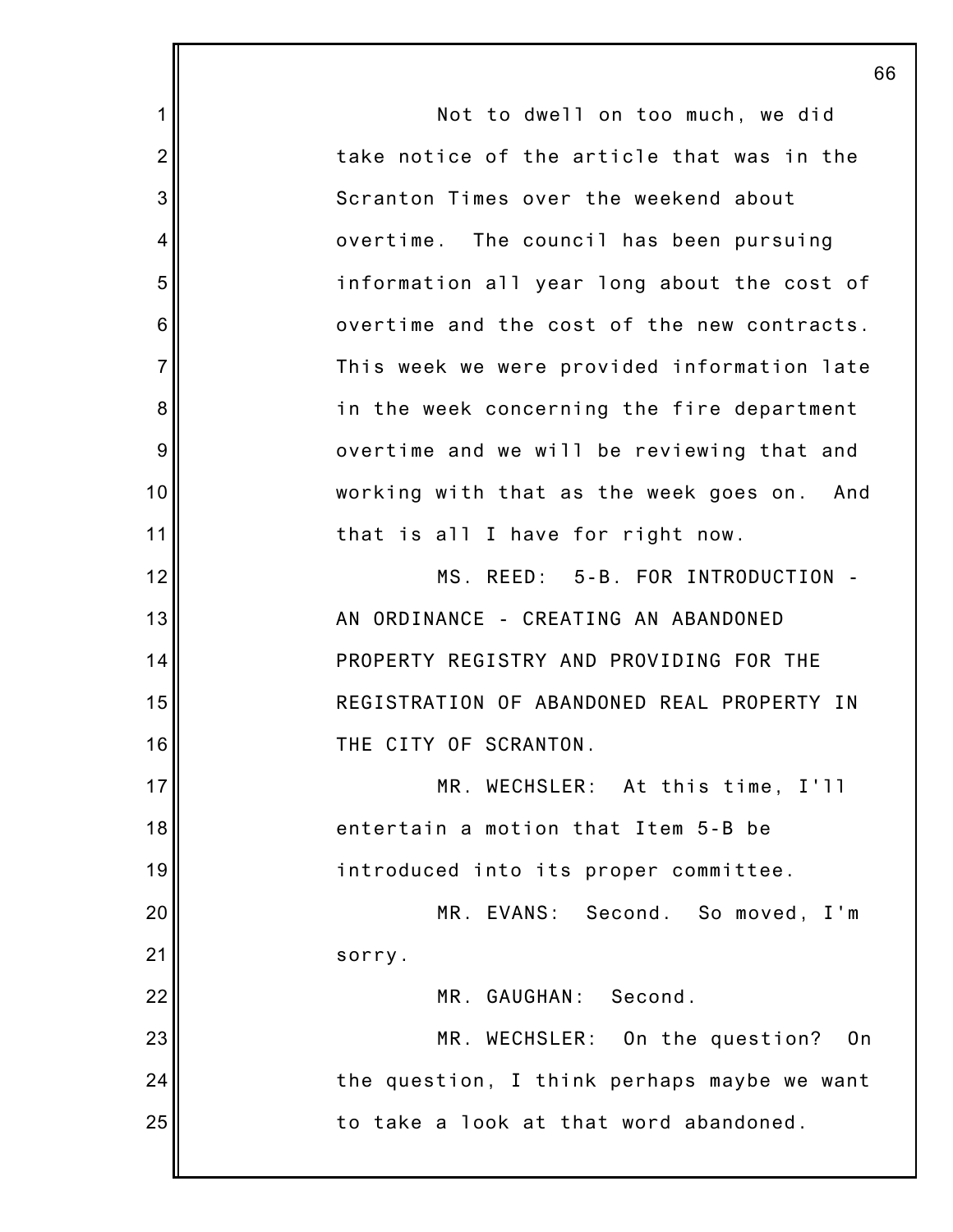|                | 67                                           |
|----------------|----------------------------------------------|
| 1              | MR. EVANS: I agree, I think it's             |
| $\overline{2}$ | foreclosed, but we can work on that next     |
| 3              | week.                                        |
| 4              | MR. WECHSLER: All those in favor of          |
| 5              | introduction signify by saying aye.          |
| 6              | MR. PERRY: Aye.                              |
| $\overline{7}$ | MR. EVANS: Aye.                              |
| 8              | MR. GAUGHAN: Aye.                            |
| 9              | MR. WECHSLER: Aye. Opposed? The              |
| 10             | ayes have it and so moved.                   |
| 11             | MS. REED: 5-C. FOR INTRODUCTION -            |
| 12             | AN ORDINANCE - CREATING AND ESTABLISHING A   |
| 13             | NEW BANK ACCOUNT FOR THE CITY OF SCRANTON'S  |
| 14             | OFFICE OF ECONOMIC AND COMMUNITY DEVELOPMENT |
| 15             | ("OECD") TITLED EDA SEQUESTERED FUNDS AWARD  |
| 16             | #013903140 ACCOUNT NO. 20A0101 FOR THE       |
| 17             | DEPOSIT OF SEQUESTERED FUNDS AS REQUIRED BY  |
| 18             | THE U.S. DEPARTMENT OF COMMERCE, ECONOMIC    |
| 19             | DEVELOPMENT ADMINISTRATION (EDA).            |
| 20             | MR. WECHSLER: At this time, I'll             |
| 21             | entertain a motion that Item 5-C be          |
| 22             | introduced into its proper committee.        |
| 23             | MR. GAUGHAN: So moved.                       |
| 24             | MR. EVANS: Second.                           |
| 25             | MR. WECHSLER: On the question? All           |
|                |                                              |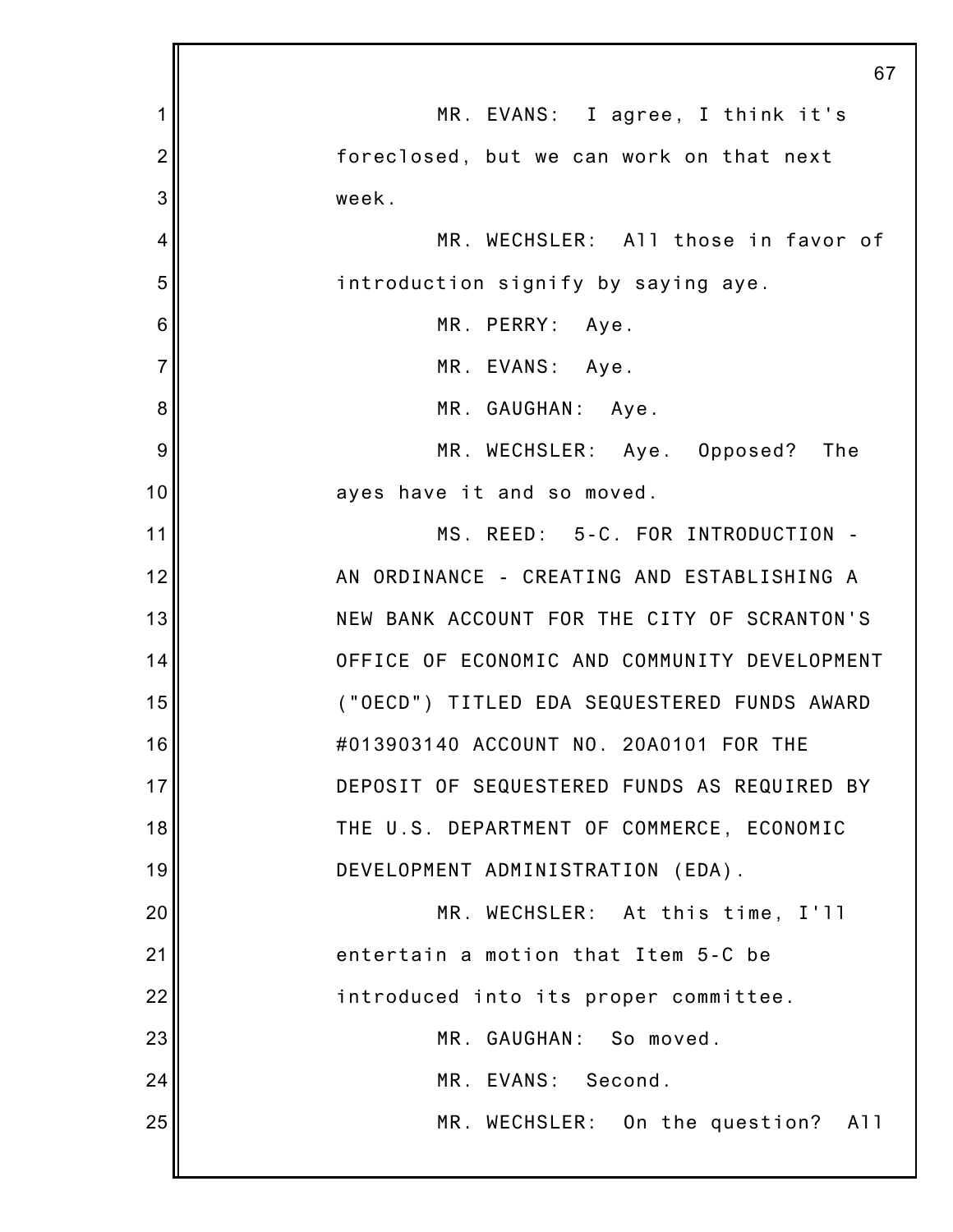|                | 68                                           |
|----------------|----------------------------------------------|
| 1              | those in favor of introduction signify by    |
| $\overline{2}$ | saying aye.                                  |
| 3              | MR. PERRY: Aye.                              |
| 4              | MR. EVANS: Aye.                              |
| 5              | MR. GAUGHAN: Aye.                            |
| 6              | MR. WECHSLER: Aye. Opposed? The              |
| $\overline{7}$ | ayes have it and so moved.                   |
| 8              | MS. REED: 5-D. FOR INTRODUCTION - A          |
| 9              | RESOLUTION - AUTHORIZING THE MAYOR AND OTHER |
| 10             | APPROPRIATE CITY OFFICIALS TO EXECUTE AND    |
| 11             | ENTER INTO A MEMORANDUM OF AGREEMENT BY AND  |
| 12             | BETWEEN THE CITY OF SCRANTON AND E. B.       |
| 13             | JERMYN LODGE NO. 2 OF THE FRATERNAL ORDER OF |
| 14             | POLICE.                                      |
| 15             | MR. WECHSLER: At this time, I'll             |
| 16             | entertain a motion that Item 5-C be          |
| 17             | introduced into its proper committee.        |
| 18             | MR. GAUGHAN: So moved.                       |
| 19             | MR. EVANS:<br>Second.                        |
| 20             | MR. WECHSLER: On the question?               |
| 21             | MR. PERRY: Yes, on the question, I           |
| 22             | just want to talk a little bit about this,   |
| 23             | it's a little bit of a hot topic right now   |
| 24             | but let's -- I just want to give a little    |
| 25             | bit of background. The Superior Court        |
|                |                                              |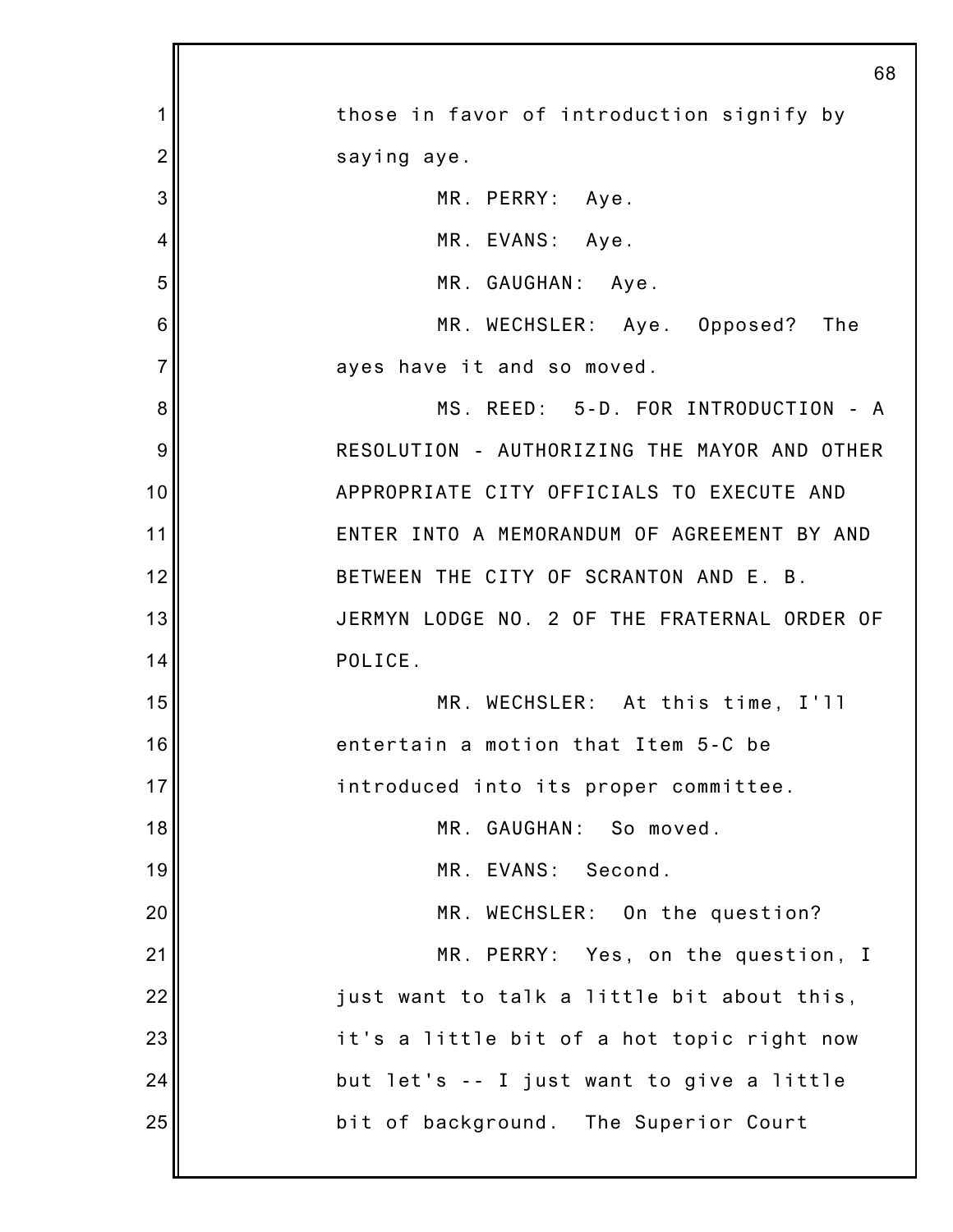decision in believe it was October of '11 that landed us where we are right now. There was a settlement agreement in June Scranton never paid. We never paid a dime. We didn't make good on it so we are sitting \$20 million plus 6percent interest which puts us at \$100,000 per month every month compounding.

1

2

3

4

5

6

7

8

9

10

11

12

13

14

15

16

17

18

19

20

21

22

23

24

25

Now, the deal, the deal is to pay in full with 6 percent interest from July 2 of '13 to the end of the year of '13. From that point on, the first of January 2014 to the end of this month only 3 percent with the other 3 percent interest getting put back into the pension plan, which is about \$3 million. Now, that payment does have to be made by the 30th, but at the end of this month there is going to be an interest freeze on this payment until payment is received.

Now, what I particularly like about this deal is the third party doctor program for certifying disability for police officers and firemen. Now, as it is right now, you know, we have 50 percent of our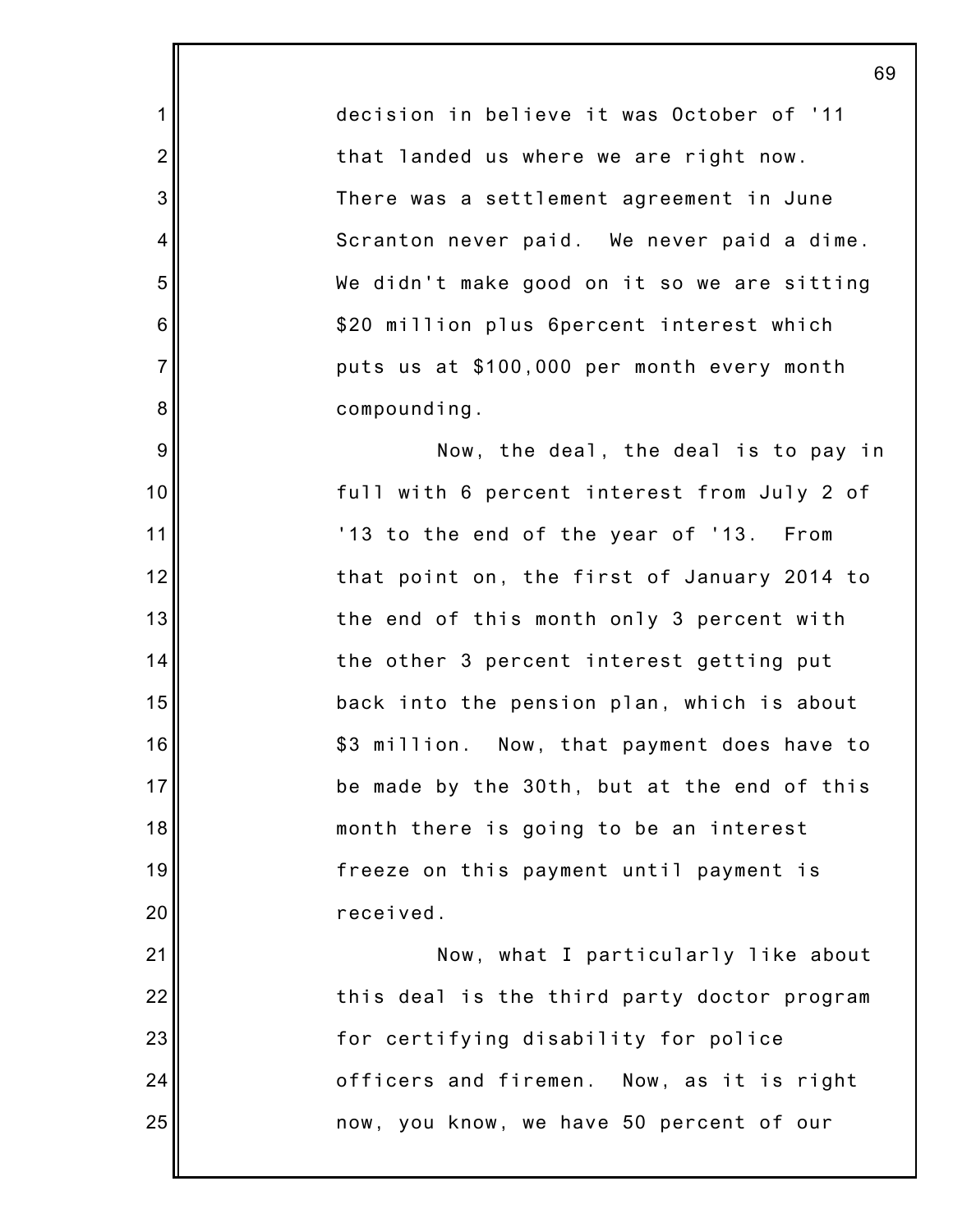applications approved for disability where the average is about 7 percent so we are way out of whack with that. What this is going to do for us this is going to be put a totally third party person with no affiliation with either side in charge of making decisions on disability for our employees, and this third party is going to be outside of the eight county regions, have no affiliation with anybody and I hope that this is going to be in the future a main driver in driving disability costs down in the city because right now it's really, really high. Now, with this being said I am going to abstain from this vote because there is a direct financial benefit of my family to this vote so I will be abstaining from 5-D. MR. WECHSLER: Thank you, Mr. Perry. Anybody else? MR. EVANS: Yeah, on the question. I will say there should be no high fives on the resolution of the award with the police and fire unions it's simply something that we have to do and, yes, it is the right

1

2

3

4

5

6

7

8

9

10

11

12

13

14

15

16

17

18

19

20

21

22

23

24

25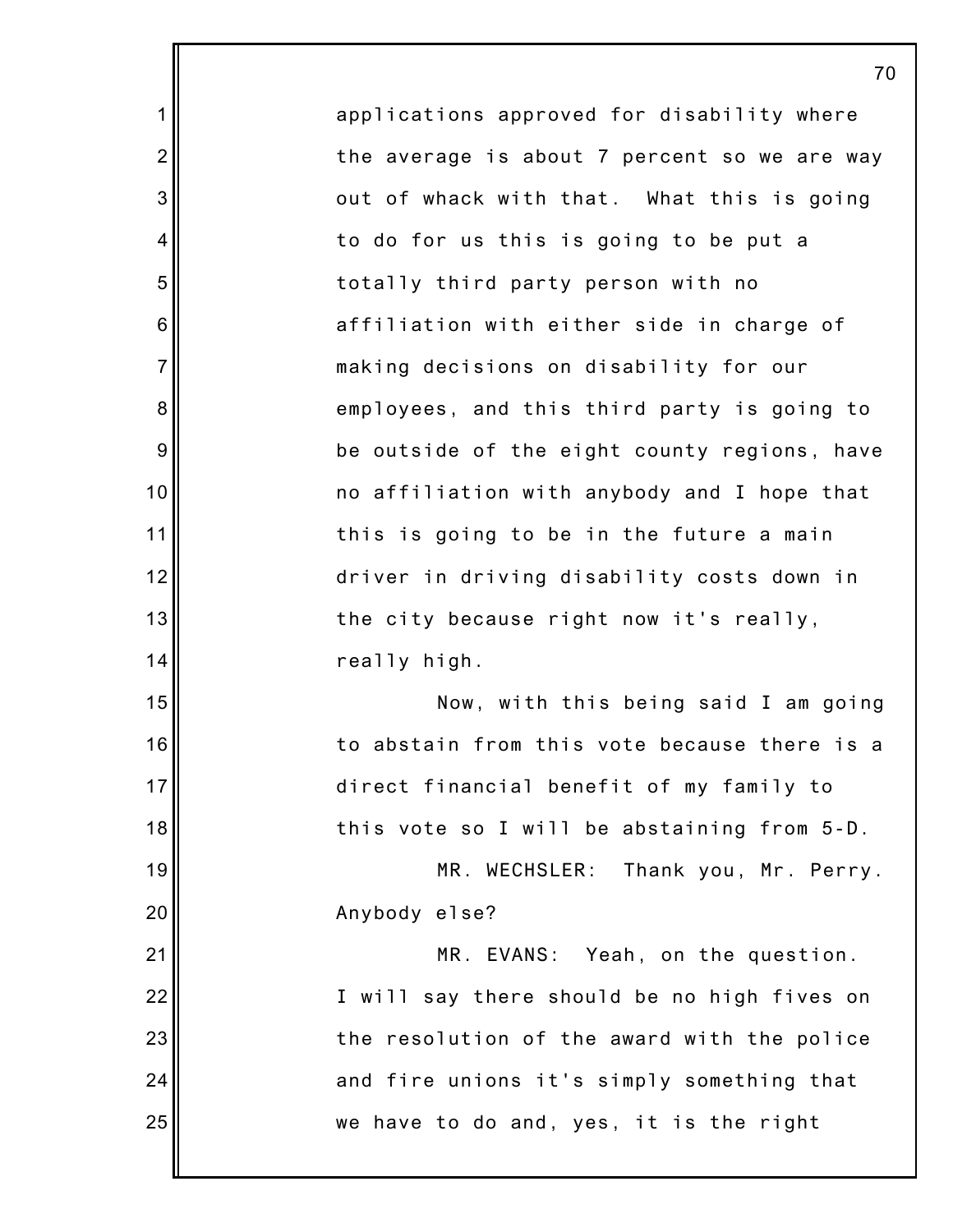thing to do, but history surely has taught us that if we didn't have an agreement like this in our hands right now tonight the unions most likely would be back in Court to attach the proceeds of any sewer deal and any thought of an interest reduction or even a modest pension reform would clearly be off the table.

1

2

3

4

5

6

7

8

9

10

11

12

13

14

15

16

17

18

19

20

21

22

23

24

25

With that said, this is my perspective on the issue. As many of you know, I have been saying for months to anyone who would listen that the award settlement should exclude the interest payments and all of the interest should be put directly into the distressed pension funds of the uniformed workers. Additionally, we should achieve the pension reform as part of any deal, but the day this deal was announced everything changed. The dynamics of any negotiations were totally different at that point and we were left with pretty much in my mind whatever the union leadership was willing to give as what we got.

So with that as a backdrop, I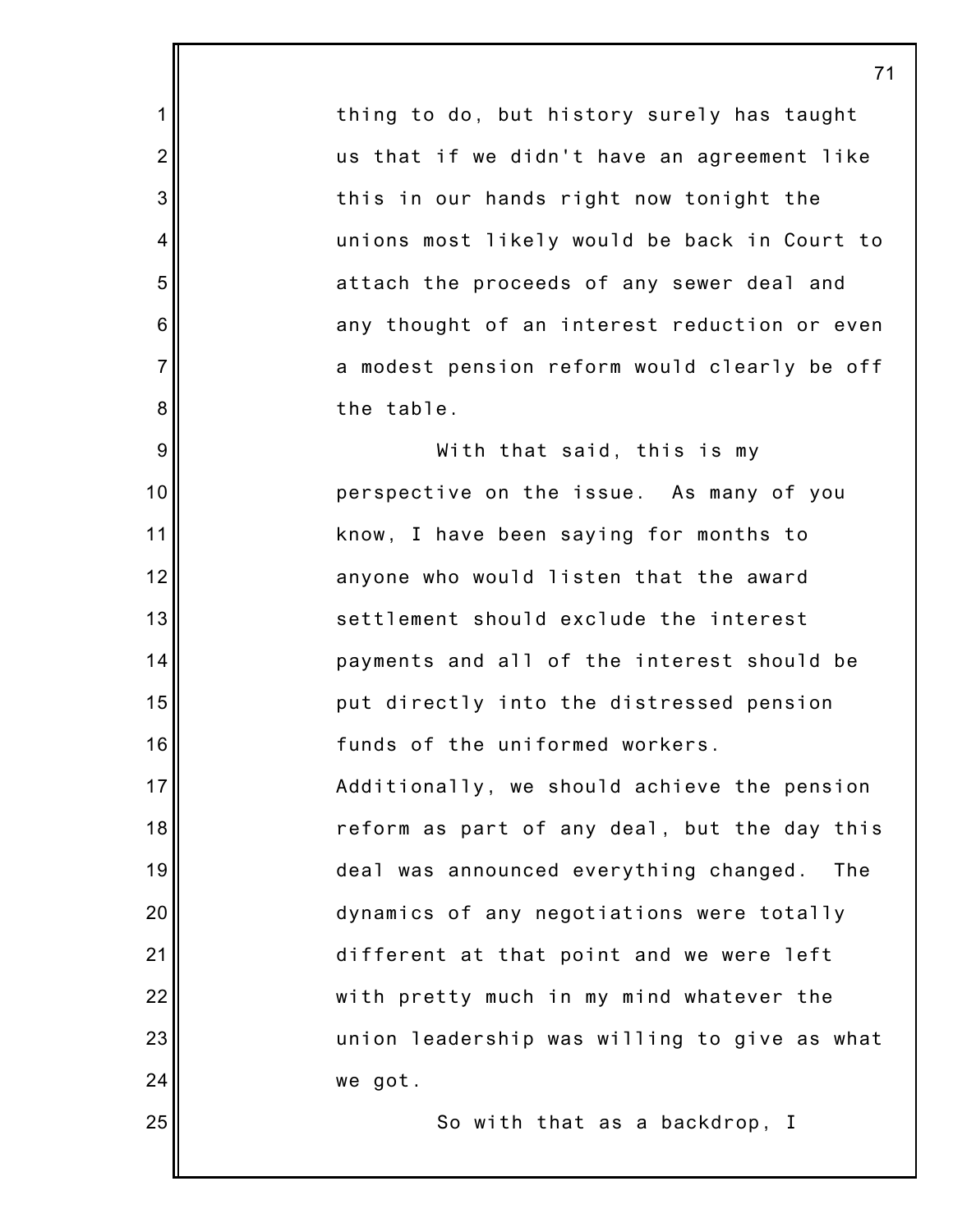appreciate that the administration was able to achieve any givebacks and some modest pension reform language and although I do not categorize this achievement as game changing it's an important part and piece of a multi-level approach to achieving financial solvency and some level of pension reform and at the end of the day it has to be done. There are no other options.

72

1

2

3

4

5

6

7

8

9

10

11

12

13

14

15

16

17

18

19

20

21

22

23

24

25

But here's the rougher angle, while I fully respect the men and women that protect us each day, to me they are heros and should be respected for what they do for us, these negotiations from my perspective, at least in protecting the many taxpayers were somewhat less than heroic. To reduce or give back the interest or not to give back the interest for the time period that Chris Doherty was mayor in my view was inappropriate and at the end of the day only the taxpayers are out to be punished as well as the distressed pension plan to the uniform employees. To not give all of the interest, quite frankly, shows a lack of compassion for those of us that foot the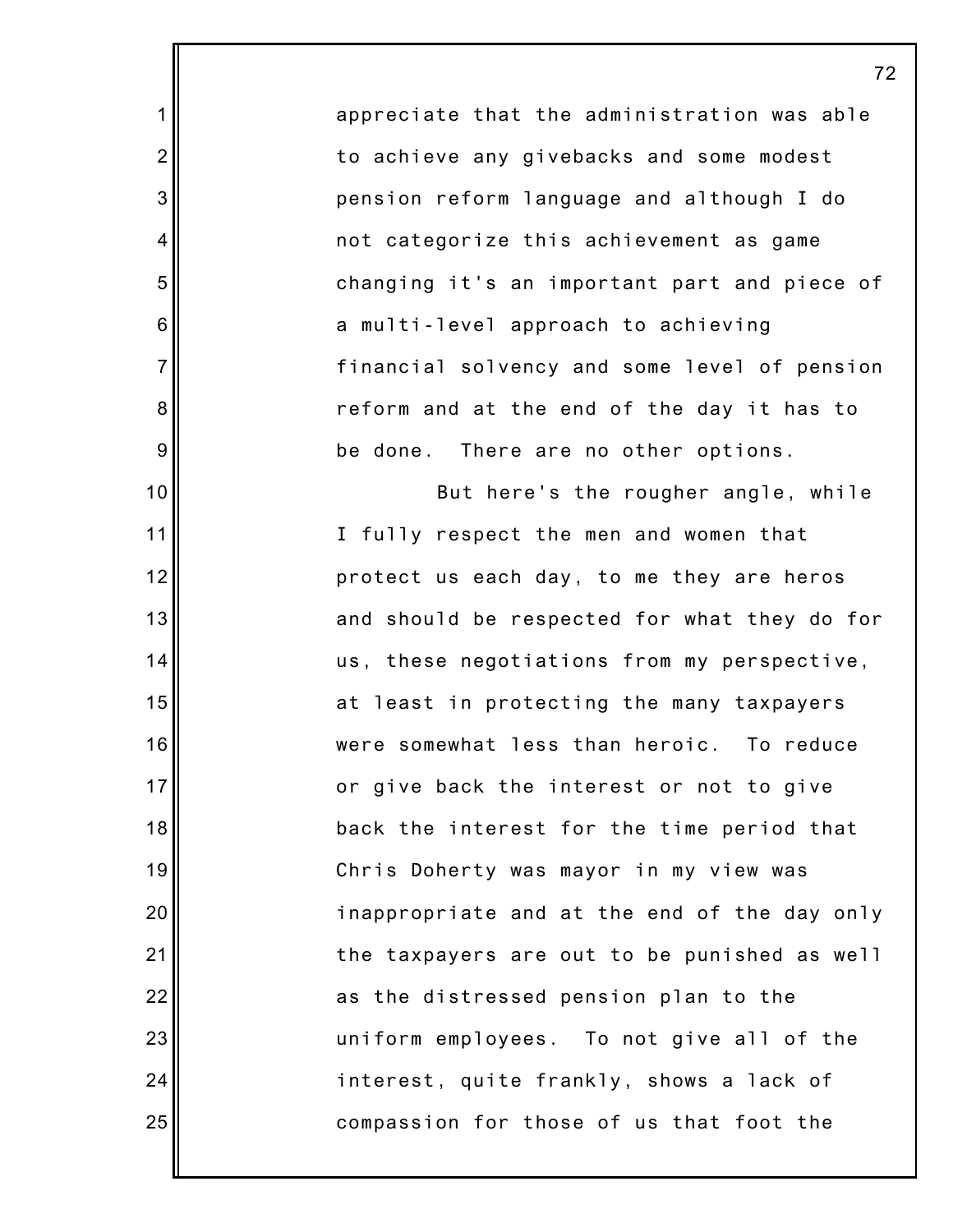bill. By us, I mean all of the taxpayers that keep this government afloat, but when you are holding all of the cards and when you know at some point you most likely could take all of the money with no concessions simply by paying a waiting game, this is then the results. I always find it interesting

1

2

3

4

5

6

7

8

9

10

11

12

13

14

15

16

17

18

19

20

21

22

23

24

25

watching how someone responds when they have all of the power. But sure this is the last one we'll soon forget and, of course, there is always a reaction to any event as defined by Newman's law, third law of motion, to every action there is equal and opposite reaction. So relative to this agreement we don't know the ultimate reaction will be, another tax increase? Unlike in the past that is no longer a feasible option because our taxpayers can no longer afford a single dime more.

Will there be job cuts? I don't have the answer to that. Only time will tell, but I will finish with this if and when this ordeal is completed the power does shift to this administration and this city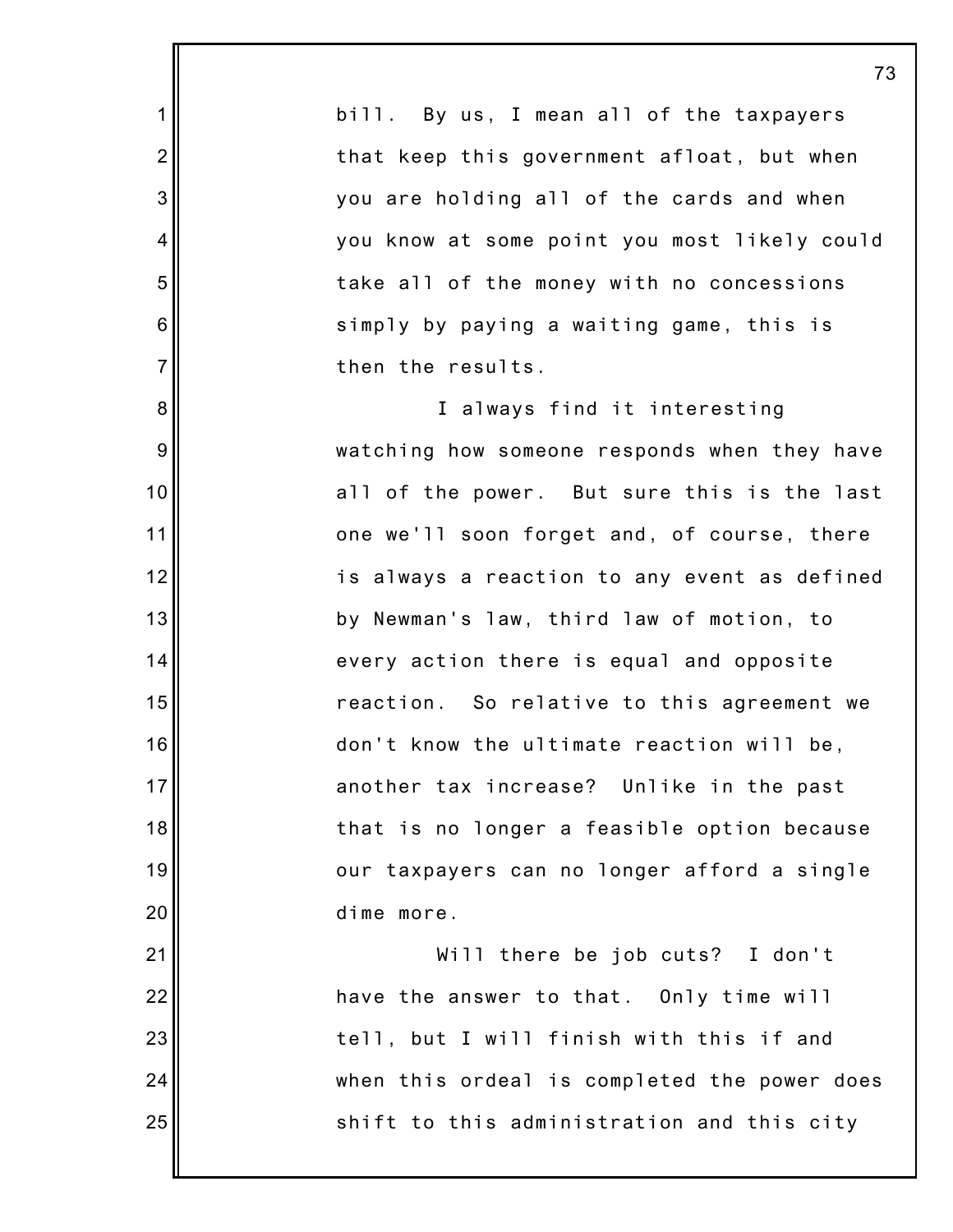|                  | 7                                            |
|------------------|----------------------------------------------|
| 1                | council and to the taxpayers and when        |
| $\overline{c}$   | determining where and how the proceeds will  |
| $\mathbf{3}$     | be spent at that time we must not forget     |
| 4                | that we must get it right. Thank you.        |
| 5                | MR. GAUGHAN: Yes, on the question.           |
| $6\phantom{1}6$  | I will be voting "yes" tonight to introduce  |
| $\overline{7}$   | both agreements so that we can discuss them  |
| $\bf 8$          | over the next week, however, I have many     |
| $\boldsymbol{9}$ | concerns. First, let me start by saying      |
| 10               | that I fully understand that the city has an |
| 11               | obligation to pay this award. The longer     |
| 12               | this continues the more interest accumulates |
| 13               | the more of a burden it becomes, but the     |
| 14               | bottom line in all of this is simple to me,  |
| 15               | the taxpayers of this city cannot afford it. |
| 16               | We cannot afford the burden of more debt.    |
| 17               | In early 2015, Mayor Courtright in           |
| 18               | my opinion decided to ignore his own plan,   |
| 19               | the Amoroso plan, and turned what was        |
| 20               | supposed to be union concessions into        |
| 21               | full-blown contract renegotiations with      |
| 22               | mystery savings. The mayor promised an       |
| 23               | immediate savings of over \$1 million. I     |
| 24               | have asked repeatedly over the past year     |
| 25               | where are the savings and have consistently  |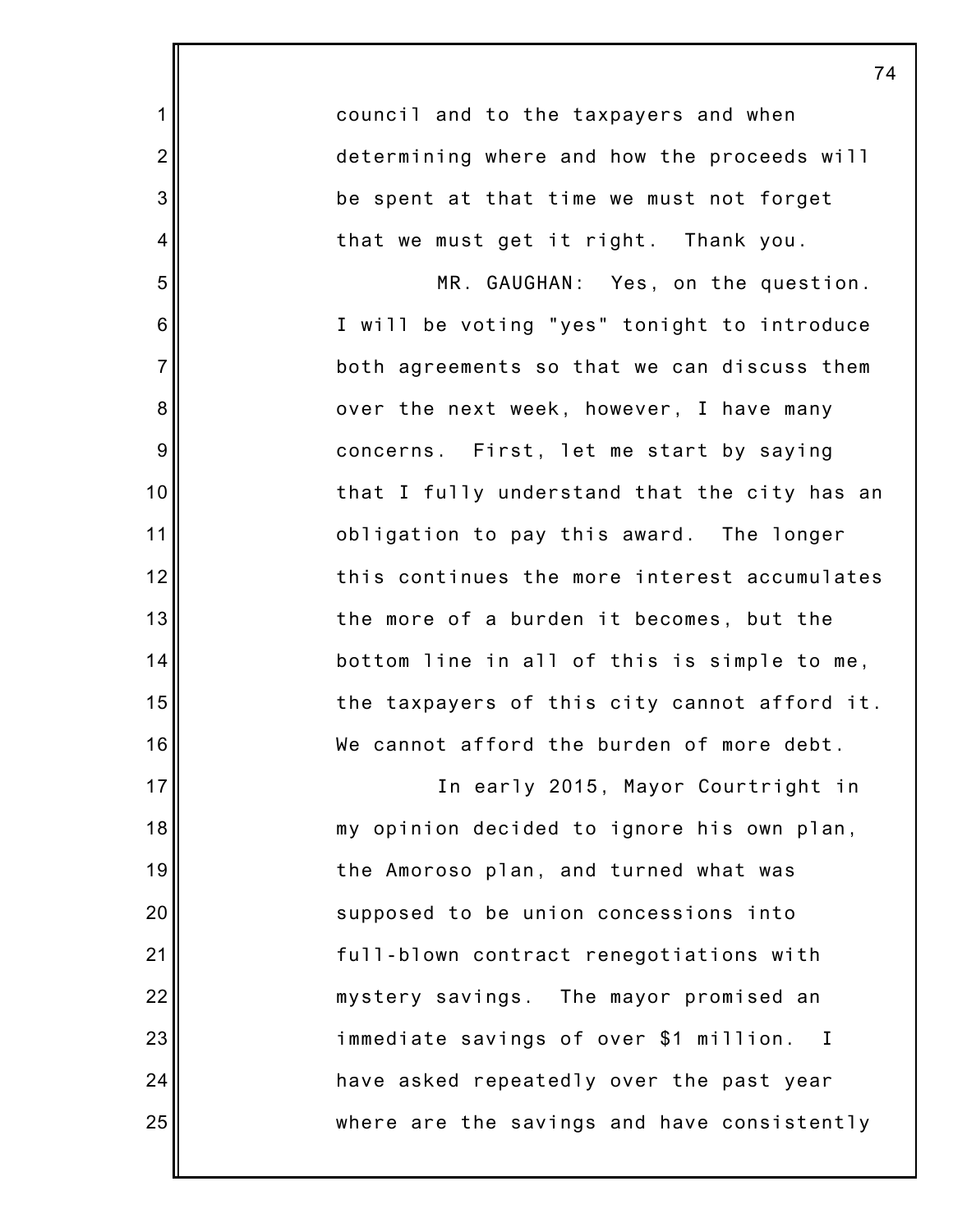been ignored by the administration. It sure seemed like a sweetheart deal for the unions and my question continues to be where are the savings that were promised? Where is the cost benefit analysis of all of the contract changes? How did this benefit the city and what are the dollar amounts? Do we come out ahead at the end of the deal?

1

2

3

4

5

6

7

8

9

10

11

12

13

14

15

16

17

18

19

20

21

22

23

24

25

One of the reasons I was so insistent on the importance of major concessions from both unions that would result in actual meaningful savings for the city was knowing the judgment was hanging over our heads. It was crucial that we saved as much money as possible and I still don't understand why the \$30 million award wasn't part of the renegotiated contracts. The award should have been part of a comprehensive strategy to insure financial stability for the city. It was the biggest piece of the pie, the city's greatest source of leverage and the mayor decided, in my opinion, instead to piecemeal everything giving away what was left of the store.

In the Amoroso plan that the mayor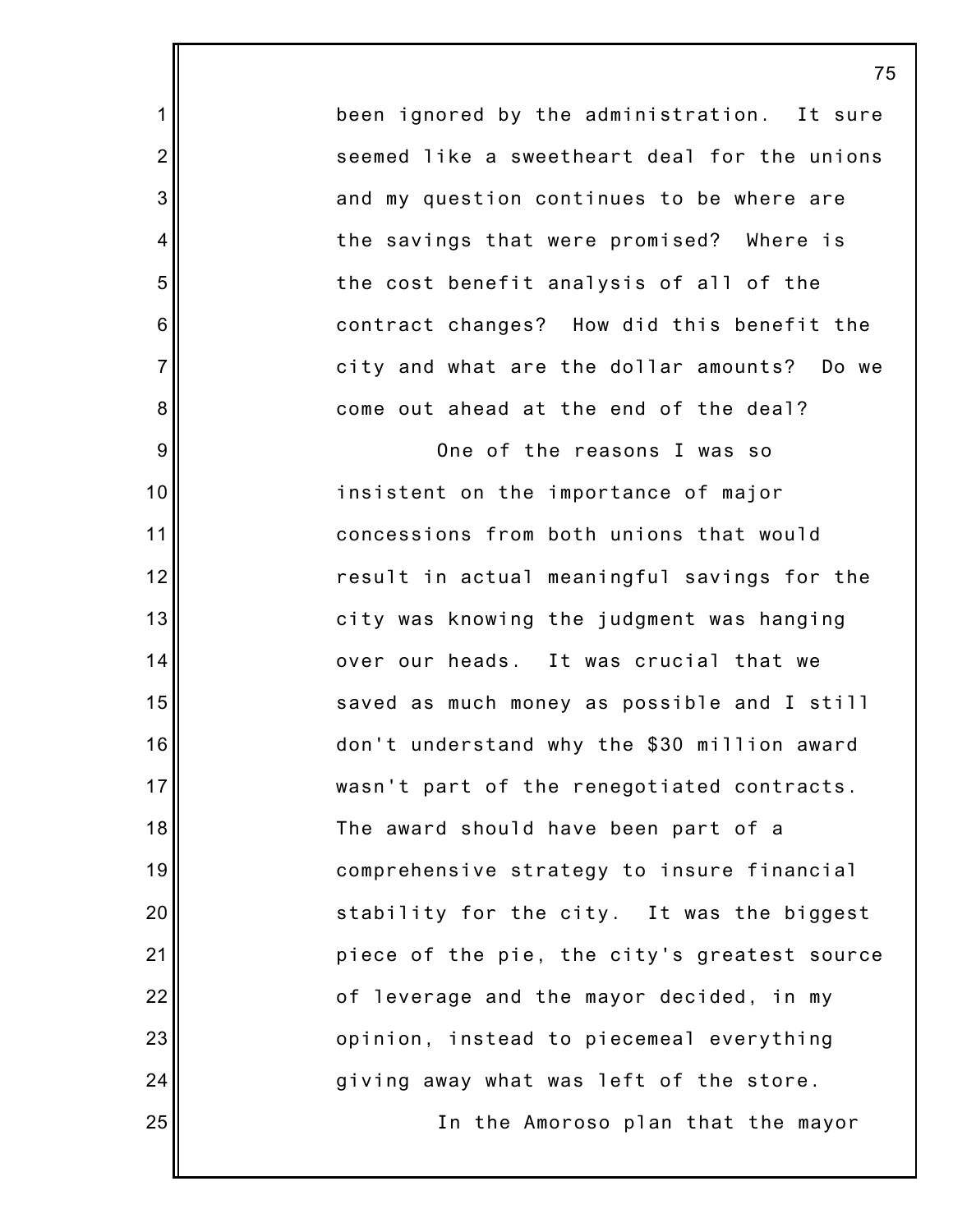| adopted, it says the best practice is for a  |
|----------------------------------------------|
| city to hold the fire services overall       |
| appropriation at approximately 60 percent of |
| the police's. Among Scranton's peer cities,  |
| it is at the very high end.                  |
| The bottom line is over 80 percent           |
| of our budget is still salaries and benefits |
| that the taxpayers of this city simply can   |
| no longer afford, as we saw recently in the  |
| newspaper article over the weekend. And let  |
| me just state that my grandfather was a city |

1

2

3

4

5

6

7

8

9

10

11

12

13

14

15

16

17

18

19

20

21

22

23

24

25

me just state that my grandfather was a city policeman and I have all of the respect in the world for the men and women who put their lives on the line every day for the city, but the bottom line is this is absurd.

Another major concern of mine is financing of this settlement. In the agreement, the unions have put a deadline of June of this year, which is roughly two months away, when they want payment of the roughly \$30 million. If the city doesn't meet the deadline, then the agreement is null and void and we go back to step one, and as Mr. Evans mentioned, the unions have threatened to take money from the ratepayers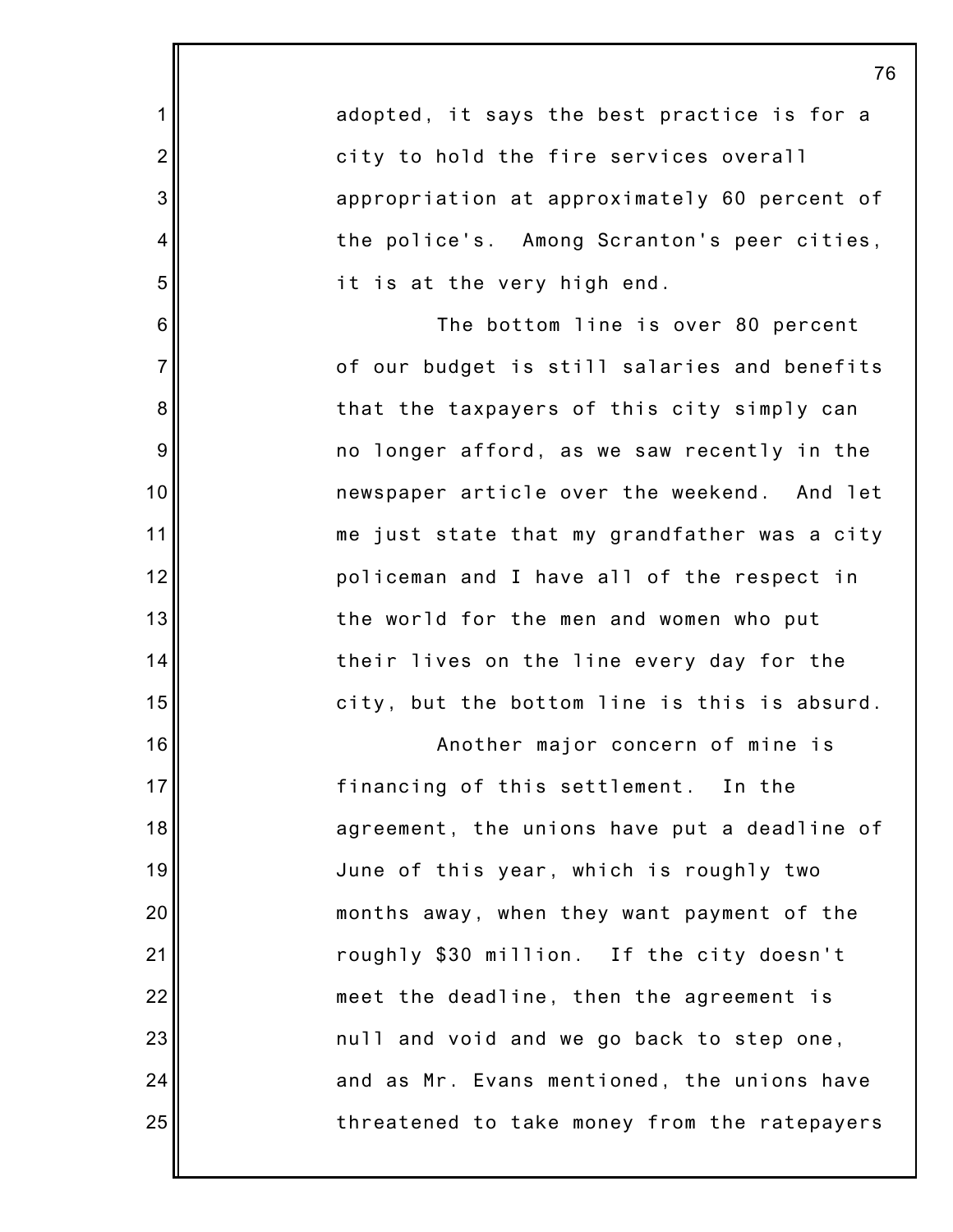for the Sewer Authority deal to garnish it off the top. This seems like an incredibly aggressive deadline especially for a city who is on the ropes financially and when we have no idea what the financing structure looks like if it's even going to be realistic.

1

2

3

4

5

6

7

8

9

10

11

12

13

14

15

16

17

18

19

20

21

22

23

24

25

I have asked since the beginning of Mayor Courtright's term what his vision for the city was and it's becoming clear to me as every day goes by that it's to follow rather than lead and put the interests of the police and fire union ahead of the taxpayers of this city. Thank you.

MR. WECHSLER: Thank you, Mr. Gaughan. For me it's something that was decided for us long before we got here. When the prior administration agreed to the judgment of \$20 million dollars and did not attempt to find any ways to pay that, that was passed on unknowing to the new administration, including city council. The problem of that was the fact that the interest was being earned at the cost of \$100,000 per month. It kept going until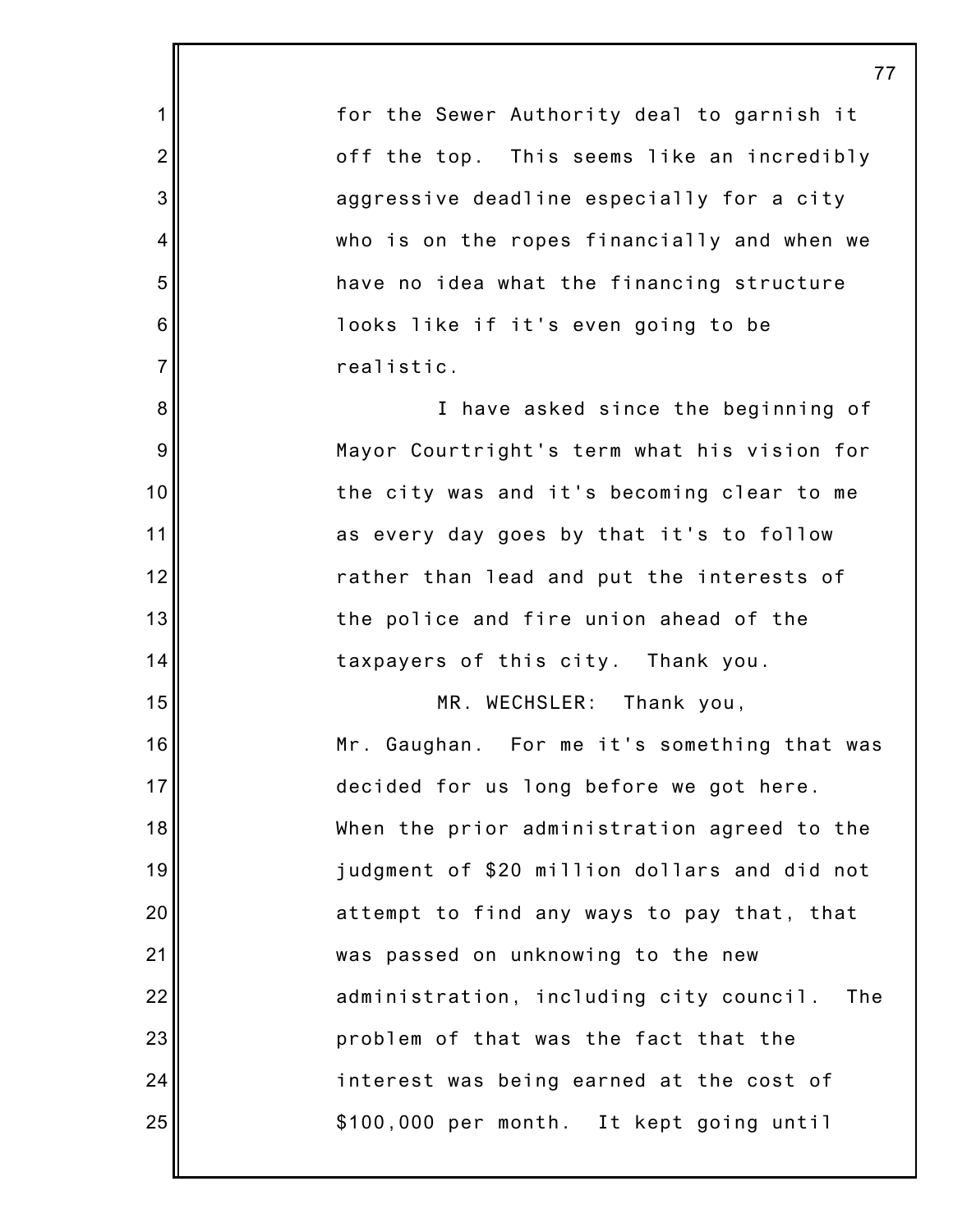probably the end of this month. Our responsibility as a council was to bring that to an end. We can't afford to lose \$100,000 a month and this is not a negotiated settlement this is a judgment. This is a judgment that was issued by the Court and agreed to by the city. As such, the amount of money could not be negotiated. That was the final settlement. In fact, there was money given back prior to the final number being established.

1

2

3

4

5

6

7

8

9

10

11

12

13

14

15

16

17

18

19

20

21

22

23

24

25

I look at this as an opportunity for us to settle this issue, put this behind us, and I do understand that there is going to be debt remaining from this and also if we do a lease of the Parking Authority there is also going to be debt from that, but this is an issue that has to be resolved, and whether we like the concessions or not concessions were made. Once again, this was a judgment and no concessions had to be made.

As a judgment, whether we like it or not the person that has the judgment has a right to claim money against the assets of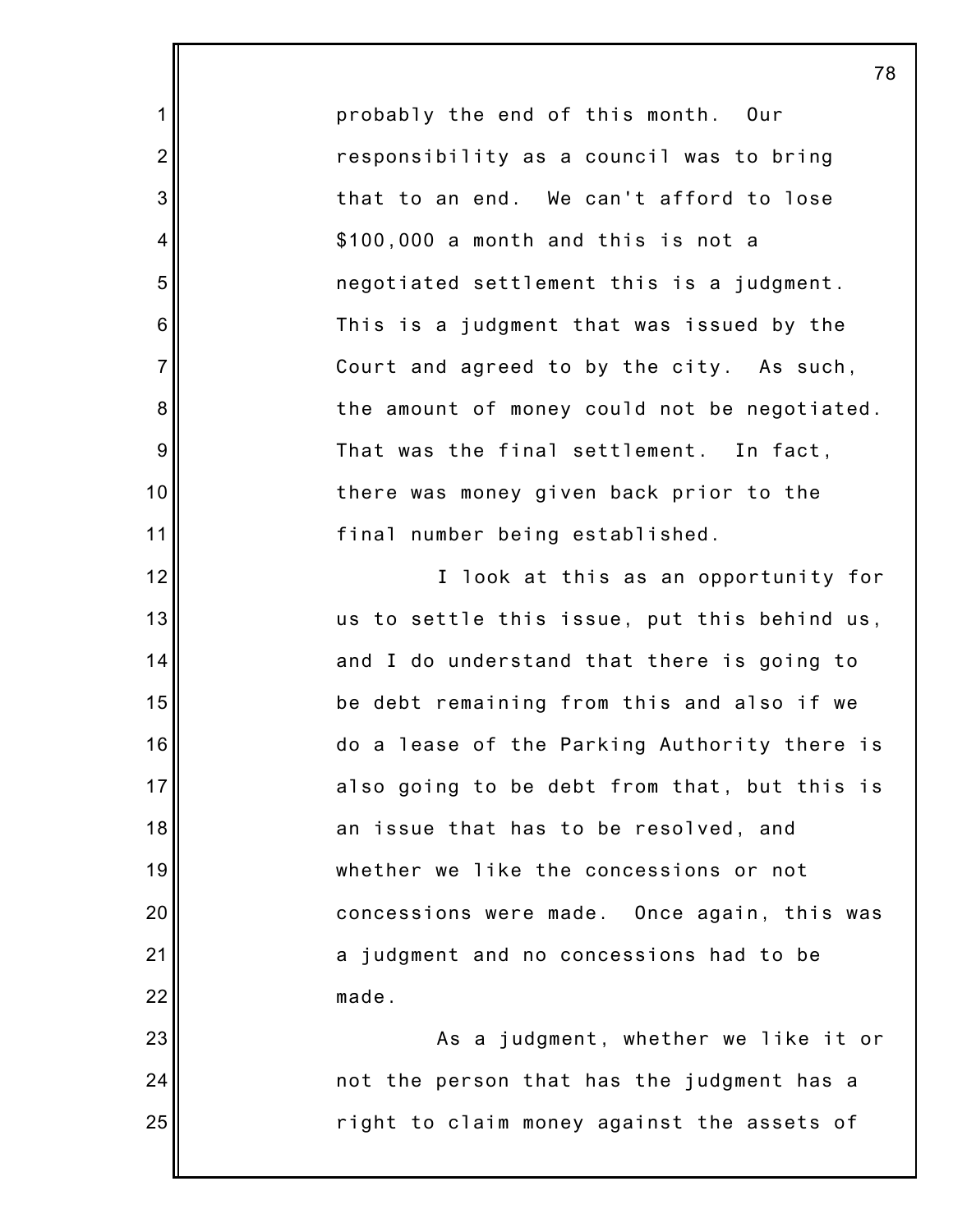the person who has to pay. If the Sewer Authority deal had gone through before this was paid, the unions and their leadership would not be doing their due diligence to their members if they did not try to attach any monies that the city had that go towards the judgment. I don't like it either, but reality is reality.

1

2

3

4

5

6

7

8

9

10

11

12

13

14

15

16

17

18

19

20

21

22

23

24

25

So I will be voting yes tonight for both of these MOUs and look forward to using this as a springboard for future negotiations. As we head down towards the new contracts, the concessions that have been made and the ability of the city are getting closer and closer to a level playing field for future negotiations.

I also share the concerns that Mr. Gaughan expressed concerning the June 30 deadline. As we have seen in the city, things don't move as fast as we would like. We had requested that we have a caucus with Business Administrator Bulzoni and Mayor Courtright, as part of the executive session last evening we were able to get some information about this issue. We were told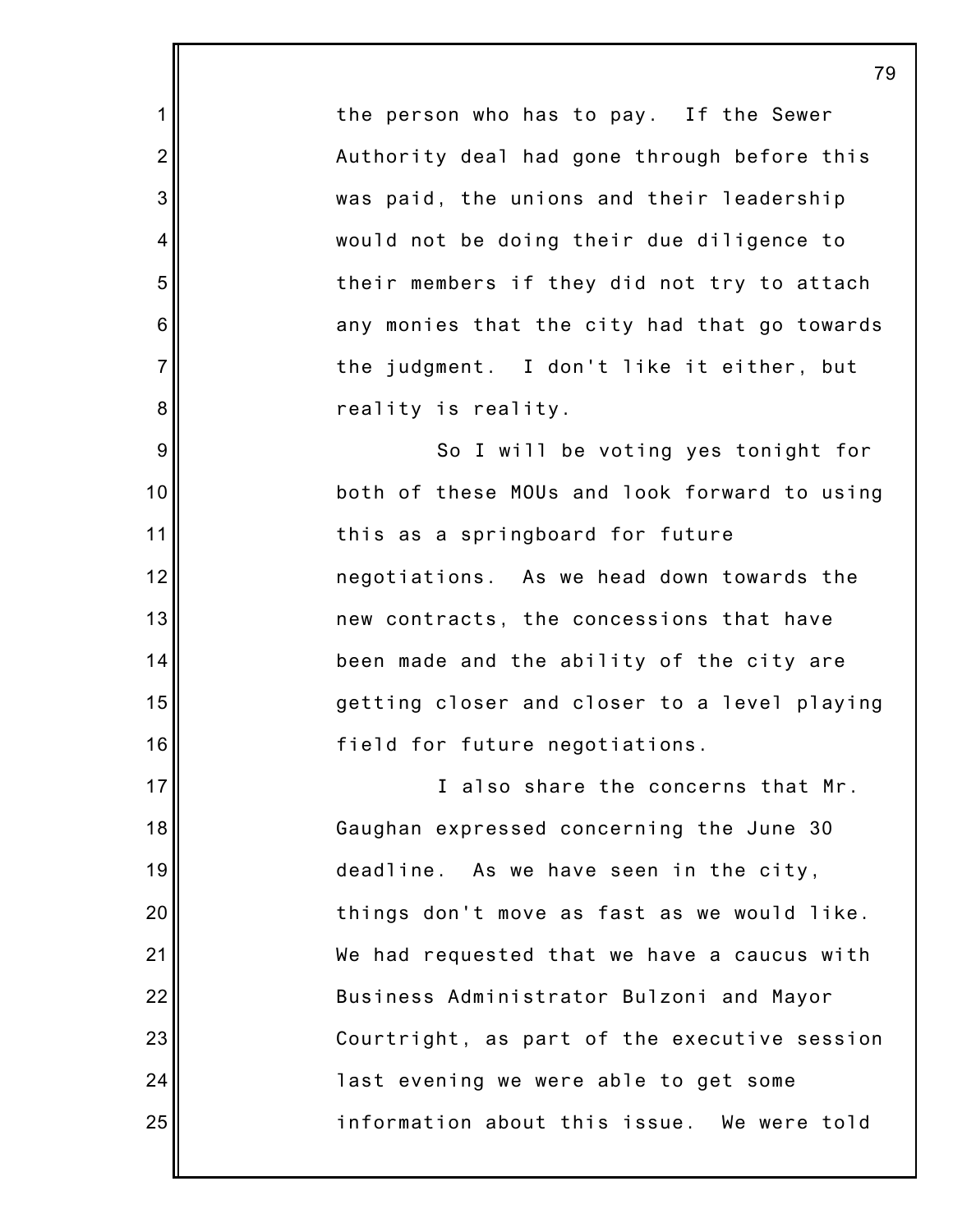|                 | 80                                           |
|-----------------|----------------------------------------------|
| $\mathbf 1$     | that Mr. Bulzoni has been working towards    |
| $\overline{2}$  | this payment since day one when he took      |
| 3               | office so some of the groundwork has been    |
| 4               | laid.                                        |
| 5               | Some of the groundwork that we have          |
| $6\phantom{1}6$ | done as a city council have improved our     |
| $\overline{7}$  | standing in the financial community. Once    |
| 8               | again, no one liked it when we paid the      |
| 9               | Landmark debt, but that brought us back into |
| 10              | the financial community. Some of the other   |
| 11              | things that we have been exercising are      |
| 12              | bringing us back in the financial community  |
| 13              | so right now we are able to go out and our   |
| 14              | interest rates that we are paying are lower  |
| 15              | than they were when we first got here so in  |
| 16              | regards to this thing it's something that we |
| 17              | found on our doorstep and it's something     |
| 18              | that I am happy that we are going to be able |
| 19              | to put an end to, but once again, expressing |
| 20              | the concerns here we do have to understand   |
| 21              | what the rates are going to be, what the     |
| 22              | fees are going to be and right now we don't  |
| 23              | have any of that information yet but we are  |
| 24              | aware that we are going to have know that    |
| 25              | before any final votes are taken.<br>That's  |
|                 |                                              |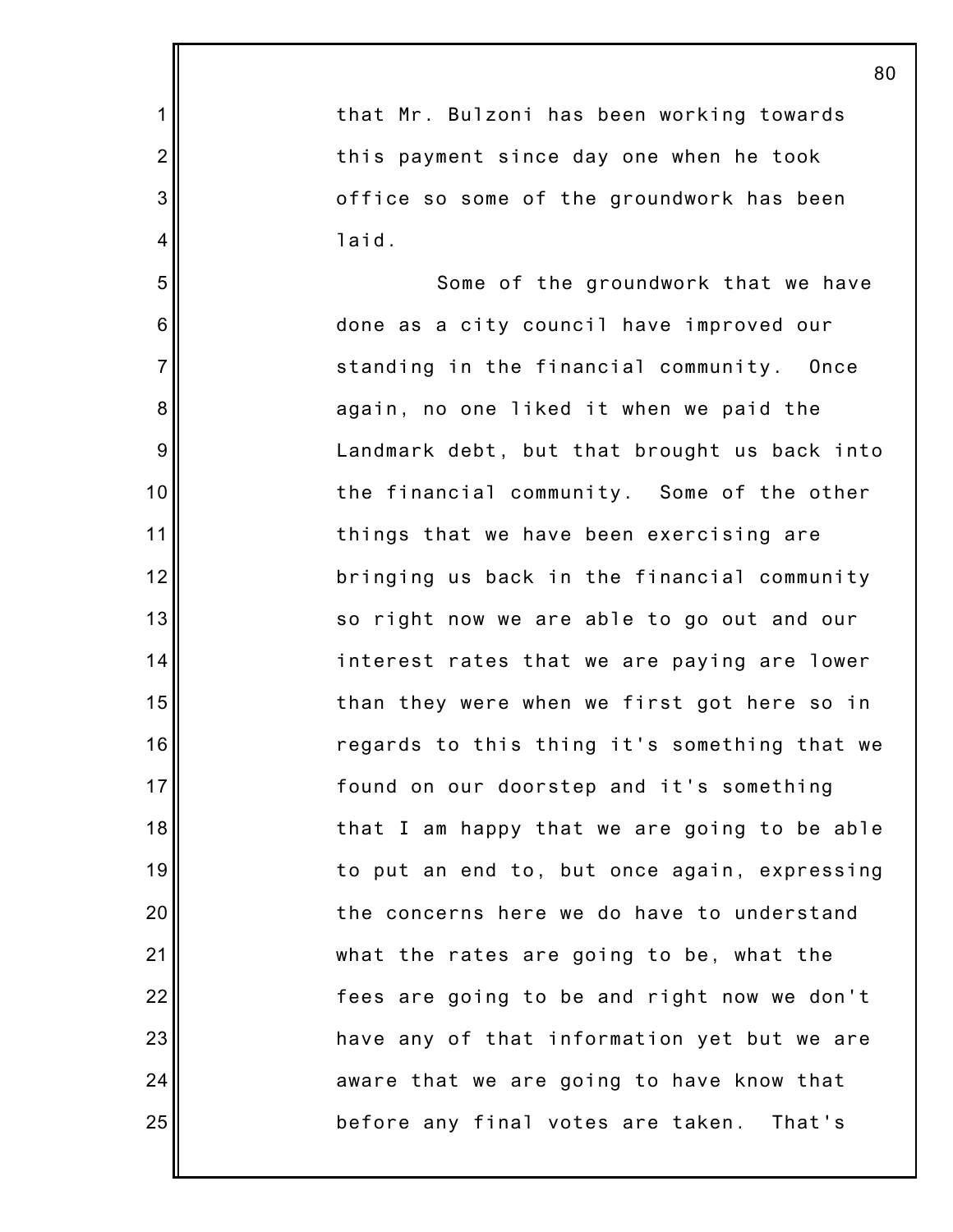|                | 81                                           |
|----------------|----------------------------------------------|
| 1              | all I have. Thank you.                       |
| $\overline{2}$ | All those in favor of introduction           |
| 3              | signify by saying aye.                       |
| 4              | MR. PERRY: Aye.                              |
| 5              | MR. EVANS: Aye.                              |
| 6              | MR. GAUGHAN: Aye.                            |
| $\overline{7}$ | MR. WECHSLER: Aye. Opposed? The              |
| 8              | ayes have it and so moved.                   |
| 9              | MS. REED: 5-E. FOR INTRODUCTION - A          |
| 10             | RESOLUTION - AUTHORIZING THE MAYOR AND OTHER |
| 11             | APPROPRIATE CITY OFFICIALS TO EXECUTE AND    |
| 12             | ENTER INTO A MEMORANDUM OF AGREEMENT BY AND  |
| 13             | BETWEEN THE CITY OF SCRANTON AND             |
| 14             | INTERNATIONAL ASSOCIATION OF FIRE FIGHTERS,  |
| 15             | LOCAL UNION NO. 60.                          |
| 16             | MR. WECHSLER: At this time, I'll             |
| 17             | entertain a motion that Item 5-E be          |
| 18             | introduced into its proper committee.        |
| 19             | MR. EVANS: So moved.                         |
| 20             | MR. GAUGHAN:<br>Second.                      |
| 21             | MR. WECHSLER: On the question? All           |
| 22             | those in favor of introduction signify by    |
| 23             | saying aye.                                  |
| 24             | MR. PERRY: Aye.                              |
| 25             | MR. EVANS: Aye.                              |
|                |                                              |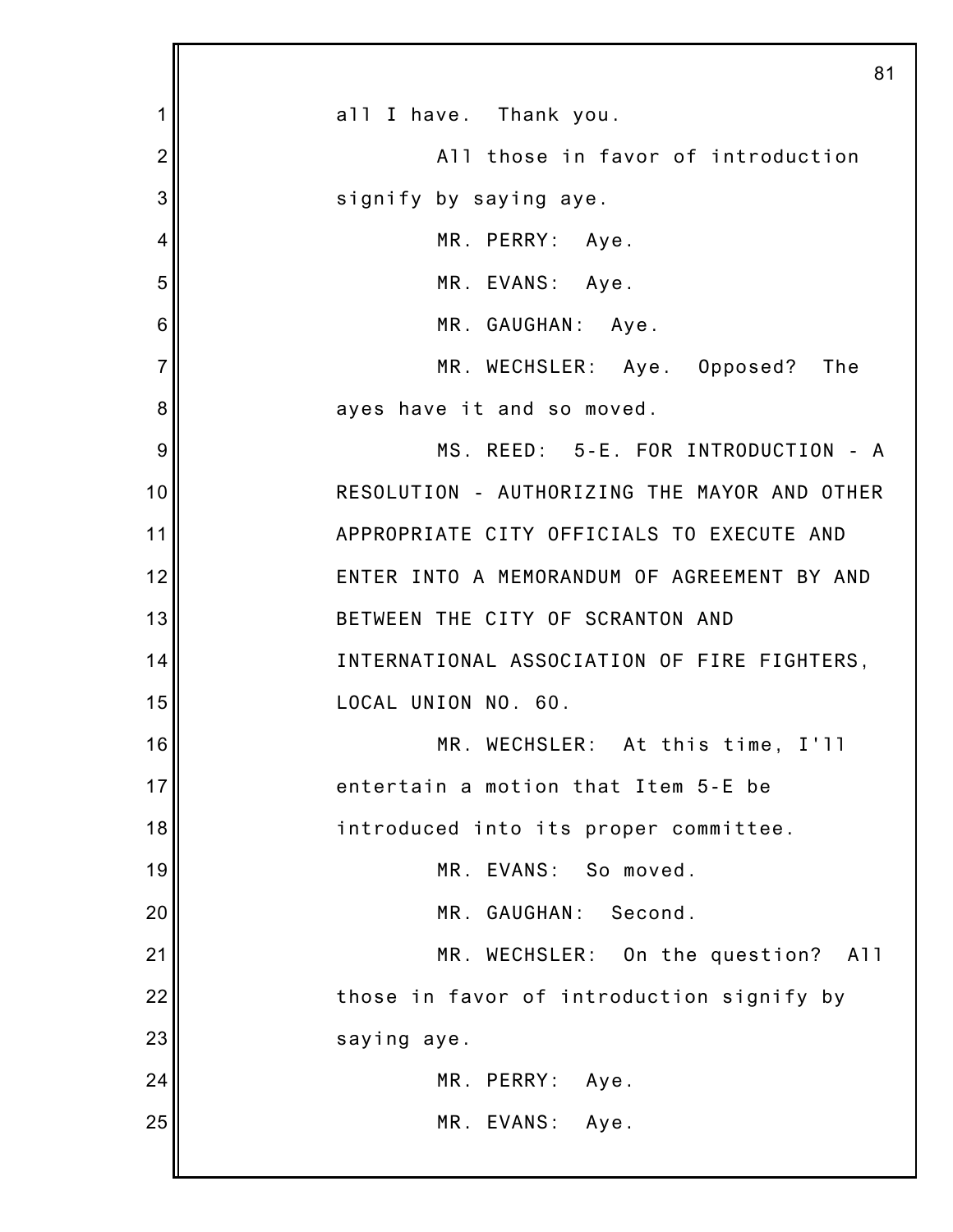|                | 82                                           |
|----------------|----------------------------------------------|
| 1              | MR. GAUGHAN: Aye.                            |
| $\overline{2}$ | MR. WECHSLER: Aye. Opposed? The              |
| 3              | ayes have it and so moved.                   |
| 4              | MS. REED: SIXTH ORDER. 6-A.                  |
| 5              | READING BY TITLE - FILE OF THE COUNCIL NO.   |
| 6              | 17, 2016 - AN ORDINANCE - DEDICATING THE     |
| $\overline{7}$ | GAZEBO LOCATED IN CONNORS PARK, 515 ORCHARD  |
| 8              | STREET IN SOUTH SCRANTON IN HONOR OF ROBERT  |
| 9              | E. MCGOFF, JR.                               |
| 10             | MR. WECHSLER: You've heard reading           |
| 11             | by title of Item 6-A, what is your pleasure? |
| 12             | MR. GAUGHAN: Mr. Chairman, I move            |
| 13             | that Item 6-A pass reading by title.         |
| 14             | MR. EVANS: Second.                           |
| 15             | MR. WECHSLER: On the question? All           |
| 16             | those in favor signify by saying aye.        |
| 17             | MR. PERRY:<br>Aye.                           |
| 18             | MR. EVANS: Aye.                              |
| 19             | MR. GAUGHAN: Aye.                            |
| 20             | MR. WECHSLER: Aye. Opposed? The              |
| 21             | ayes have it and so moved.                   |
| 22             | MS. REED: 6-B.                               |
| 23             | READING BY TITLE - FILE OF THE COUNCIL NO.   |
| 24             | 18, 2016 - AN ORDINANCE - AMENDING FILE OF   |
| 25             | THE COUNCIL NO. 165, 2003, AN ORDINANCE      |
|                |                                              |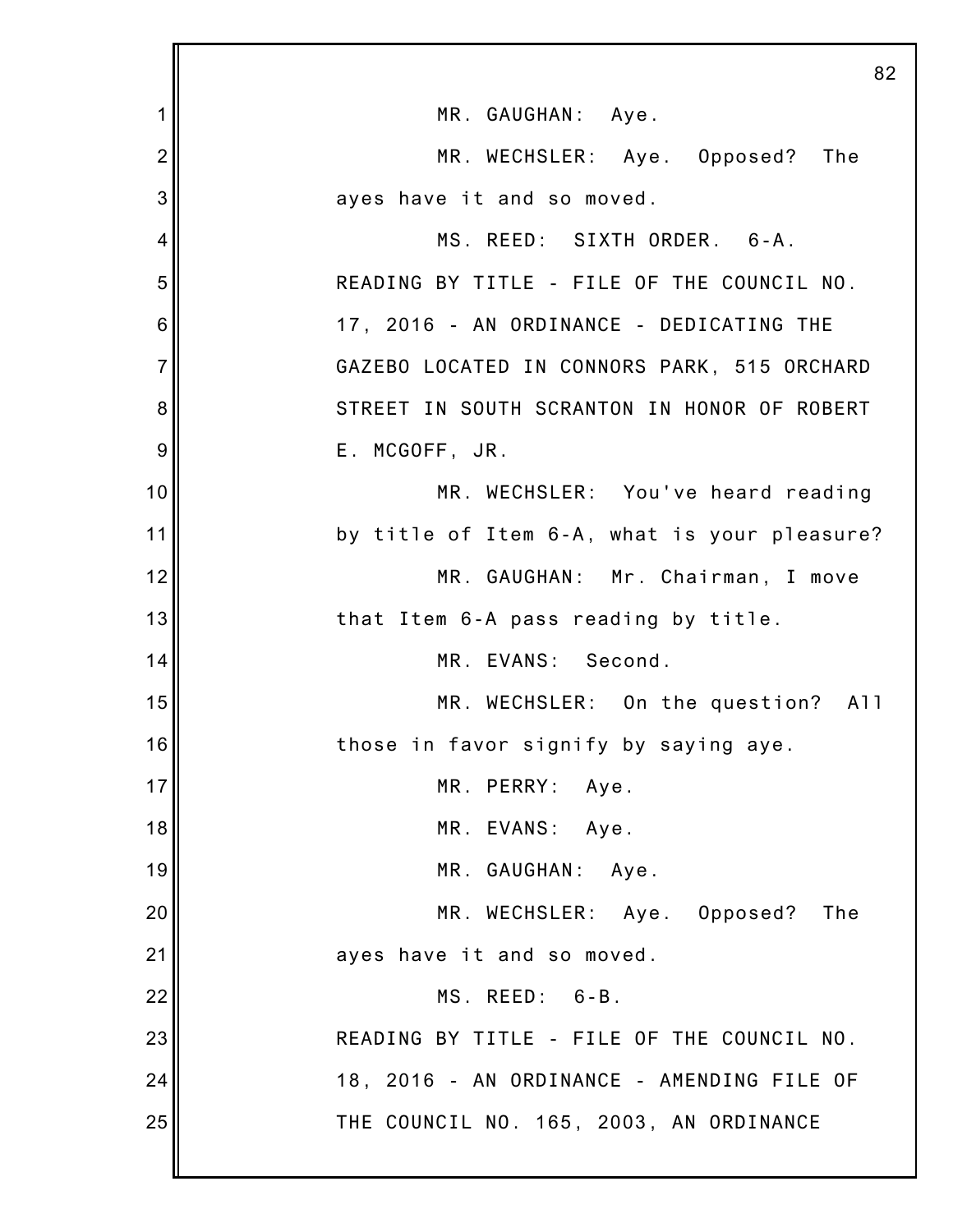83 ENTITLED "REGULATING THE PLANTING, MAINTENANCE AND REMOVAL OF TREES ALONG STREETS, HIGHWAYS, AVENUES, LANES, ALLEYS AND PUBLIC PARKS AND PLACES WITHIN THE CITY OF SCRANTON, INCLUDING PRIVATE PROPERTIES" BY AMENDING SECTION IV PERTAINING TO THE LICENSING OF VENDORS OF TREE SERVICES, CHANGING THE TITLE OF SECTION IV, DELETING THE LICENSING FEE, ADDING REGISTRATION INFORMATION REQUIRING APPLICABLE PERSONS, FIRMS AND CORPORATIONS BE REGISTERED WITH THE ATTORNEY GENERAL'S OFFICE AND ADDING WORKER'S COMPENSATION INSURANCE. MR. WECHSLER: You've heard reading by title of Item 6-B, what is your pleasure? MR. GAUGHAN: Mr. Chairman, I move that Item 6-B pass reading by title. MR. EVANS: Second. MR. WECHSLER: On the question? MR. EVANS: On the question, I would like to find out if we can send a letter to or contact Tony Santoli to make sure he is aware of this and make sure he had input in this ordinance. That's all I have for now. MR. WECHSLER: All those in favor

1

2

3

4

5

6

7

8

9

10

11

12

13

14

15

16

17

18

19

20

21

22

23

24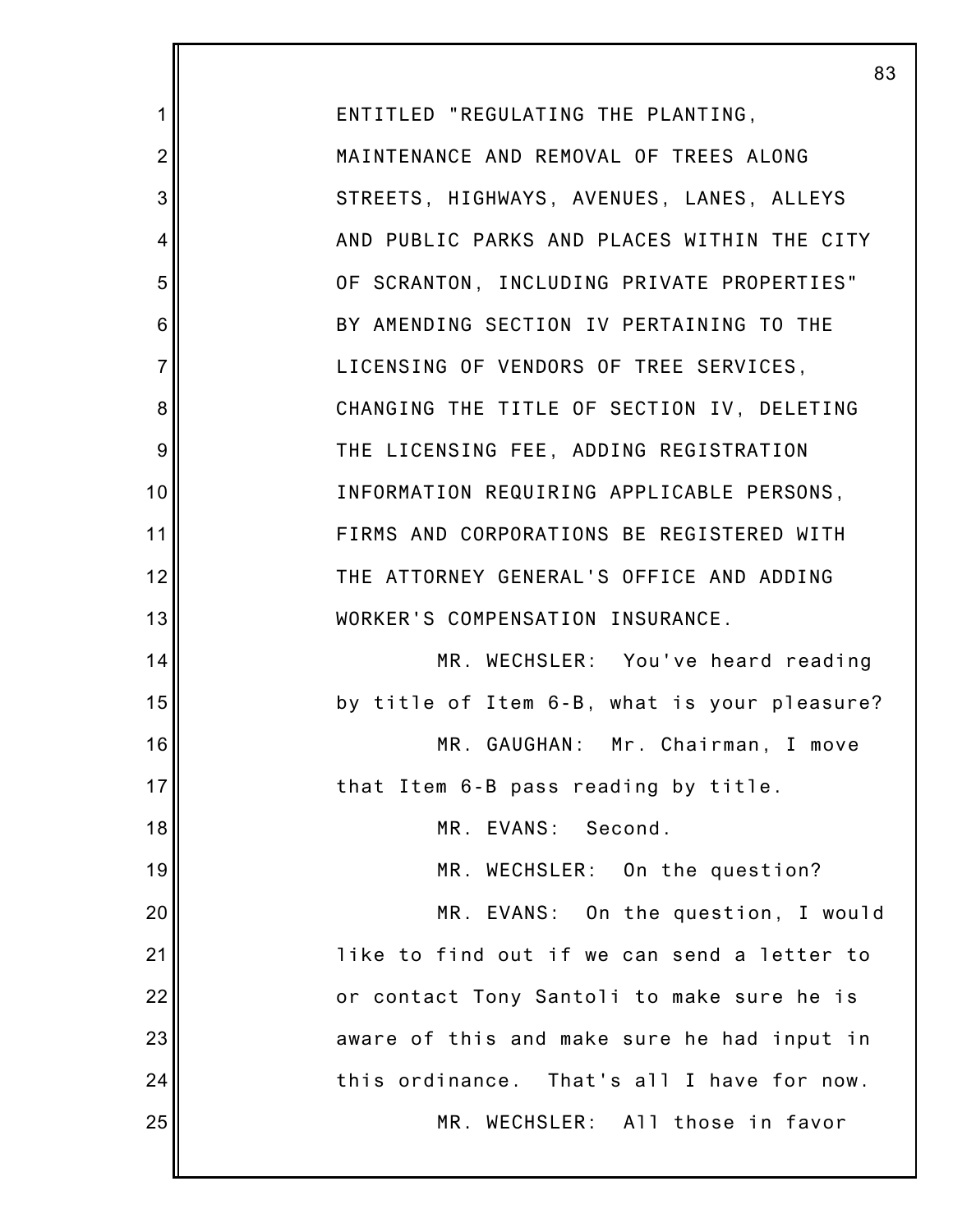|                | 84                                           |
|----------------|----------------------------------------------|
| 1              | signify by saying aye.                       |
| $\overline{2}$ | MR. PERRY: Aye.                              |
| 3              | MR. EVANS: Aye.                              |
| 4              | MR. GAUGHAN: Aye.                            |
| 5              | MR. WECHSLER: Aye. Opposed? The              |
| 6              | ayes have it and so moved.                   |
| $\overline{7}$ | MS. REED: SEVENTH ORDER. 7-A. FOR            |
| 8              | CONSIDERATION BY THE COMMITTEE ON FINANCE -  |
| 9              | FOR ADOPTION - FILE OF THE COUNCIL NO. 13,   |
| 10             | 2016 - AMENDING FILE OF THE COUNCIL NO. 126, |
| 11             | 2015, AN ORDINANCE ENTITLED "GENERAL CITY    |
| 12             | OPERATING BUDGET 2016" BY TRANSFERRING       |
| 13             | \$10,000.00 FROM ACCOUNT NO.                 |
| 14             | 01.080.00083.4550 (DPW BUREAU OF HIGHWAYS    |
| 15             | CAPITAL EXPENDITURES) TO ACCOUNT NO.         |
| 16             | 01.041.10110.4299 (NON-DEPARTMENTAL SHADE    |
| 17             | TREE COMMISSION) TO PROVIDE SUFFICIENT       |
| 18             | FUNDING FOR CLEARING OF STUMPS.              |
| 19             | MR. WECHSLER: What is the                    |
| 20             | recommendation of the Chairperson for the    |
| 21             | Committee on Finance?                        |
| 22             | MR. EVANS: As Chairperson for the            |
| 23             | Committee on Finance, I recommend final      |
| 24             | passage of Item 7-A.                         |
| 25             | MR. GAUGHAN: Second.                         |
|                |                                              |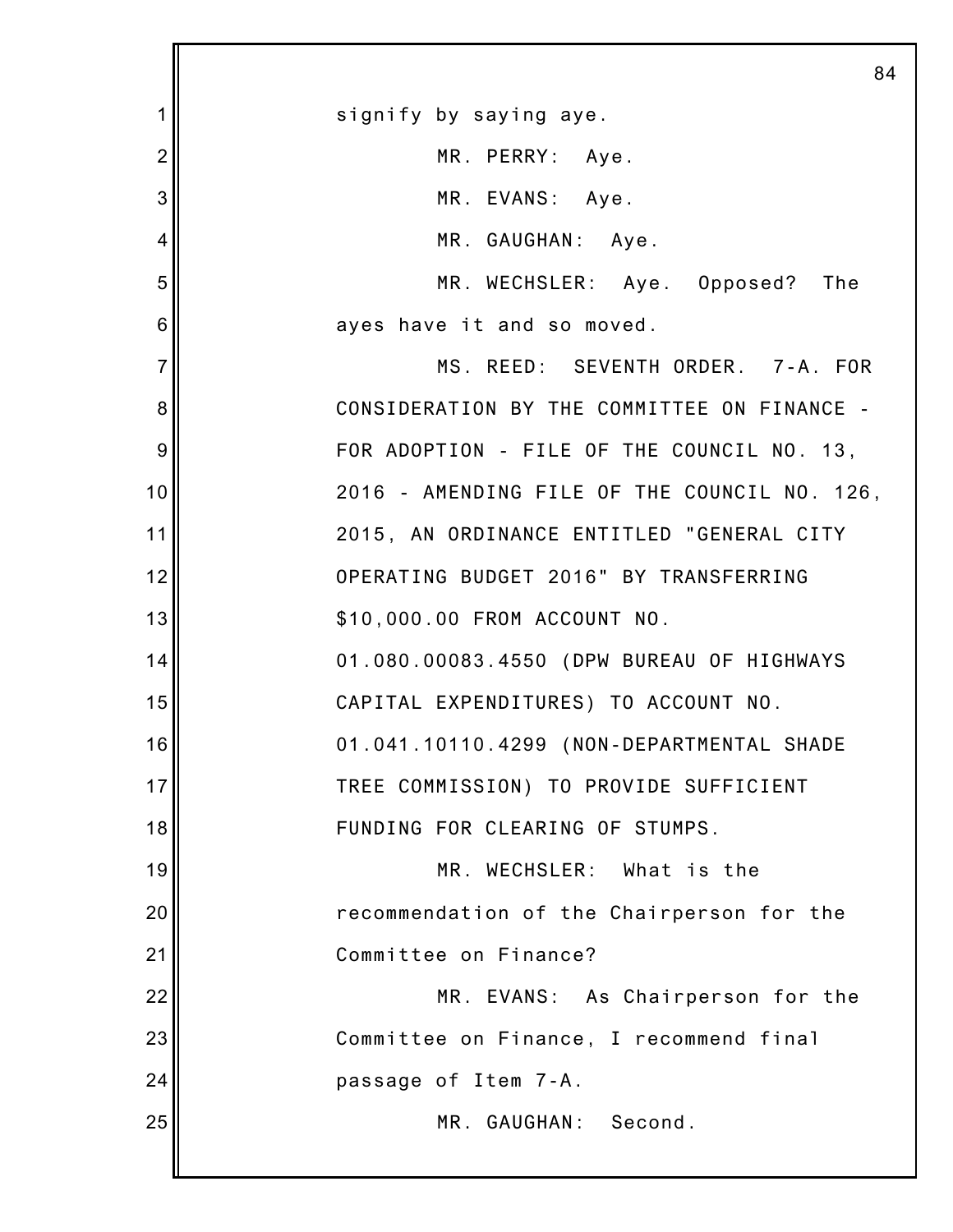|                | 85                                           |
|----------------|----------------------------------------------|
| 1              | MR. WECHSLER: On the question?               |
| $\overline{2}$ | Roll call, please?                           |
| 3              | MS. MARCIANO: Mr. Perry.                     |
| 4              | MR. PERRY: Yes.                              |
| 5              | MS. MARCIANO: Mr. Evans.                     |
| 6              | MR. EVANS: Yes.                              |
| $\overline{7}$ | MS. MARCIANO: Mr. Gaughan.                   |
| 8              | MR. GAUGHAN: Yes.                            |
| 9              | MS. CARRERA: Mr. Wechsler.                   |
| 10             | MR. WECHSLER: Yes. I hereby                  |
| 11             | declare Item 7-A legally and lawfully        |
| 12             | adopted.                                     |
| 13             | MS. REED: 7-B. FOR CONSIDERATION             |
| 14             | BY THE COMMITTEE ON FINANCE - FOR ADOPTION - |
| 15             | FILE OF THE COUNCIL NO. 14, 2016 - AMENDING  |
| 16             | FILE OF THE COUNCIL NO. 126, 2015, AN        |
| 17             | ORDINANCE "ENTITLED GENERAL CITY OPERATING   |
| 18             | BUDGET 2016" BY CREATING A NEW REVENUE       |
| 19             | ACCOUNT NO. 01.380.38004 PA LIQUOR CONTROL   |
| 20             | BOARD LICENSE FEES.                          |
| 21             | MR. WECHSLER: What is the                    |
| 22             | recommendation of the Chairperson for the    |
| 23             | Committee on Finance?                        |
| 24             | MR. EVANS: As Chairperson for the            |
| 25             | Committee on Finance, I recommend final      |
|                |                                              |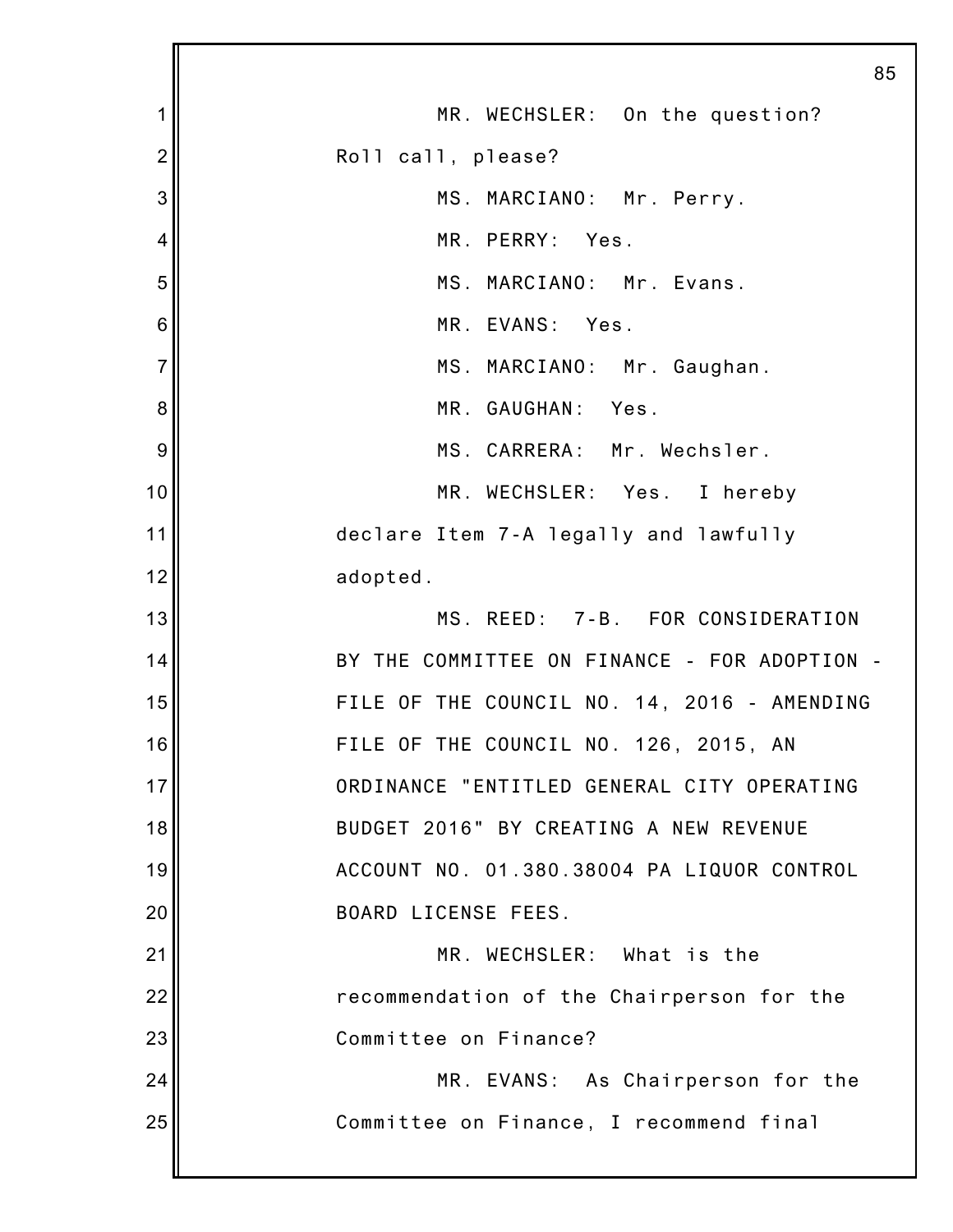|                | 86                                          |
|----------------|---------------------------------------------|
| 1              | passage of Item 7-B.                        |
| $\overline{2}$ | MR. GAUGHAN: Second.                        |
| 3              | MR. WECHSLER: On the question?              |
| 4              | Roll call, please?                          |
| 5              | MS. MARCIANO: Mr. Perry.                    |
| 6              | MR. PERRY: Yes.                             |
| $\overline{7}$ | MS. MARCIANO: Mr. Evans.                    |
| 8              | MR. EVANS: Yes.                             |
| 9              | MS. MARCIANO: Mr. Gaughan.                  |
| 10             | MR. GAUGHAN: Yes.                           |
| 11             | MS. CARRERA: Mr. Wechsler.                  |
| 12             | MR. WECHSLER: Yes. I hereby                 |
| 13             | declare Item 7-B legally and lawfully       |
| 14             | adopted.                                    |
| 15             | MS. REED: 7-C. FOR CONSIDERATION            |
| 16             | BY THE COMMITTEE ON FINANCE - FOR ADOPTION  |
| 17             | FILE OF THE COUNCIL NO. 15, 2016 -          |
| 18             | AMENDING FILE OF THE COUNCIL NO. 126, 2015, |
| 19             | AN ORDINANCE "ENTITLED GENERAL CITY         |
| 20             | OPERATING BUDGET 2016" BY CREATING A NEW    |
| 21             | EXPENSE ACCOUNT NO. 01.080.00083.4370       |
| 22             | TRAFFIC SIGN ACQUISITIONS.                  |
| 23             | MR. WECHSLER: What is the                   |
| 24             | recommendation of the Chairperson for the   |
| 25             | Committee on Finance?                       |
|                |                                             |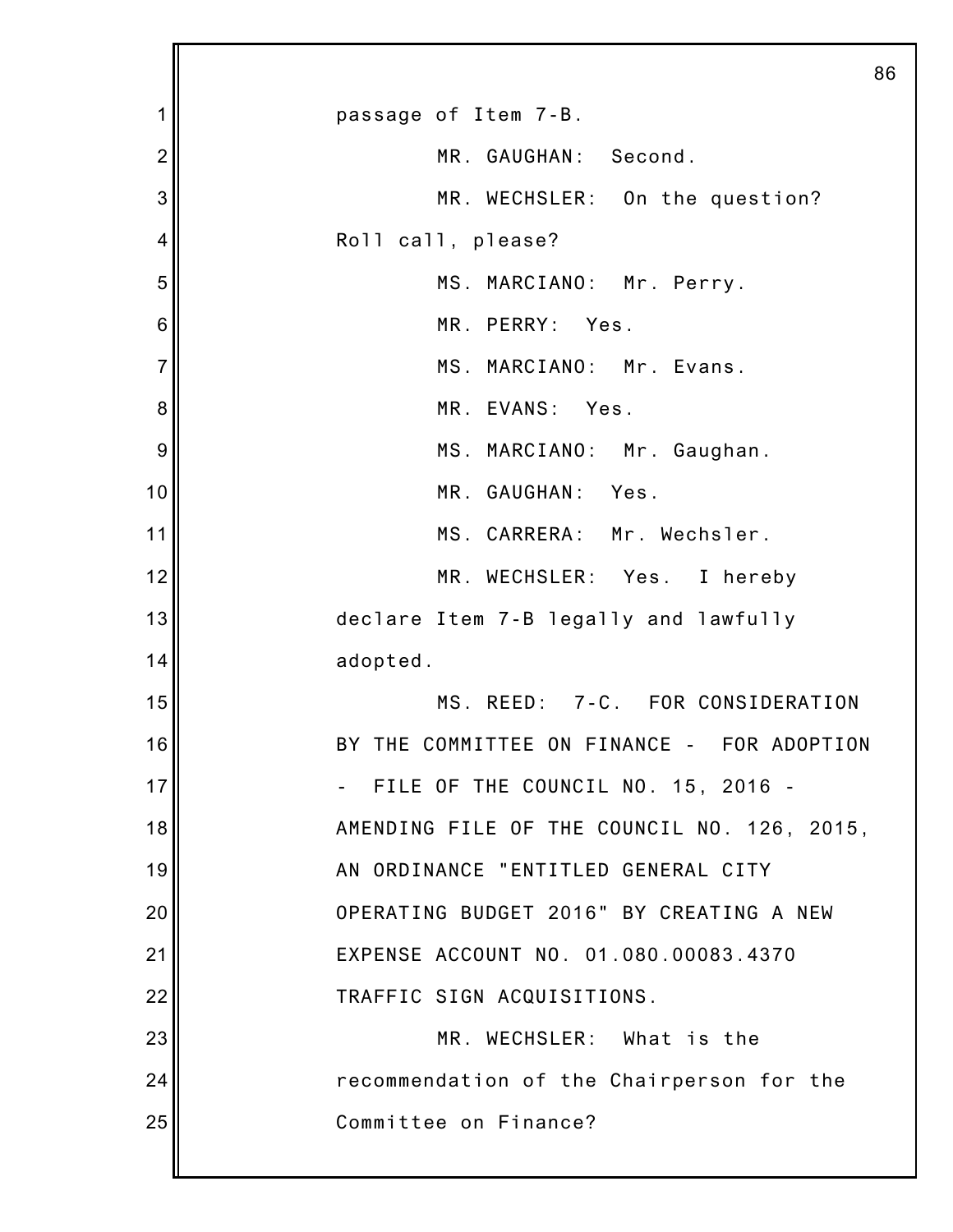|                | 87                                          |
|----------------|---------------------------------------------|
| 1              | MR. EVANS: As Chairperson for the           |
| $\overline{2}$ | Committee on Finance, I recommend final     |
| 3              | passage of Item 7-C.                        |
| 4              | MR. GAUGHAN: Second.                        |
| 5              | MR. WECHSLER: On the question?              |
| 6              | Roll call, please?                          |
| $\overline{7}$ | MS. MARCIANO: Mr. Perry.                    |
| 8              | MR. PERRY: Yes.                             |
| 9              | MS. MARCIANO: Mr. Evans.                    |
| 10             | MR. EVANS: Yes.                             |
| 11             | MS. MARCIANO: Mr. Gaughan.                  |
| 12             | MR. GAUGHAN: Yes.                           |
| 13             | MS. CARRERA: Mr. Wechsler.                  |
| 14             | MR. WECHSLER: Yes. I hereby                 |
| 15             | declare Item 7-C legally and lawfully       |
| 16             | adopted.                                    |
| 17             | MS. REED: 7-D. FOR CONSIDERATION            |
| 18             | BY THE COMMITTEE ON PUBLIC SAFETY - FOR     |
| 19             | ADOPTION - FILE OF THE COUNCIL NO. 16, 2016 |
| 20             | ESTABLISHING PERMIT PARKING ON THE WESTERN  |
| 21             | (ODD) SIDE OF THE 500 BLOCK OF CLAY AVENUE  |
| 22             | FROM 523 TO 543 CLAY AVENUE.                |
| 23             | MR. WECHSLER: What is the                   |
| 24             | recommendation of the Chairperson for the   |
| 25             | Committee on Public Safety?                 |
|                |                                             |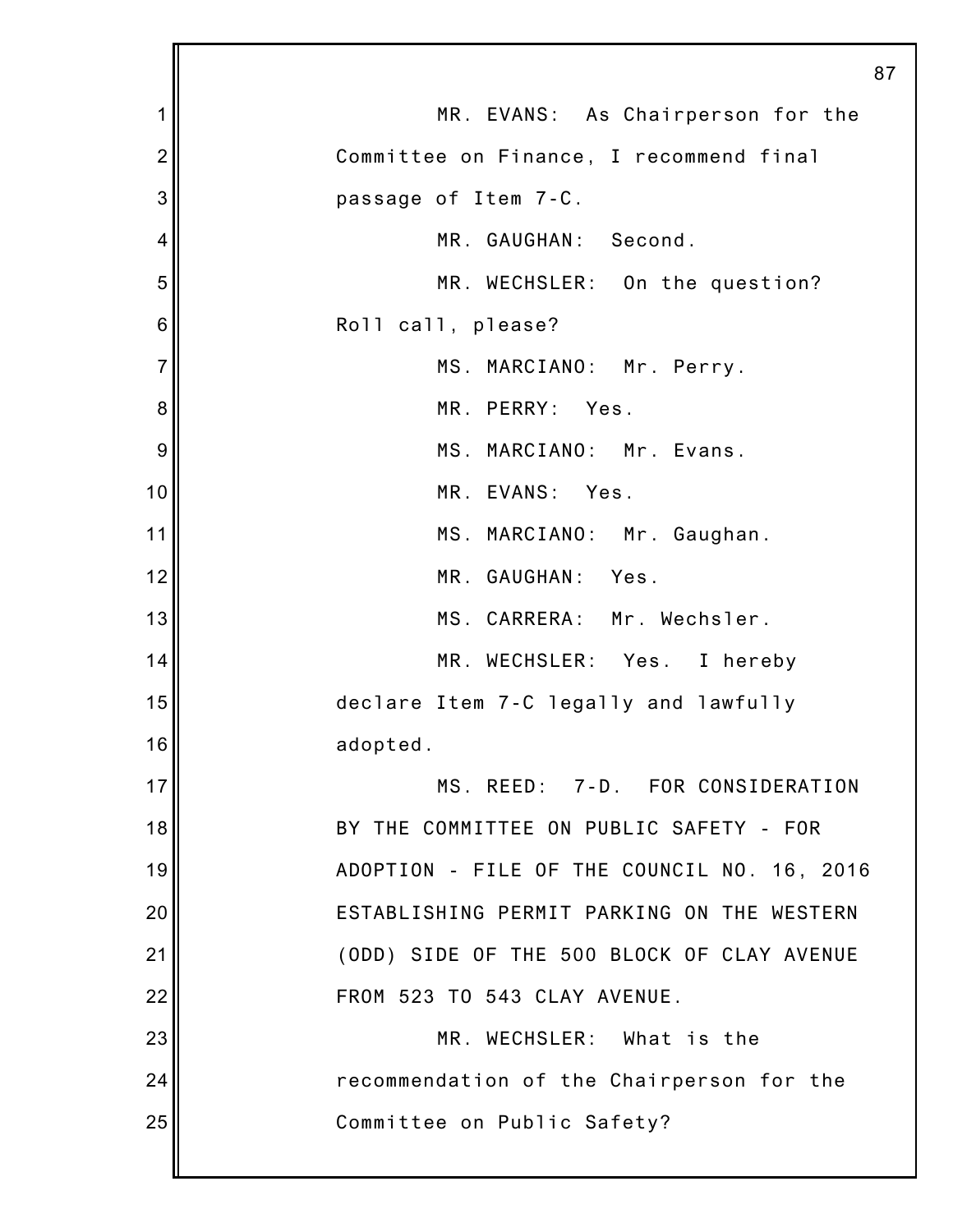|                | 88                                          |
|----------------|---------------------------------------------|
| 1              | MR. PERRY: As Chairperson for the           |
| $\overline{2}$ | Committee on Public Safety, I recommend     |
| 3              | final passage of Item 7-D.                  |
| $\overline{4}$ | MR. GAUGHAN: Second.                        |
| 5              | MR. WECHSLER: On the question?              |
| 6              | Roll call, please?                          |
| $\overline{7}$ | MS. MARCIANO: Mr. Perry.                    |
| 8              | MR. PERRY: Yes.                             |
| 9              | MS. MARCIANO: Mr. Evans.                    |
| 10             | MR. EVANS: Yes.                             |
| 11             | MS. MARCIANO: Mr. Gaughan.                  |
| 12             | MR. GAUGHAN: Yes.                           |
| 13             | MS. CARRERA: Mr. Wechsler.                  |
| 14             | MR. WECHSLER: Yes. I hereby                 |
| 15             | declare Item 7-D legally and lawfully       |
| 16             | adopted.                                    |
| 17             | MS. REED: 7-E. FOR CONSIDERATION BY         |
| 18             | THE COMMITTEE ON RULES - FOR ADOPTION -     |
| 19             | RESOLUTION NO. 16, 2016 - RE-APPOINTMENT OF |
| 20             | MARIO SAVINELLI, 500 NORTH CAMERON AVENUE,  |
| 21             | SCRANTON, PENNSYLVANIA, 18504, AS A MEMBER  |
| 22             | OF THE BOARD OF THE SCRANTON REDEVELOPMENT  |
| 23             | AUTHORITY FOR AN ADDITIONAL FIVE (5) YEAR   |
| 24             | TERM. MR. SAVINELLI'S CURRENT TERM EXPIRED  |
| 25             | ON FEBRUARY 4, 2016. HIS NEW TERM WILL BE   |
|                |                                             |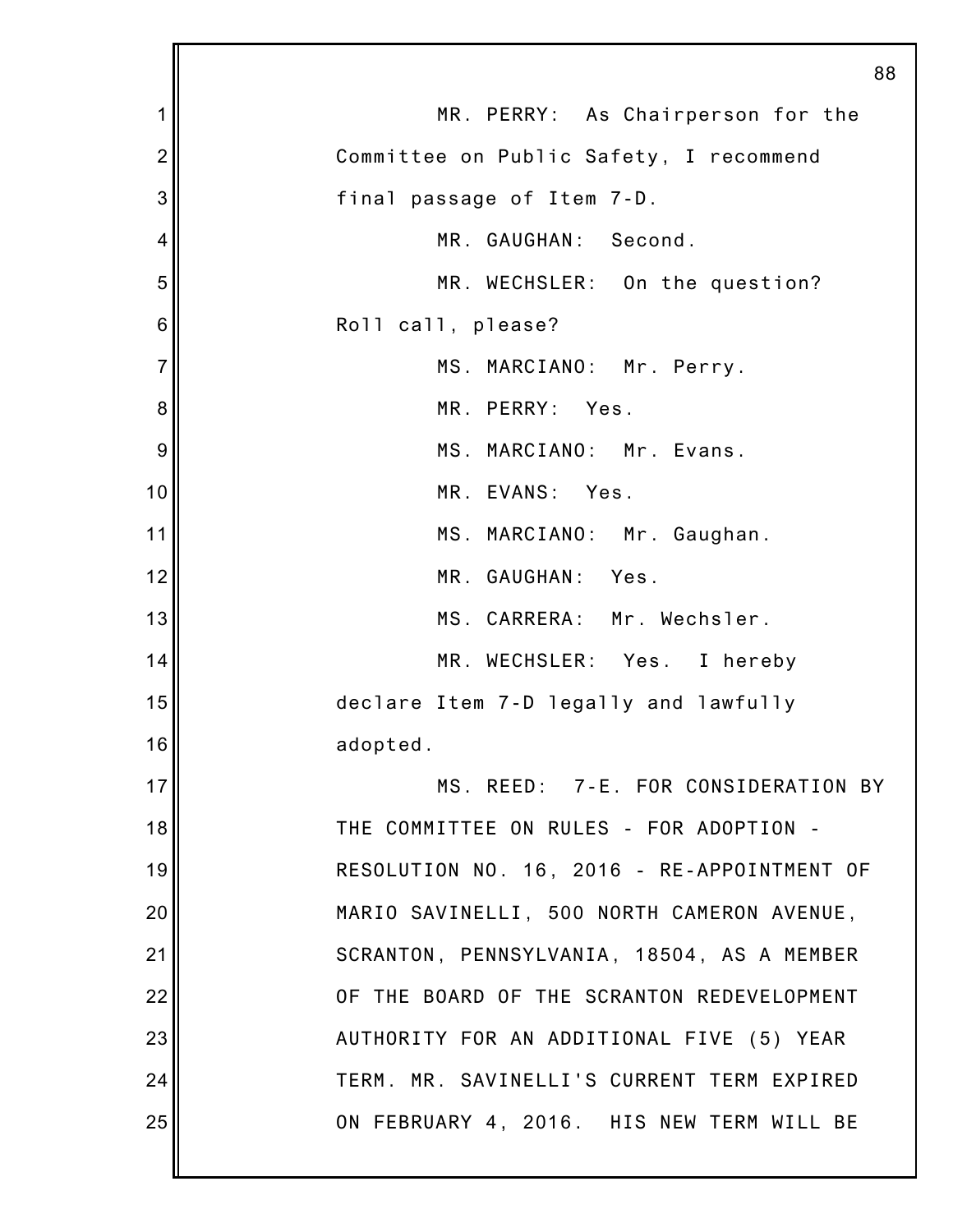| 1              | EFFECTIVE MARCH 4, 2016 AND WILL EXPIRE ON |
|----------------|--------------------------------------------|
| $\overline{2}$ | FEBRUARY 4, 2021.                          |
| 3              | MR. WECHSLER: As Chairperson for           |
| 4              | the Committee on Rules, I recommend final  |
| 5              | passage of Item 7-E.                       |
| 6              | MR. GAUGHAN: Second.                       |
| $\overline{7}$ | MR. WECHSLER: On the question?             |
| 8              | Just so everyone knows, we did receive Mr. |
| 9              | Savinelli's letter of interest concerning  |
| 10             | this position. Roll call, please?          |
| 11             | MS. MARCIANO: Mr. Perry.                   |
| 12             | MR. PERRY: Yes.                            |
| 13             | MS. MARCIANO: Mr. Evans.                   |
| 14             | MR. EVANS: Yes.                            |
| 15             | MS. MARCIANO: Mr. Gaughan.                 |
| 16             | MR. GAUGHAN:<br>Yes.                       |
| 17             | MS. CARRERA: Mr. Wechsler.                 |
| 18             | MR. WECHSLER:<br>Yes.<br>I hereby          |
| 19             | declare Item 7-E legally and lawfully      |
| 20             | adopted.                                   |
| 21             | If there is no further business,           |
| 22             | I'll entertain a motion to adjourn.        |
| 23             | MR. EVAN:<br>Motion to adjourn.            |
| 24             | MR.<br>WECHSLER: This meeting is           |
| 25             | adjourned.                                 |
|                |                                            |